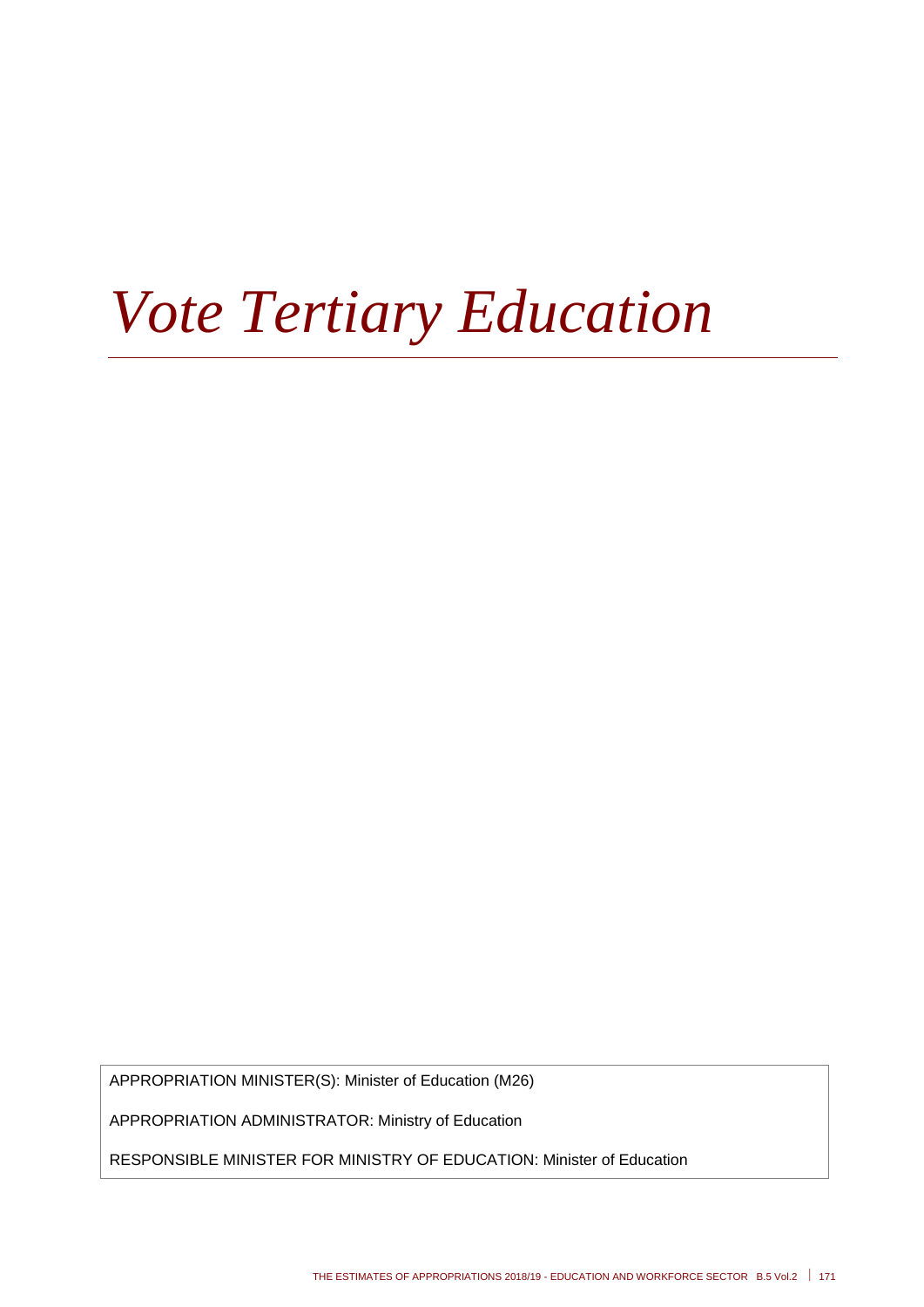## *Overview of the Vote*

The Minister of Education is responsible for appropriations in Vote Tertiary Education for the 2018/19 financial year covering the following:

- a total of nearly \$16 million for services from the Ministry of Education
- a total of nearly \$64 million for services from the Tertiary Education Commission
- a total of nearly \$31 million for services from Education New Zealand
- a total of just over \$2,903 million for tuition and industry training subsidies and research funding provided to tertiary education organisations, funding to help universities recruit world-leading entrepreneurial academics, and services from the adult and community education sector and other non-departmental providers
- a total of over \$23 million for tertiary scholarships, international education and other grants
- a total of just over \$52 million for capital grants to the sector to support the post-earthquake rebuild of the University of Canterbury and continued provision to the West Coast, and
- a total of nearly \$355 million for first-year fees-free study for eligible students, apprentices and trainees.

Details of these appropriations are set out in Parts 3-4.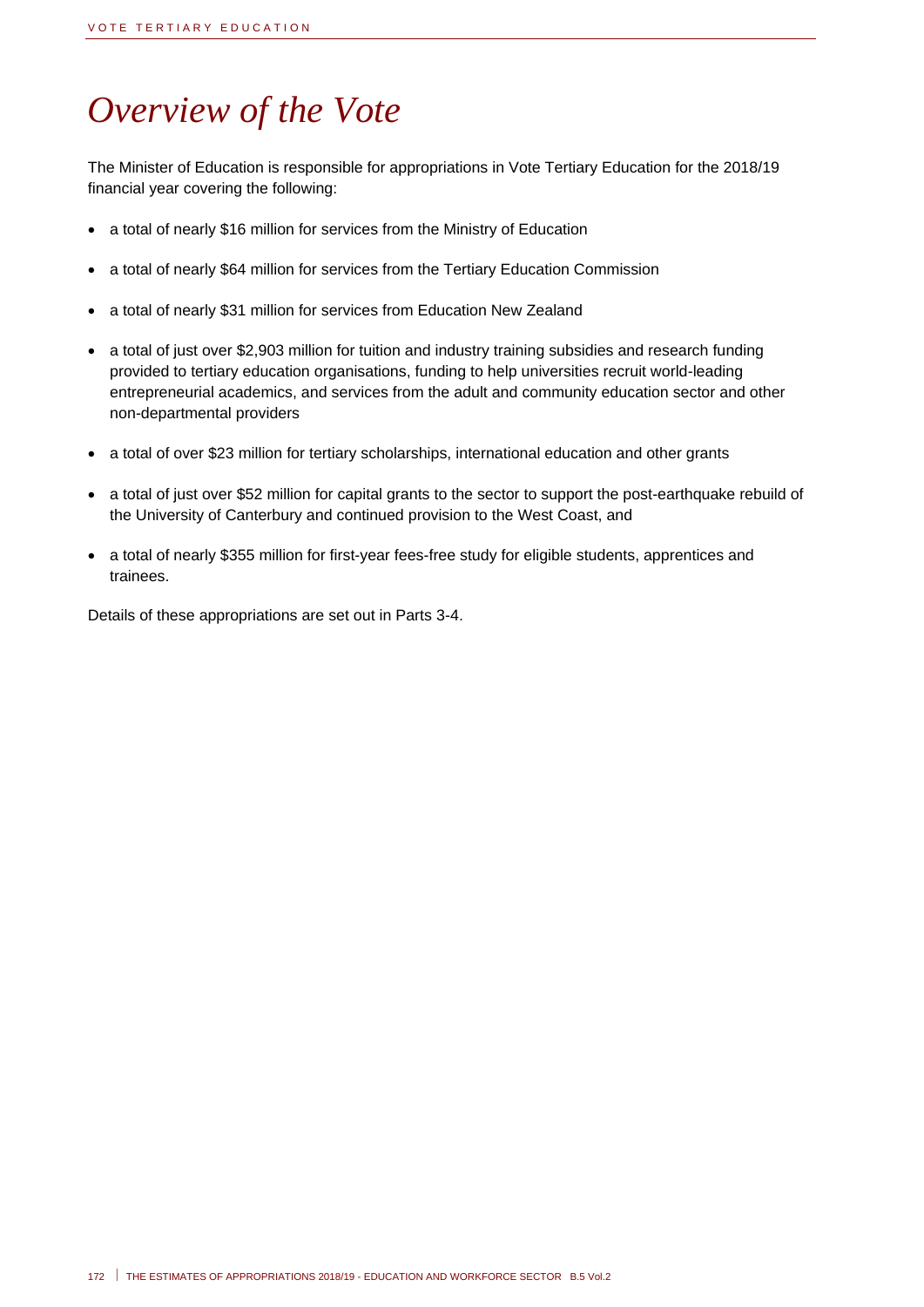## *Details of Appropriations and Capital Injections*

## Annual and Permanent Appropriations

|                                                                                                                                                                                                                                                                                                                                                                                                                            | 2017/18                           | 2018/19                      |                        |
|----------------------------------------------------------------------------------------------------------------------------------------------------------------------------------------------------------------------------------------------------------------------------------------------------------------------------------------------------------------------------------------------------------------------------|-----------------------------------|------------------------------|------------------------|
| Titles and Scopes of Appropriations by Appropriation Type                                                                                                                                                                                                                                                                                                                                                                  | Final<br><b>Budgeted</b><br>\$000 | Estimated<br>Actual<br>\$000 | <b>Budget</b><br>\$000 |
| <b>Non-Departmental Output Expenses</b>                                                                                                                                                                                                                                                                                                                                                                                    |                                   |                              |                        |
| <b>Access to Tertiary Education (M26)</b><br>This appropriation is limited to improving access to tertiary education and training.                                                                                                                                                                                                                                                                                         | 26,449                            | 24,258                       | 25,549                 |
| Administration of and Support for the Tertiary Education and Careers Systems (M26)<br>This appropriation is limited to giving effect to the Tertiary Education Strategy by effectively<br>investing in, monitoring, informing and influencing the tertiary education and careers systems,<br>managing the Crown's ownership interest in tertiary education institutions, and providing advice<br>and support to Ministers. |                                   |                              | 64,014                 |
| <b>Centres of Research Excellence (M26)</b>                                                                                                                                                                                                                                                                                                                                                                                | 49,800                            | 49,800                       | 49,800                 |
| This appropriation is limited to the purchase of cooperative and collaborative tertiary research in<br>areas of research strength in the tertiary education sector through the contestable Centres of<br>Research Excellence Fund.                                                                                                                                                                                         |                                   |                              |                        |
| <b>International Education Programmes (M26)</b>                                                                                                                                                                                                                                                                                                                                                                            | 30,689                            | 30,689                       | 30,897                 |
| This appropriation is limited to delivery of services in respect of international education, including<br>promotion, information, research and professional development, both in New Zealand and<br>overseas, for the purpose of managing and increasing the flow of international students and<br>promoting international education linkages.                                                                             |                                   |                              |                        |
| <b>Tertiary Education Research and Research-Based Teaching (M26)</b>                                                                                                                                                                                                                                                                                                                                                       | 316,500                           | 316,500                      | 316,500                |
| This appropriation is limited to funding research and research-based teaching on the basis of<br>measured research quality in tertiary education organisations and supporting Wānanga research<br>capability.                                                                                                                                                                                                              |                                   |                              |                        |
| Tertiary Sector / Industry Collaboration Projects (M26)                                                                                                                                                                                                                                                                                                                                                                    | 27,778                            | 24,625                       | 25,601                 |
| This appropriation is limited to funding activities that improve the relevance to industry of tertiary<br>education provision.                                                                                                                                                                                                                                                                                             |                                   |                              |                        |
| University-led Innovation (M26)                                                                                                                                                                                                                                                                                                                                                                                            | 10,833                            | 1,292                        | 10,833                 |
| This appropriation is limited to supporting universities to attract entrepreneurial academics to drive<br>collaboration between universities and established and emerging businesses.                                                                                                                                                                                                                                      |                                   |                              |                        |
| Administration of and Support for the Careers System (M26)                                                                                                                                                                                                                                                                                                                                                                 | 18,775                            | 18,775                       |                        |
| This appropriation is limited to investing in, monitoring, informing and influencing the careers<br>system.                                                                                                                                                                                                                                                                                                                |                                   |                              |                        |
| Administration of and Support for the Tertiary Sector (M26)                                                                                                                                                                                                                                                                                                                                                                | 50,865                            | 50,865                       |                        |
| This appropriation is limited to giving effect to the Tertiary Education Strategy by investing in<br>tertiary education, monitoring and maintaining the Government's ownership interest in tertiary<br>education institutions, and advice and support to Ministers.                                                                                                                                                        |                                   |                              |                        |
| <b>Total Non-Departmental Output Expenses</b>                                                                                                                                                                                                                                                                                                                                                                              | 531,689                           | 516,804                      | 523,194                |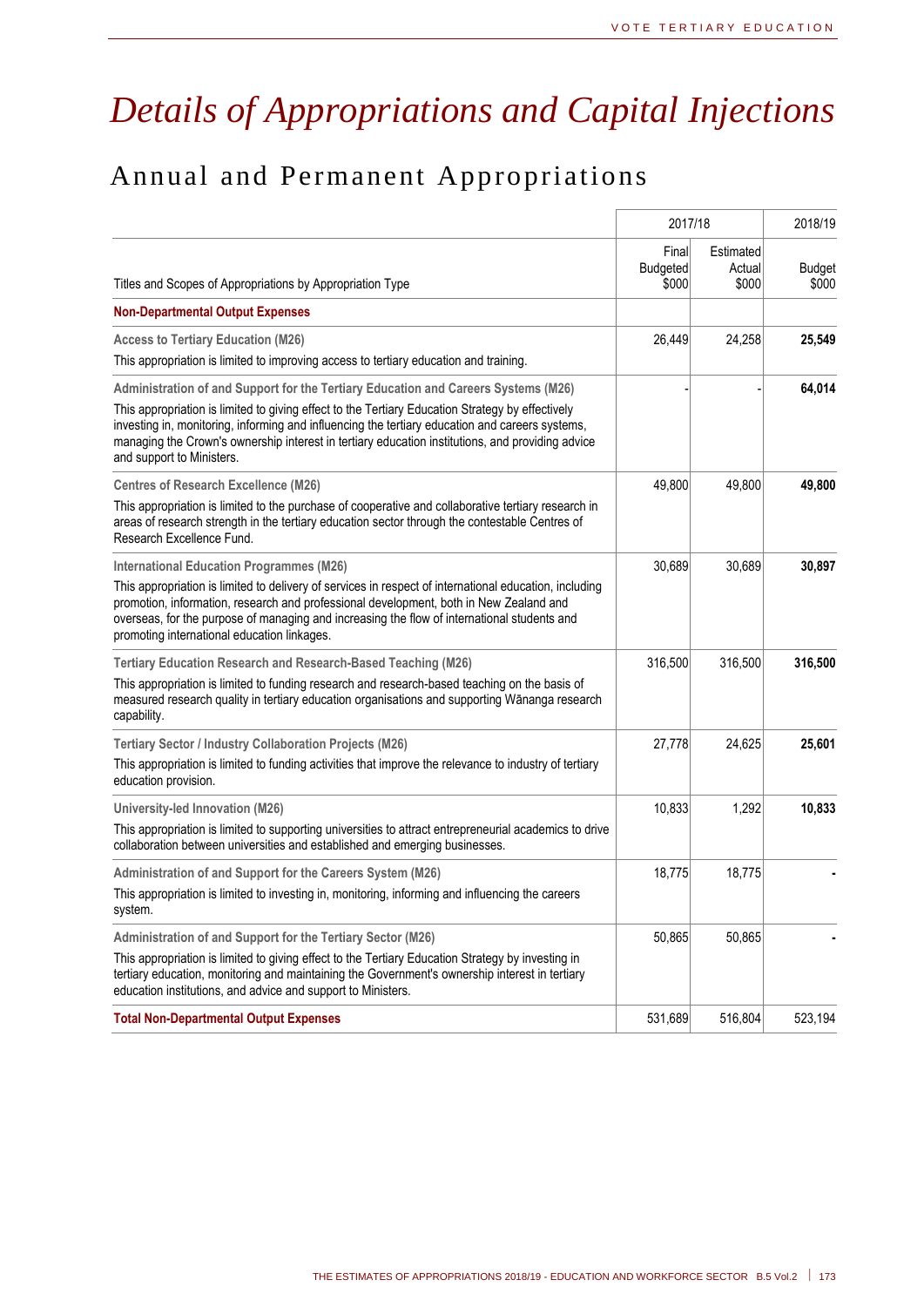|                                                                                                                                                                                                                                                                                                                                                                                                    | 2017/18                           | 2018/19                      |                        |
|----------------------------------------------------------------------------------------------------------------------------------------------------------------------------------------------------------------------------------------------------------------------------------------------------------------------------------------------------------------------------------------------------|-----------------------------------|------------------------------|------------------------|
| Titles and Scopes of Appropriations by Appropriation Type                                                                                                                                                                                                                                                                                                                                          | Final<br><b>Budgeted</b><br>\$000 | Estimated<br>Actual<br>\$000 | <b>Budget</b><br>\$000 |
| <b>Benefits or Related Expenses</b>                                                                                                                                                                                                                                                                                                                                                                |                                   |                              |                        |
| <b>Awards for Outbound New Zealand Students (M26)</b><br>This appropriation is limited to awards granted to provide assistance to scholars, researchers and<br>teachers to undertake placements abroad and to participate in reciprocal education exchange<br>arrangements with partner countries in selected areas of priority study, teaching and research.                                      | 5,040                             | 5,040                        | 5,040                  |
| Scholarships for Inbound International Students (M26)<br>This appropriation is limited to scholarships available to international students wishing to study in<br>New Zealand.                                                                                                                                                                                                                     | 800                               | 800                          | 800                    |
| <b>Support to Apprentices (M26)</b><br>This appropriation is limited to payments to New Zealand Apprentices and other participants in<br>workplace-based training, including Māori and Pasifika Trades Trainees, towards their tools and<br>other training related costs.                                                                                                                          | 1,036                             | 1,036                        | 2,190                  |
| <b>Tertiary Scholarships and Awards (M26)</b><br>This appropriation is limited to providing scholarships for tertiary students and other awards in the<br>tertiary sector, and the provision of scholarships and bursaries to Māori and Pasifika students. It<br>includes training assistance under Queen Elizabeth II Study Awards and recognition of outstanding<br>tertiary education teachers. | 14,732                            | 14,732                       | 15,568                 |
| <b>Total Benefits or Related Expenses</b>                                                                                                                                                                                                                                                                                                                                                          | 21,608                            | 21,608                       | 23,598                 |
| <b>Non-Departmental Capital Expenditure</b>                                                                                                                                                                                                                                                                                                                                                        |                                   |                              |                        |
| <b>Support for Tai Poutini Polytechnic (M26)</b><br>This appropriation is limited to a capital injection into Tai Poutini Polytechnic to support its cash<br>flow.                                                                                                                                                                                                                                 | 6,450                             | 6,450                        | 2,050                  |
| Support for the University of Canterbury (M26)<br>This appropriation is limited to the rebuild of the Science and Engineering Facilities at the<br>University of Canterbury.                                                                                                                                                                                                                       |                                   |                              | 50,000                 |
| <b>Support for Lincoln University (M26)</b><br>This appropriation is limited to the rebuild of the science facilities at Lincoln University.                                                                                                                                                                                                                                                       | 65,000                            |                              |                        |
| <b>Total Non-Departmental Capital Expenditure</b>                                                                                                                                                                                                                                                                                                                                                  | 71,450                            | 6,450                        | 52,050                 |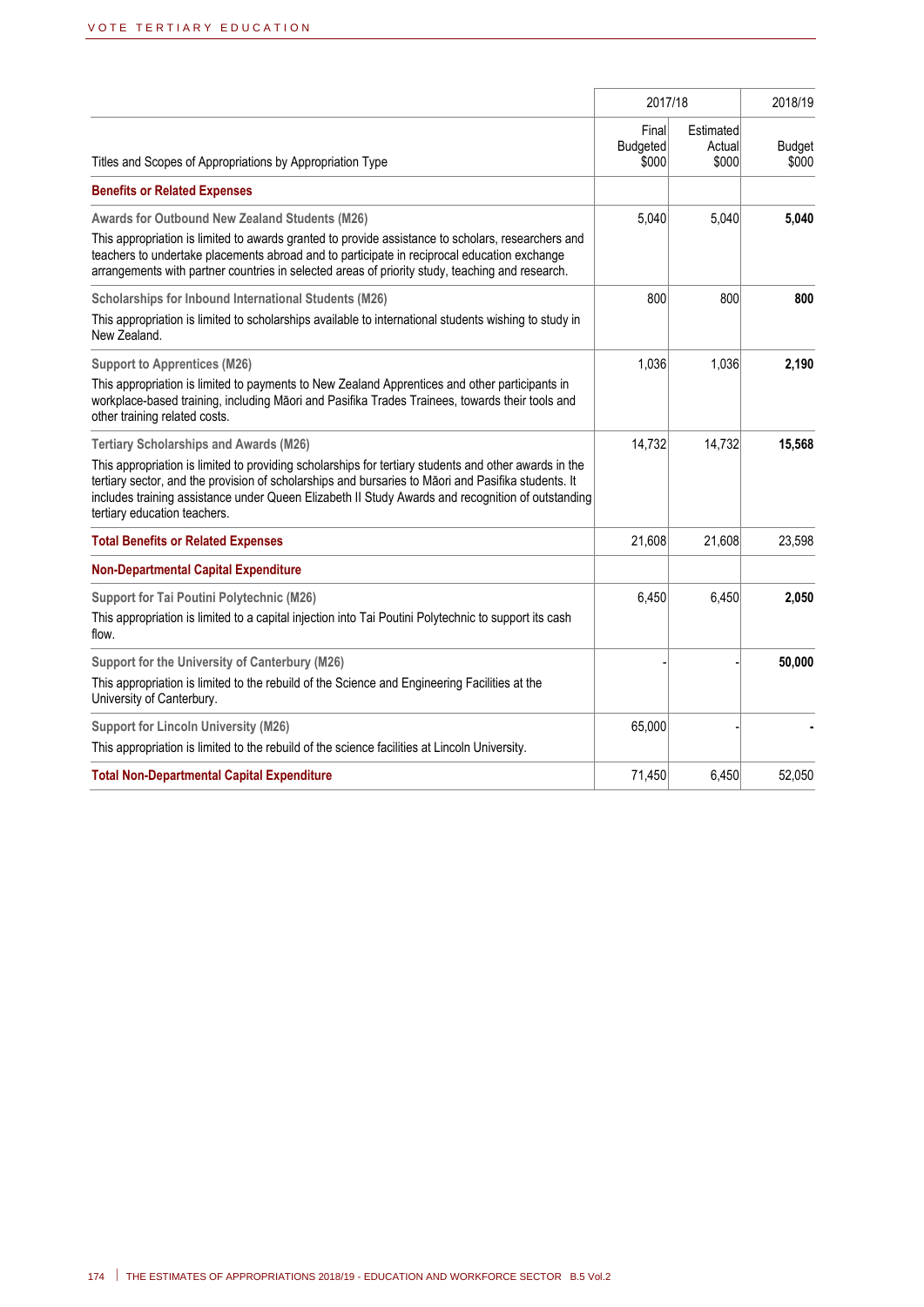|                                                                                                                                                                                                                                                                                                                                                                                                    |                                   | 2017/18                      |                        |  |
|----------------------------------------------------------------------------------------------------------------------------------------------------------------------------------------------------------------------------------------------------------------------------------------------------------------------------------------------------------------------------------------------------|-----------------------------------|------------------------------|------------------------|--|
| Titles and Scopes of Appropriations by Appropriation Type                                                                                                                                                                                                                                                                                                                                          | Final<br><b>Budgeted</b><br>\$000 | Estimated<br>Actual<br>\$000 | <b>Budget</b><br>\$000 |  |
| <b>Multi-Category Expenses and Capital Expenditure</b>                                                                                                                                                                                                                                                                                                                                             |                                   |                              |                        |  |
| Stewardship of the Tertiary Education System MCA (M26)                                                                                                                                                                                                                                                                                                                                             | 12,377                            | 12,377                       | 15,727                 |  |
| The single overarching purpose of this appropriation is to provide services that contribute towards<br>a well-functioning tertiary education system.                                                                                                                                                                                                                                               |                                   |                              |                        |  |
| <b>Departmental Output Expenses</b>                                                                                                                                                                                                                                                                                                                                                                |                                   |                              |                        |  |
| Policy Advice                                                                                                                                                                                                                                                                                                                                                                                      | 4,856                             | 4,856                        | 7,171                  |  |
| This category is limited to the provision of advice (including second opinion advice and<br>contributions to policy advice led by other agencies) to support decision-making by Ministers on<br>Tertiary Education and international education related matters.                                                                                                                                    |                                   |                              |                        |  |
| Research, Data Analysis and Monitoring                                                                                                                                                                                                                                                                                                                                                             | 7,521                             | 7,521                        | 8,556                  |  |
| This category is limited to the production and dissemination of research and data analysis,<br>monitoring and reporting on tertiary education at a system-wide level, and the provision of services<br>(other than policy advice) to support the work of other agencies and Ministers in discharging their<br>responsibilities for tertiary education and international education related matters. |                                   |                              |                        |  |
| <b>Tertiary Tuition and Training MCA (M26)</b>                                                                                                                                                                                                                                                                                                                                                     | 2,736,094                         | 2,671,130                    | 2,829,593              |  |
| The overarching purpose of this appropriation is to fund tertiary tuition and training that leads to<br>improvements in New Zealanders' skill levels.                                                                                                                                                                                                                                              |                                   |                              |                        |  |
| <b>Non-Departmental Output Expenses</b>                                                                                                                                                                                                                                                                                                                                                            |                                   |                              |                        |  |
| <b>Community Education</b>                                                                                                                                                                                                                                                                                                                                                                         | 73,476                            | 70,666                       | 73,258                 |  |
| This category is limited to funding for adult and community education and literacy, numeracy and<br>English language provision.                                                                                                                                                                                                                                                                    |                                   |                              |                        |  |
| <b>Tertiary Education: Student Achievement Component</b>                                                                                                                                                                                                                                                                                                                                           | 2,054,192                         | 2,045,338                    | 2,086,474              |  |
| This category is limited to funding for teaching and learning services for enrolled students in<br>approved courses at tertiary education organisations to achieve recognised tertiary qualifications.                                                                                                                                                                                             |                                   |                              |                        |  |
| <b>Training for Designated Groups</b>                                                                                                                                                                                                                                                                                                                                                              | 298,526                           | 293,190                      | 315,161                |  |
| This category is limited to the purchasing and arranging of training linked to the New Zealand<br>Qualifications Framework and the purchase of both on-job and off-job training places, including<br>delivery of fully or partially funded training places and other industry-training related projects.                                                                                           |                                   |                              |                        |  |
| <b>Non-Departmental Other Expenses</b>                                                                                                                                                                                                                                                                                                                                                             |                                   |                              |                        |  |
| Fees-free Payments                                                                                                                                                                                                                                                                                                                                                                                 | 309,900                           | 261,936                      | 354,700                |  |
| This category is limited to ensuring fees-free study for eligible students, apprentices and trainees.                                                                                                                                                                                                                                                                                              |                                   |                              |                        |  |
| <b>Total Multi-Category Expenses and Capital Expenditure</b>                                                                                                                                                                                                                                                                                                                                       | 2,748,471                         | 2,683,507                    | 2,845,320              |  |
| <b>Total Annual and Permanent Appropriations</b>                                                                                                                                                                                                                                                                                                                                                   | 3,373,218                         | 3,228,369                    | 3,444,162              |  |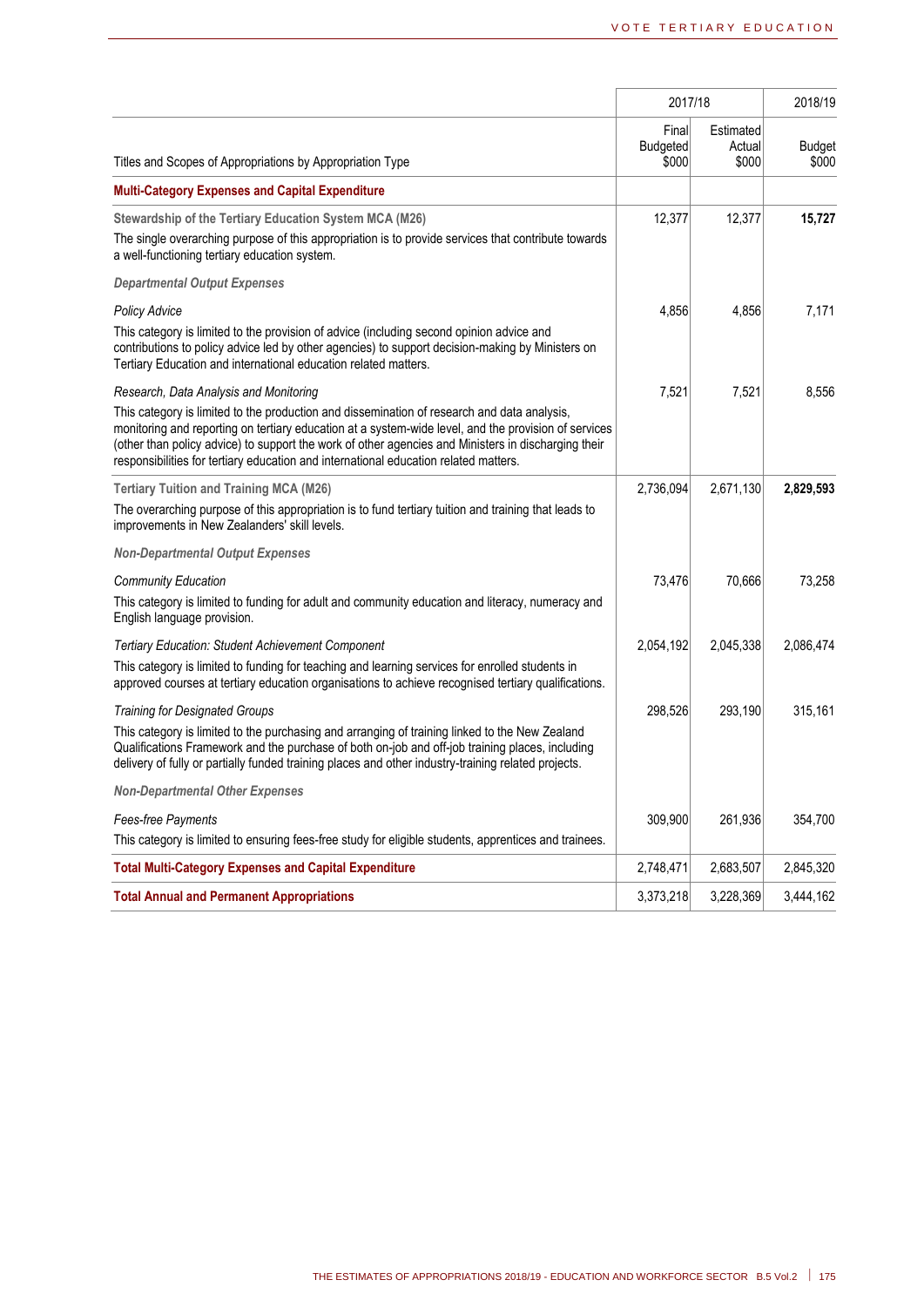## *Supporting Information*

## Part 1 - Vote as a Whole

## 1.1 - New Policy Initiatives

| Policy Initiative                                                                                                                                                                | Appropriation                                                                                    | 2017/18<br>Final<br><b>Budgeted</b><br>\$000 | 2018/19<br><b>Budget</b><br>\$000 | 2019/20<br>Estimated<br>\$000 | 2020/21<br>Estimated<br>\$000 | 2021/22<br>Estimated<br>\$000 |
|----------------------------------------------------------------------------------------------------------------------------------------------------------------------------------|--------------------------------------------------------------------------------------------------|----------------------------------------------|-----------------------------------|-------------------------------|-------------------------------|-------------------------------|
| <b>Addressing Teacher Supply</b>                                                                                                                                                 | <b>Tertiary Sector / Industry</b><br><b>Collaboration Projects</b>                               | (1,500)                                      |                                   |                               |                               |                               |
| (see also Vote Education in the<br><b>Education and Workforce Sector</b><br>and Vote Social Development in<br>Social Services and Community<br>Sector)                           | Non-Departmental Output<br>Expense                                                               |                                              |                                   |                               |                               |                               |
| <b>Community Organisation Refugee</b><br>Sponsorship Category                                                                                                                    | <b>Tertiary Tuition and Training</b><br><b>MCA</b>                                               |                                              |                                   |                               |                               |                               |
| (see also Vote Education and<br>Vote Labour Market in the                                                                                                                        | <b>Community Education</b>                                                                       | 53                                           | 53                                | 53                            |                               |                               |
| Education and Workforce Sector.<br>Vote Social Housing and Vote<br>Social Development in the Social<br>Services and Community Sector<br>and Vote Health in the Health<br>Sector) | Non-Departmental Output<br>Expense                                                               |                                              |                                   |                               |                               |                               |
| <b>Education Portfolio Work</b><br>Programme                                                                                                                                     | <b>Stewardship of the Tertiary</b><br><b>Education System MCA</b>                                |                                              |                                   |                               |                               |                               |
| (see also Vote Education in the<br>Education and Workforce Sector)                                                                                                               | Policy Advice                                                                                    |                                              | 350                               |                               |                               |                               |
|                                                                                                                                                                                  | Departmental Output Expense                                                                      |                                              |                                   |                               |                               |                               |
| Financial Impacts of the 100 Days<br><b>Tertiary Education Package</b>                                                                                                           | <b>Administration of and Support</b><br>for the Tertiary Sector                                  | 3,702                                        |                                   |                               |                               |                               |
| (see also Vote Social<br>Development and Vote Social<br>Housing in the Social Services                                                                                           | Non-Departmental Output<br>Expense                                                               |                                              |                                   |                               |                               |                               |
| and Community Sector and Vote<br>Revenue in the Finance and<br>Government Administration                                                                                         | <b>Administration of and Support</b><br>for the Tertiary Education and<br><b>Careers Systems</b> |                                              | 4,087                             | 3,720                         | 3,720                         | 3,720                         |
| Sector)                                                                                                                                                                          | Non-Departmental Output<br>Expense                                                               |                                              |                                   |                               |                               |                               |
|                                                                                                                                                                                  | <b>Stewardship of the Tertiary</b><br><b>Education System MCA</b>                                |                                              |                                   |                               |                               |                               |
|                                                                                                                                                                                  | Policy Advice                                                                                    |                                              | 1,965                             | 1,965                         | 1,480                         | 1,480                         |
|                                                                                                                                                                                  | Departmental Output Expense                                                                      |                                              |                                   |                               |                               |                               |
|                                                                                                                                                                                  | Research, Data Analysis and<br>Monitoring                                                        |                                              | 1,035                             | 1,035                         | 520                           | 520                           |
|                                                                                                                                                                                  | Departmental Output Expense                                                                      |                                              |                                   |                               |                               |                               |
|                                                                                                                                                                                  | <b>Tertiary Tuition and Training</b><br><b>MCA</b>                                               |                                              |                                   |                               |                               |                               |
|                                                                                                                                                                                  | <b>Tertiary Education: Student</b><br>Achievement Component                                      |                                              |                                   | 16,600                        | 40,100                        | 54,000                        |
|                                                                                                                                                                                  | Non-Departmental Output<br>Expense                                                               |                                              |                                   |                               |                               |                               |
|                                                                                                                                                                                  | Fees-free Payments                                                                               | 309,900                                      | 354,700                           | 388,100                       | 407,000                       | 417,700                       |
|                                                                                                                                                                                  | Non-Departmental Other Expense                                                                   |                                              |                                   |                               |                               |                               |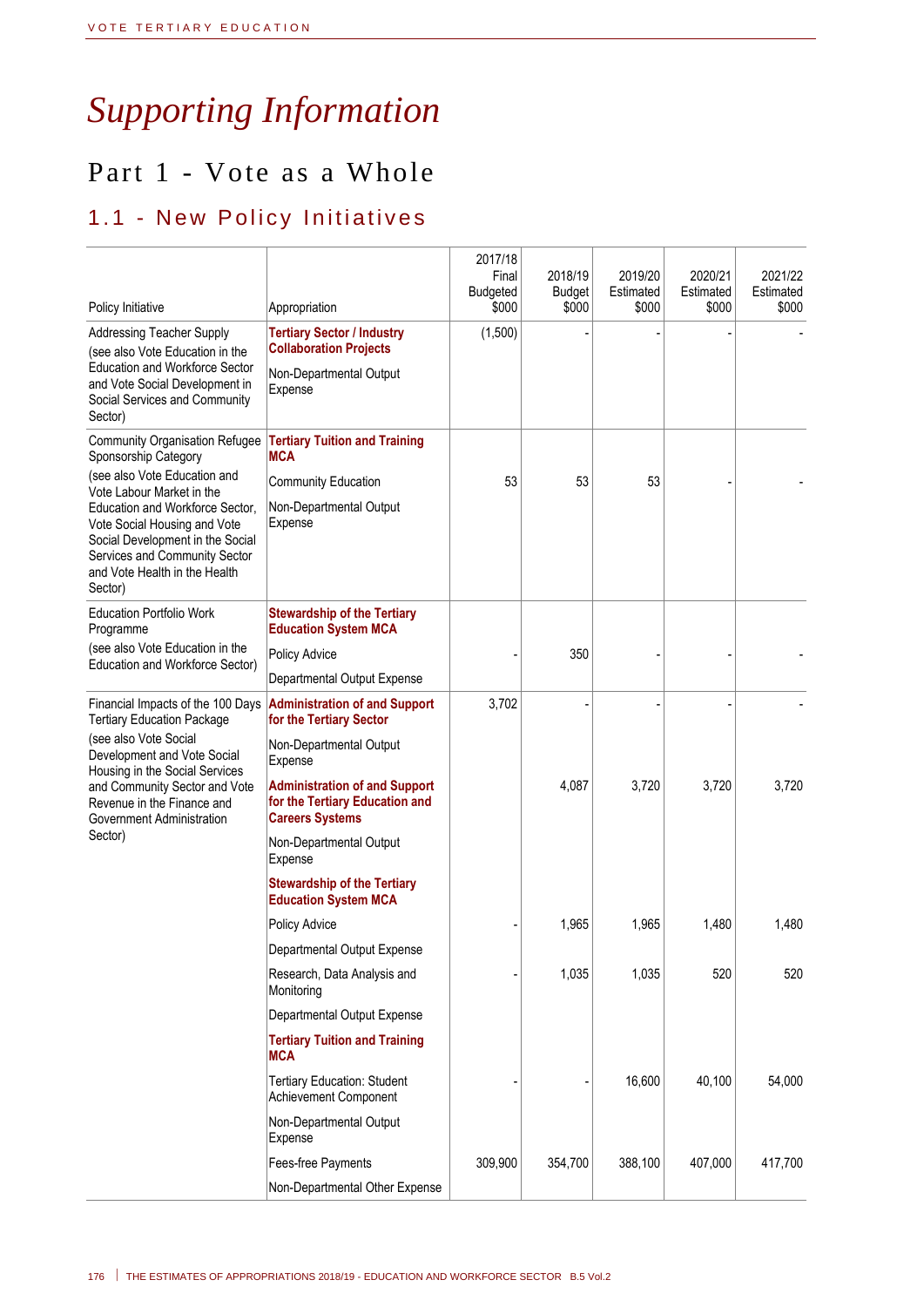|                                                                                                                               |                                                                                                      | 2017/18<br>Final<br>Budgeted | 2018/19<br><b>Budget</b> | 2019/20<br>Estimated | 2020/21<br>Estimated | 2021/22<br>Estimated |
|-------------------------------------------------------------------------------------------------------------------------------|------------------------------------------------------------------------------------------------------|------------------------------|--------------------------|----------------------|----------------------|----------------------|
| Policy Initiative                                                                                                             | Appropriation                                                                                        | \$000                        | \$000                    | \$000                | \$000                | \$000                |
| Funding to Support the Changes<br>to the Careers System<br>(see also Vote Education in the<br>Education and Workforce Sector) | <b>Administration of and Support</b><br>for the Careers System<br>Non-Departmental Output<br>Expense | 18,775                       |                          |                      |                      |                      |
|                                                                                                                               | <b>Administration of and Support</b><br>for the Tertiary and Careers<br><b>Systems</b>               |                              | 14,049                   | 13,500               | 13,500               | 13,500               |
|                                                                                                                               | Non-Departmental Output<br>Expense                                                                   |                              |                          |                      |                      |                      |
| Lincoln University AgResearch                                                                                                 | <b>Support for Lincoln University</b>                                                                | 65,000                       |                          | 15,000               | 5,000                |                      |
| Joint Facility Project: Crown<br>Capital Investment                                                                           | Non-Departmental Capital<br>Expenditure                                                              |                              |                          |                      |                      |                      |
| Pasifika Education Centre:<br><b>Funding Transfer</b>                                                                         | <b>Tertiary Tuition and Training</b><br><b>MCA</b>                                                   | (563)                        |                          |                      |                      |                      |
| (see also Vote Pacific Peoples in<br>the Social Services and                                                                  | <b>Community Education</b>                                                                           |                              |                          |                      |                      |                      |
| Community Sector)                                                                                                             | Non-Departmental Output<br>Expense                                                                   |                              |                          |                      |                      |                      |
| Reprioritisation - 2017/18<br>Underspends and Recoveries in                                                                   | <b>Tertiary Tuition and Training</b><br><b>MCA</b>                                                   |                              |                          |                      |                      |                      |
| <b>Tertiary Tuition and Training</b><br>Multi-Category Appropriation                                                          | <b>Community Education</b>                                                                           | (3,300)                      |                          |                      |                      |                      |
|                                                                                                                               | Non-Departmental Output<br>Expense                                                                   |                              |                          |                      |                      |                      |
|                                                                                                                               | <b>Tertiary Education: Student</b><br>Achievement Component                                          | (22,900)                     |                          |                      |                      |                      |
|                                                                                                                               | Non-Departmental Output<br>Expense                                                                   |                              |                          |                      |                      |                      |
|                                                                                                                               | <b>Training for Designated Groups</b>                                                                | (21, 300)                    |                          |                      |                      |                      |
|                                                                                                                               | Non-Departmental Output<br>Expense                                                                   |                              |                          |                      |                      |                      |
| Reprioritisation - Education<br>New Zealand Contribution to the                                                               | <b>International Education</b><br><b>Programmes</b>                                                  |                              | (175)                    | (275)                | (275)                | (275)                |
| Kea Network, New Zealand Story,<br>and Chair of Malay Studies                                                                 | Non-Departmental Output<br>Expense                                                                   |                              |                          |                      |                      |                      |
| Reprioritisation - Prime Minister's<br>Scholarships for Asia                                                                  | <b>Awards for Outbound</b><br><b>New Zealand Students</b>                                            |                              | (500)                    | (500)                | (500)                | (500)                |
|                                                                                                                               | Benefit or Related Expense                                                                           |                              |                          |                      |                      |                      |
| Reprioritisation - Tertiary Tuition<br>and Training Multi-Category                                                            | <b>Tertiary Tuition and Training</b><br><b>MCA</b>                                                   |                              |                          |                      |                      |                      |
| Appropriation                                                                                                                 | <b>Community Education</b>                                                                           |                              | (350)                    | (700)                | (700)                | (700)                |
|                                                                                                                               | Non-Departmental Output<br>Expense                                                                   |                              |                          |                      |                      |                      |
|                                                                                                                               | <b>Tertiary Education: Student</b><br>Achievement Component                                          |                              | (7,000)                  | (14,000)             | (14,000)             | (14,000)             |
|                                                                                                                               | Non-Departmental Output<br>Expense                                                                   |                              |                          |                      |                      |                      |
|                                                                                                                               | <b>Training for Designated Groups</b>                                                                |                              | (5,000)                  | (10,000)             | (10,000)             | (10,000)             |
|                                                                                                                               | Non-Departmental Output<br>Expense                                                                   |                              |                          |                      |                      |                      |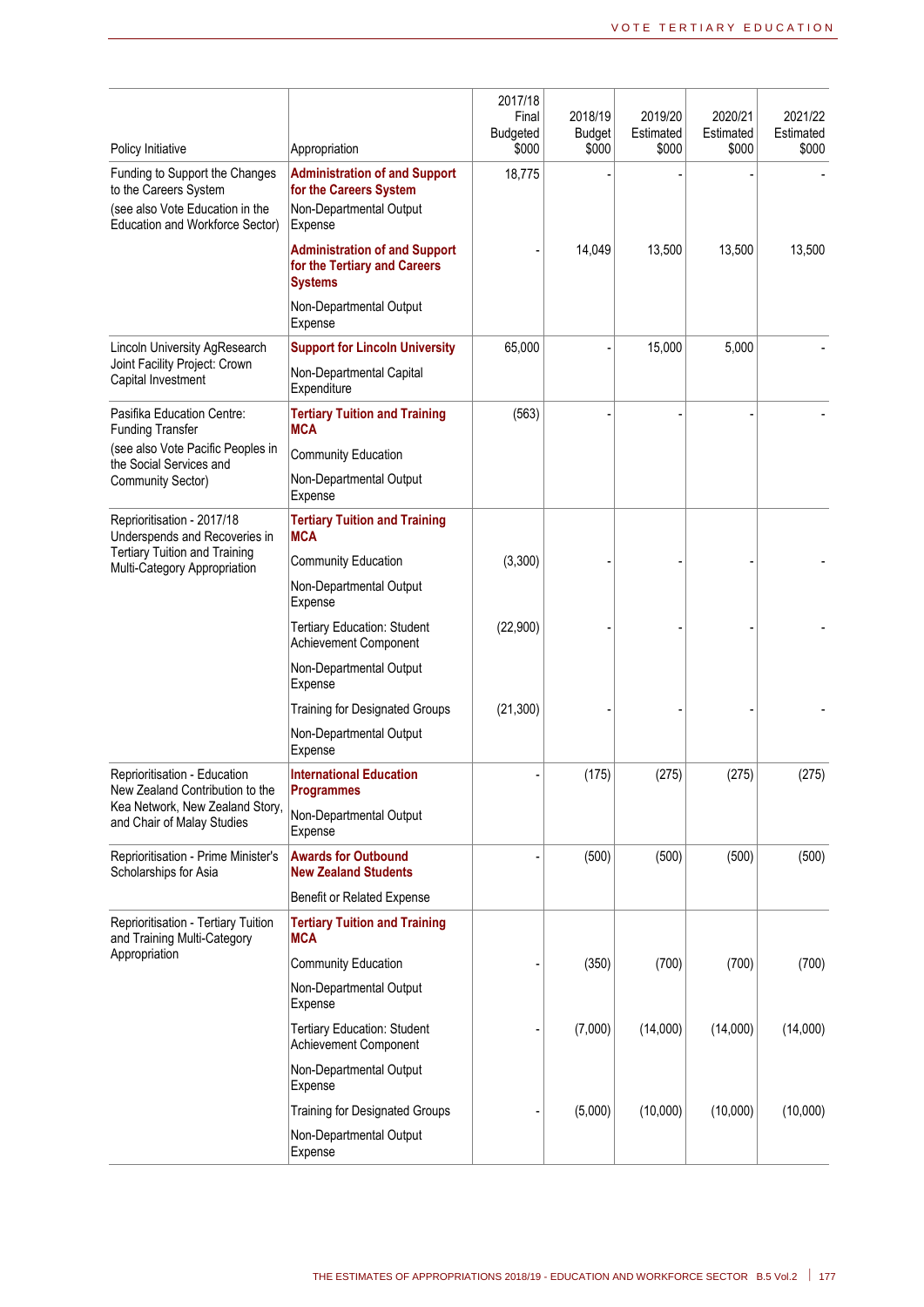| Policy Initiative                            | Appropriation                                                                    | 2017/18<br>Final<br><b>Budgeted</b><br>\$000 | 2018/19<br><b>Budget</b><br>\$000 | 2019/20<br>Estimated<br>\$000 | 2020/21<br>Estimated<br>\$000 | 2021/22<br>Estimated<br>\$000 |
|----------------------------------------------|----------------------------------------------------------------------------------|----------------------------------------------|-----------------------------------|-------------------------------|-------------------------------|-------------------------------|
| Tai Poutini Polytechnic Capital<br>Injection | <b>Support for Tai Poutini</b><br><b>Polytechnic</b><br>Non-Departmental Capital | 6,450                                        | 2,050                             |                               |                               |                               |
| Total Initiatives                            | Expenditure                                                                      | 354,317                                      | 365,264                           | 414.498                       | 445.845                       | 465.445                       |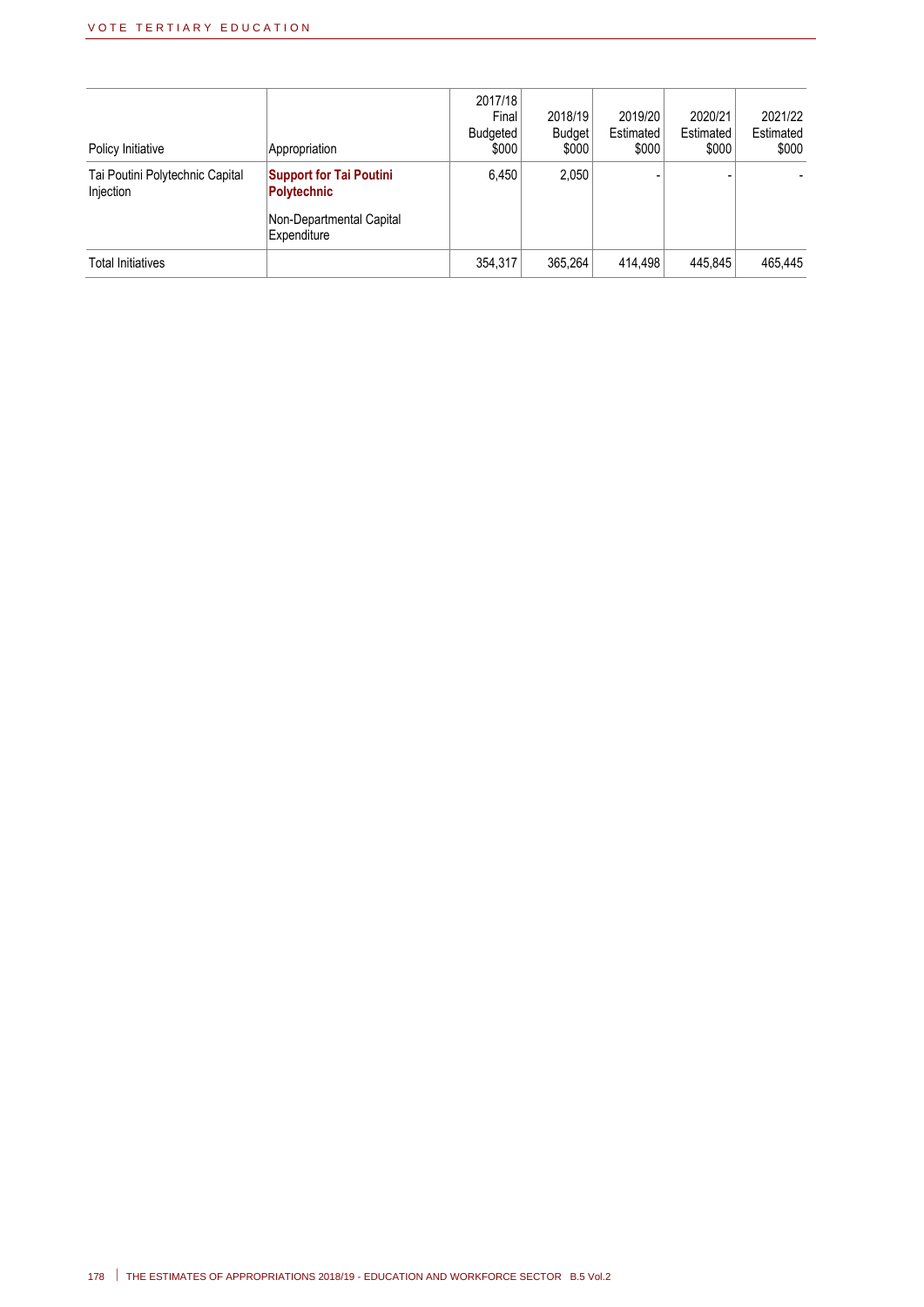## 1.2 - Trends in the Vote

#### **Summary of Financial Activity**

|                                                                          | 2013/14         | 2014/15         | 2015/16         | 2016/17         | 2017/18                           |                              |                                        | 2018/19                                                                     |                                 | 2019/20            | 2020/21            | 2021/22            |
|--------------------------------------------------------------------------|-----------------|-----------------|-----------------|-----------------|-----------------------------------|------------------------------|----------------------------------------|-----------------------------------------------------------------------------|---------------------------------|--------------------|--------------------|--------------------|
|                                                                          | Actual<br>\$000 | Actual<br>\$000 | Actual<br>\$000 | Actual<br>\$000 | Final<br><b>Budgeted</b><br>\$000 | Estimated<br>Actual<br>\$000 | Transactions<br><b>Budget</b><br>\$000 | Non-<br>Departmental Departmental<br>Transactions<br><b>Budget</b><br>\$000 | Total<br><b>Budget</b><br>\$000 | Estimated<br>\$000 | Estimated<br>\$000 | Estimated<br>\$000 |
| <b>Appropriations</b>                                                    |                 |                 |                 |                 |                                   |                              |                                        |                                                                             |                                 |                    |                    |                    |
| <b>Output Expenses</b>                                                   | 403,077         | 423,599         | 449,691         | 476,598         | 531,689                           | 516,804                      |                                        | 523,194                                                                     | 523,194                         | 520,684            | 519,200            | 519,075            |
| <b>Benefits or Related Expenses</b>                                      | 31,522          | 35,913          | 18,190          | 17,612          | 21,608                            | 21,608                       | N/A                                    | 23,598                                                                      | 23,598                          | 23,915             | 23,914             | 23,914             |
| <b>Borrowing Expenses</b>                                                |                 |                 |                 |                 |                                   |                              |                                        |                                                                             |                                 |                    |                    |                    |
| Other Expenses                                                           | 2,895           | 1,377           |                 |                 |                                   |                              |                                        |                                                                             |                                 |                    |                    |                    |
| Capital Expenditure                                                      | 19,700          | 117,870         | 85,825          | 19,100          | 71,450                            | 6,450                        |                                        | 52,050                                                                      | 52,050                          | 15,000             | 5,000              |                    |
| Intelligence and Security Department Expenses<br>and Capital Expenditure |                 |                 |                 |                 |                                   |                              |                                        | N/A                                                                         |                                 |                    |                    |                    |
| Multi-Category Expenses and Capital<br>Expenditure (MCA)                 |                 |                 |                 |                 |                                   |                              |                                        |                                                                             |                                 |                    |                    |                    |
| <b>Output Expenses</b>                                                   | 2,397,376       | 2,421,020       | 2,475,854       | 2,478,460       | 2,438,571                         | 2,421,571                    | 15,727                                 | 2,474,893                                                                   | 2,490,620                       | 2,498,429          | 2,523,246          | 2,537,292          |
| <b>Other Expenses</b>                                                    |                 |                 |                 |                 | 309,900                           | 261,936                      |                                        | 354,700                                                                     | 354,700                         | 388,100            | 407,000            | 417,700            |
| Capital Expenditure                                                      |                 |                 |                 |                 |                                   |                              | N/A                                    |                                                                             |                                 |                    |                    |                    |
| <b>Total Appropriations</b>                                              | 2,854,570       | 2,999,779       | 3,029,560       | 2,991,770       | 3,373,218                         | 3,228,369                    | 15,727                                 | 3,428,435                                                                   | 3,444,162                       | 3,446,128          | 3,478,360          | 3,497,981          |
| <b>Crown Revenue and Capital Receipts</b>                                |                 |                 |                 |                 |                                   |                              |                                        |                                                                             |                                 |                    |                    |                    |
| <b>Tax Revenue</b>                                                       |                 |                 |                 |                 |                                   |                              | N/A                                    |                                                                             |                                 |                    |                    |                    |
| Non-Tax Revenue                                                          | 8,932           | 14,736          | 15,478          | 8,296           | 3,552                             | 3,552                        | N/A                                    | 1,000                                                                       | 1,000                           | 1,000              | 1,000              | 1,000              |
| <b>Capital Receipts</b>                                                  |                 |                 |                 |                 |                                   |                              | N/A                                    |                                                                             |                                 |                    |                    |                    |
| <b>Total Crown Revenue and Capital Receipts</b>                          | 8,932           | 14,736          | 15,478          | 8,296           | 3,552                             | 3,552                        | N/A                                    | 1,000                                                                       | 1,000                           | 1,000              | 1,000              | 1,000              |

Note - where restructuring of the vote has occurred then, to the extent practicable, prior years information has been restated as if the restructuring had occurred before the beginning of the period covered. In this instance Total Appropriations for the Budgeted and Estimated Actual year may not equal Total Appropriations in the Details of Appropriations and Capital Injections.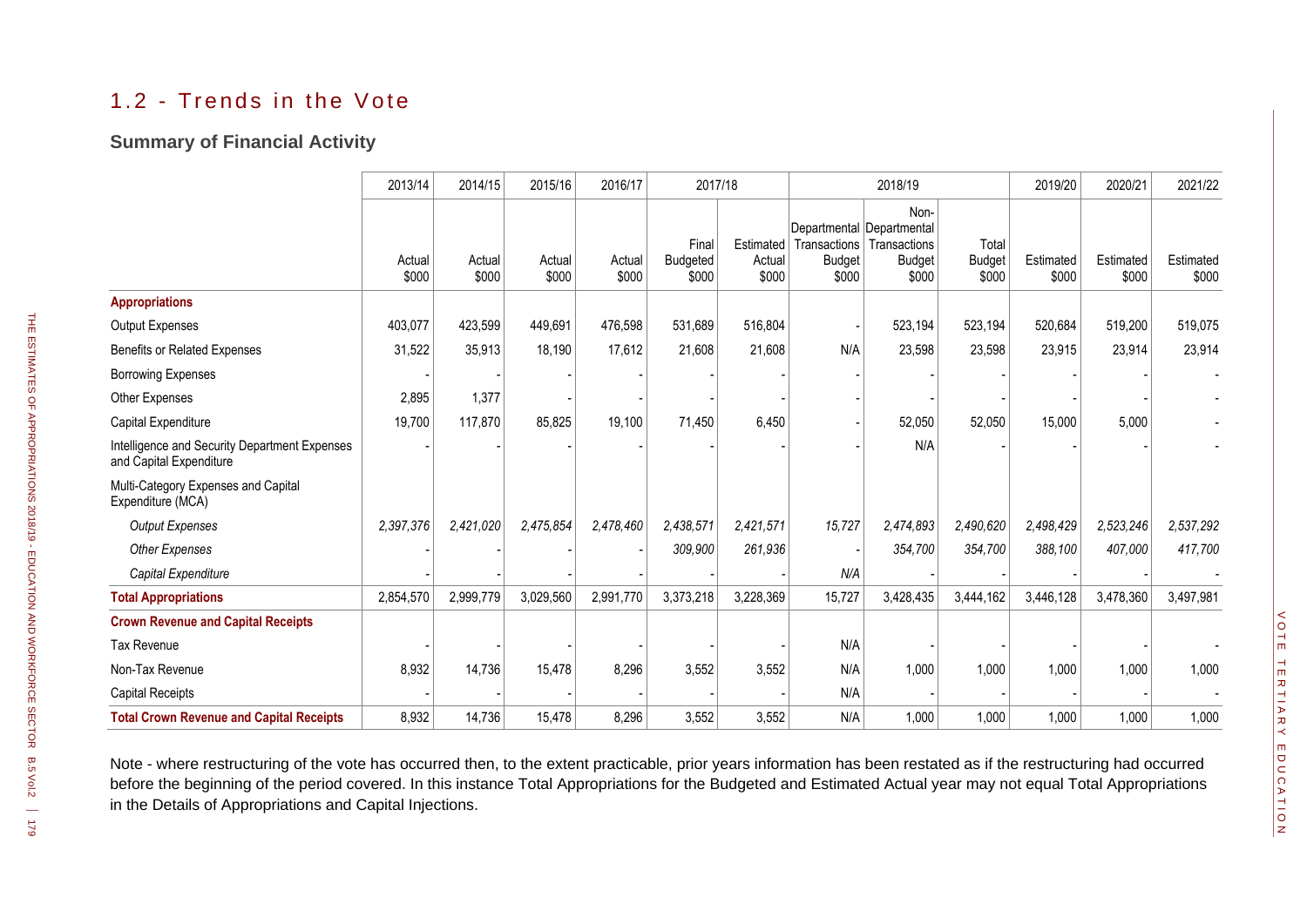#### **Adjustments to the Summary of Financial Activity Table Due to Vote Restructuring**

There have been no restructuring adjustments to prior year's information in the Summary of Financial Activity table.

## 1.3 - Analysis of Significant Trends

Significant changes in departmental and non-departmental appropriations related to tertiary and international education between 2013/14 and 2021/22 are discussed briefly below.

#### *Departmental Output Expenses*

Movements in departmental output expenses largely relate to:

- transfer of underspends in 2012/13 to 2013/14 to fund the development of a creative industries vocational pathway and associated materials
- participation in the OECD Programme for International Assessment of Adult Competencies concluding in 2015/16
- progress on the Tertiary Information Future State work programme that commenced in 2013/14, and
- implementation of the Government's first-year fees-free policy from 1 January 2018.

The departmental output expenses were transferred to a multi-category appropriation from 2016/17.

#### *Non-Departmental Output Expenses*

Most tertiary education funding is through non-departmental output expenses. Three significant nondepartmental output expenses were transferred to the Tertiary Tuition and Training multi-category appropriation from 2016/17.

The major changes to these appropriations over the trend period are principally owing to:

- expansion of the Youth Guarantee programme, including provision of fees-free places at tertiary institutions offset by transfers into the new Secondary-Tertiary Interface appropriation in Vote Education to fund Trades Academy places from 2013
- initiatives to revitalise the industry training system, introduce New Zealand Apprenticeships in 2014 and expand Māori and Pasifika Trades Training between 2013/14 and 2019/20
- ensuring the country's skills base supports the needs of industry and encourages innovation strengthening provision in areas of specific priority, such as engineering, science, agriculture and health sciences, with targeted increases to relevant tuition subsidies, the establishment of Information and Communication Technology graduate schools from mid-2015, and closing the gap in funding between private training and public providers in 2013 and 2014
- funding for beneficiaries to be referred to specialist English for Speakers of Other Language providers, or to address intensive literacy and numeracy needs and for Student Achievement Component feesfree provision for 20 to 24-year-olds at New Zealand Qualifications Framework Level 1-2 (transferred from Vote Social Development from 2013/14)
- additional funding for research, including increasing the Performance-Based Research Fund to \$315 million from 2018 and increasing the number of Centres of Research Excellence (CoRE) from 2016, including the establishment of one focused on Māori research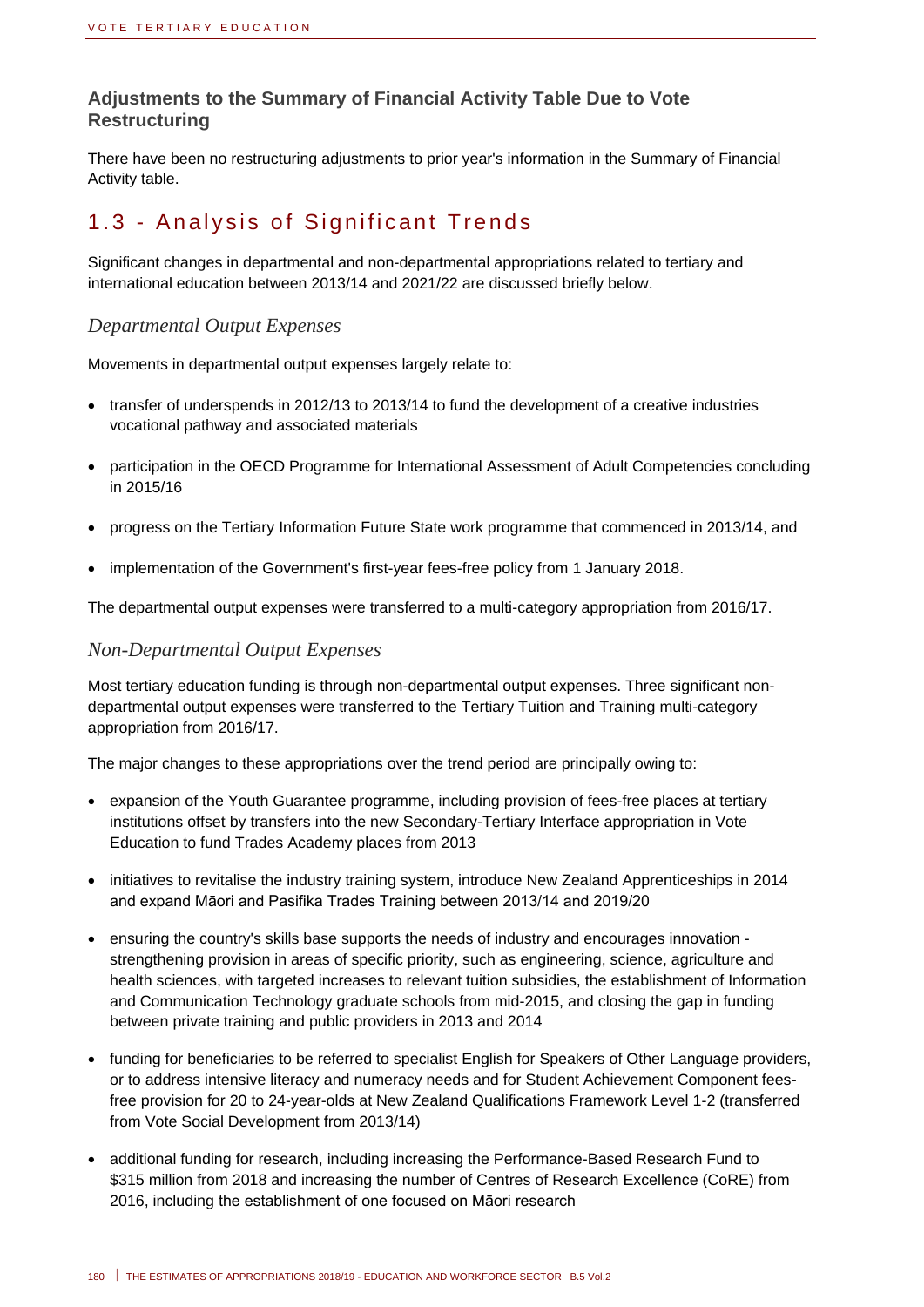- increased funding for international education, including promotions from 2013
- funding for Centres of Asia-Pacific Excellence from 2017
- funding from 2017 to help New Zealand universities recruit world-leading entrepreneurial academics
- additional English language course provision following the response to the Syrian refugee crisis and an increased quota of refugees to 1,000 places from 2018/19
- integrating Careers New Zealand into the Tertiary Education Commission from 2017/18, and
- additional tuition subsidy funding for expected growth related to making the first year of tertiary education or training fees-free for new students from 1 January 2018.

#### *Benefits or Related Expenses*

Changes in benefits or related expenses are largely related to:

- an apprenticeships 're-boot' between 2013/14 and 2014/15 and support for other apprentices
- addressing pressures on Medical Trainee Intern Grants from 2015/16
- delivering support to graduate-entry students affected by seven EFTS limit in long undergraduate programmes in 2015, and
- recategorising the Prime Minister's Scholarships for Asia from non-departmental output expense International Education Programmes, expanding the fund and establishing the Prime Minister's Scholarships for other regions from 2016/17.

#### *Non-Departmental Other Expenses*

Significant changes in these appropriations mainly reflect:

- funding to support mergers of Tertiary Education Institutions that ceased in 2013/14
- University of Auckland Starpath Project funding that ceased in 2014/15, and
- making the first year of tertiary education or training fees-free for new students from 1 January 2018 (under the Tertiary Tuition and Training multi-category appropriation).

#### *Non-Departmental Capital Expenditure*

The major changes in non-departmental capital expenditure relate mainly to:

- assisting Christchurch tertiary education institutions to rebuild facilities after the impact of the 2010 and 2011 earthquakes, and
- support for Tai Poutini Polytechnic from 2016/17 to 2018/19.

#### *Crown Revenue*

Significant changes between years mainly reflect recoveries of surplus grants funding from the Tertiary Education Commission and the tertiary education sector, and a share of earthquake-related insurance settlements from the University of Canterbury as provided for in their capital funding agreement.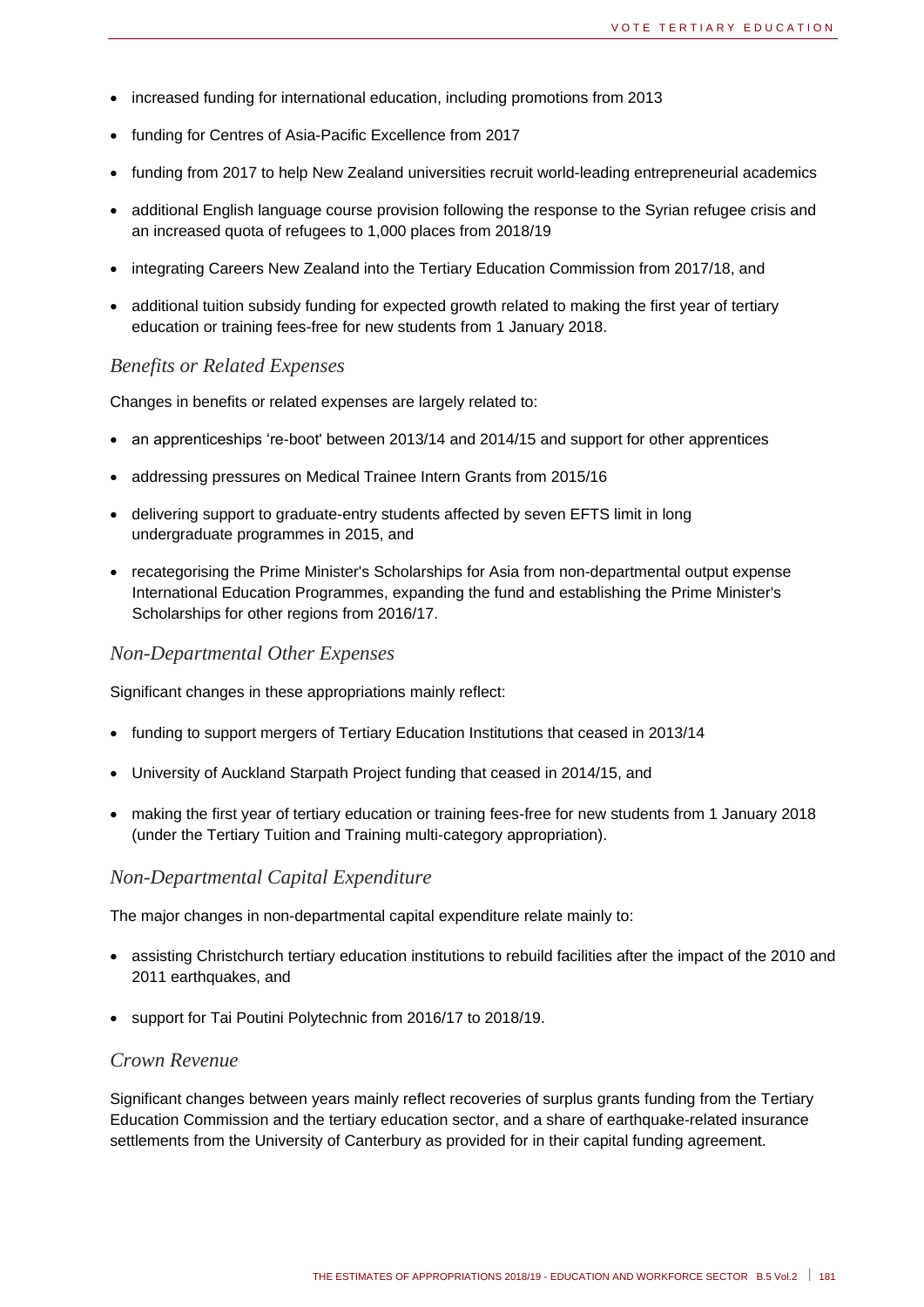## 1.4 - Reconciliation of Changes in Appropriation **Structure**

|                                                                          |        | Old Structure                                                                                                         |           | <b>New Structure</b>                                                                                              |                                |                  |
|--------------------------------------------------------------------------|--------|-----------------------------------------------------------------------------------------------------------------------|-----------|-------------------------------------------------------------------------------------------------------------------|--------------------------------|------------------|
| 2017/18 Appropriations<br>in the 2017/18 Structure                       |        | Appropriations to which<br>2017/18 Expenses (or Capital<br>(Current) Expenditure) have been<br>\$000 Moved from or to | Amount    | Moved 2017/18 Appropriations<br>\$000 in the 2018/19 Structure                                                    | 2017/18<br>(Restated)<br>\$000 | 2018/19<br>\$000 |
| <b>Non-Departmental</b><br><b>Output Expenses</b>                        |        |                                                                                                                       |           | <b>Non-Departmental</b><br><b>Output Expense</b>                                                                  |                                |                  |
| Administration of and<br><b>Support for the Careers</b><br><b>System</b> |        | 18,775 Transferred to<br>Administration of and<br>Support for the Tertiary<br><b>Education and Careers</b><br>Systems | (18, 775) |                                                                                                                   |                                |                  |
| Administration of and<br><b>Support for the Tertiary</b><br>Sector       |        | 50.865 Transferred to<br>Administration of and<br>Support for the Tertiary<br><b>Education and Careers</b><br>Systems | (50, 865) |                                                                                                                   |                                |                  |
|                                                                          |        | Transferred from<br>Administration of and<br>Support for the Careers<br>System                                        |           | 18,775 Administration of and<br><b>Support for the Tertiary</b><br><b>Education and Careers</b><br><b>Systems</b> | 69.640                         | 64,014           |
|                                                                          |        | Transferred from<br>Administration of and<br>Support for the Tertiary<br>Sector                                       | 50,865    |                                                                                                                   |                                |                  |
| <b>Total Changes in</b><br><b>Appropriations</b>                         | 69,640 |                                                                                                                       |           |                                                                                                                   | 69,640                         | 64,014           |

Two non-departmental output expenses (Administration of and Support for the Careers System and Administration of and Support for the Tertiary Sector) have been combined into a single appropriation (Administration of and Support for the Tertiary Education and Careers Systems) for all services from the Tertiary Education Commission.

Explanations of the reasons for changing the appropriation structure are noted in the details of each appropriation in Parts 3-4.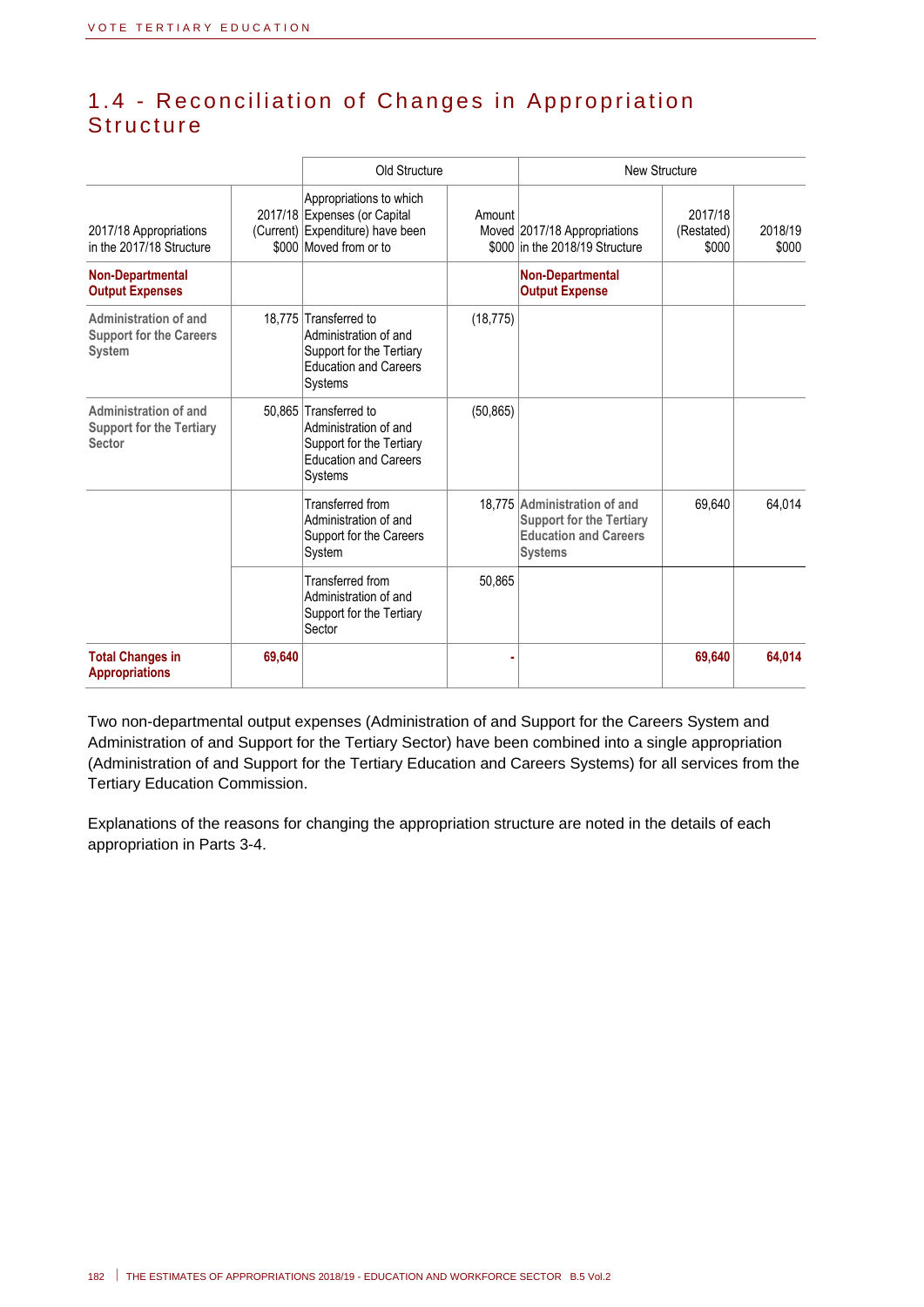### 1.5 - Relationship between Individual Appropriations and the Work Programmes

| Long term outcomes and objectives                                                                                                                                                                                                                                                                                        | Contributing to one or two objectives                                                                                                                                                                                                                                                                                                                                           | Contributing to all objectives                                                                                                                                                                                                                                                                                                                                                                                                                       |
|--------------------------------------------------------------------------------------------------------------------------------------------------------------------------------------------------------------------------------------------------------------------------------------------------------------------------|---------------------------------------------------------------------------------------------------------------------------------------------------------------------------------------------------------------------------------------------------------------------------------------------------------------------------------------------------------------------------------|------------------------------------------------------------------------------------------------------------------------------------------------------------------------------------------------------------------------------------------------------------------------------------------------------------------------------------------------------------------------------------------------------------------------------------------------------|
| The education system is relevant<br>and reaches all children and<br>students<br>High quality regulatory, funding<br>and institutional arrangements<br>High quality curriculum and<br>$\bullet$<br>qualifications frameworks<br>High quality infrastructure<br>٠<br>Information and data enabling<br>good decision-making | Support for Tai Poutini Polytechnic (M26)<br>$\bullet$<br>Support for the University of Canterbury (M26)<br>ò                                                                                                                                                                                                                                                                   | Access to Tertiary Education (M26)<br>$\bullet$<br>Administration of and Support for the Tertiary<br>$\bullet$<br>Education and Careers Systems (M26)<br>International Education Programmes (M26)<br>$\bullet$<br>Tertiary Scholarships and Awards (M26)<br>$\bullet$<br>Stewardship of the Tertiary Education<br>$\bullet$<br>System MCA (M26)<br>Tertiary Tuition and Training MCA (M26)<br>$\bullet$<br>Support to Apprentices (M26)<br>$\bullet$ |
| Every child and student achieves<br>educational success<br>Informed and supportive parents,<br>whānau, iwi, communities and<br>employers<br>Effective teaching and<br>educational leadership<br>High participation and<br>٠<br>engagement<br>All learners achieving and<br>$\bullet$<br>progressing to their potential   |                                                                                                                                                                                                                                                                                                                                                                                 |                                                                                                                                                                                                                                                                                                                                                                                                                                                      |
| New Zealanders have skills and<br>knowledge for work and life<br>Skills match labour market needs<br>Socially and culturally confident<br>٠<br>and competent people<br>Internationally credible skills and<br>٠<br>institutions<br>High quality research and<br>innovation                                               | Centres of Research Excellence (M26)<br>$\bullet$<br>Tertiary Education Research and Research-<br>$\bullet$<br>Based Teaching (M26)<br>Tertiary Sector / Industry Collaboration<br>$\bullet$<br>Projects (M26)<br>University-led Innovation (M26)<br>$\bullet$<br>Awards for Outbound New Zealand Students<br>(M26)<br>Scholarships for Inbound International<br>Students (M26) |                                                                                                                                                                                                                                                                                                                                                                                                                                                      |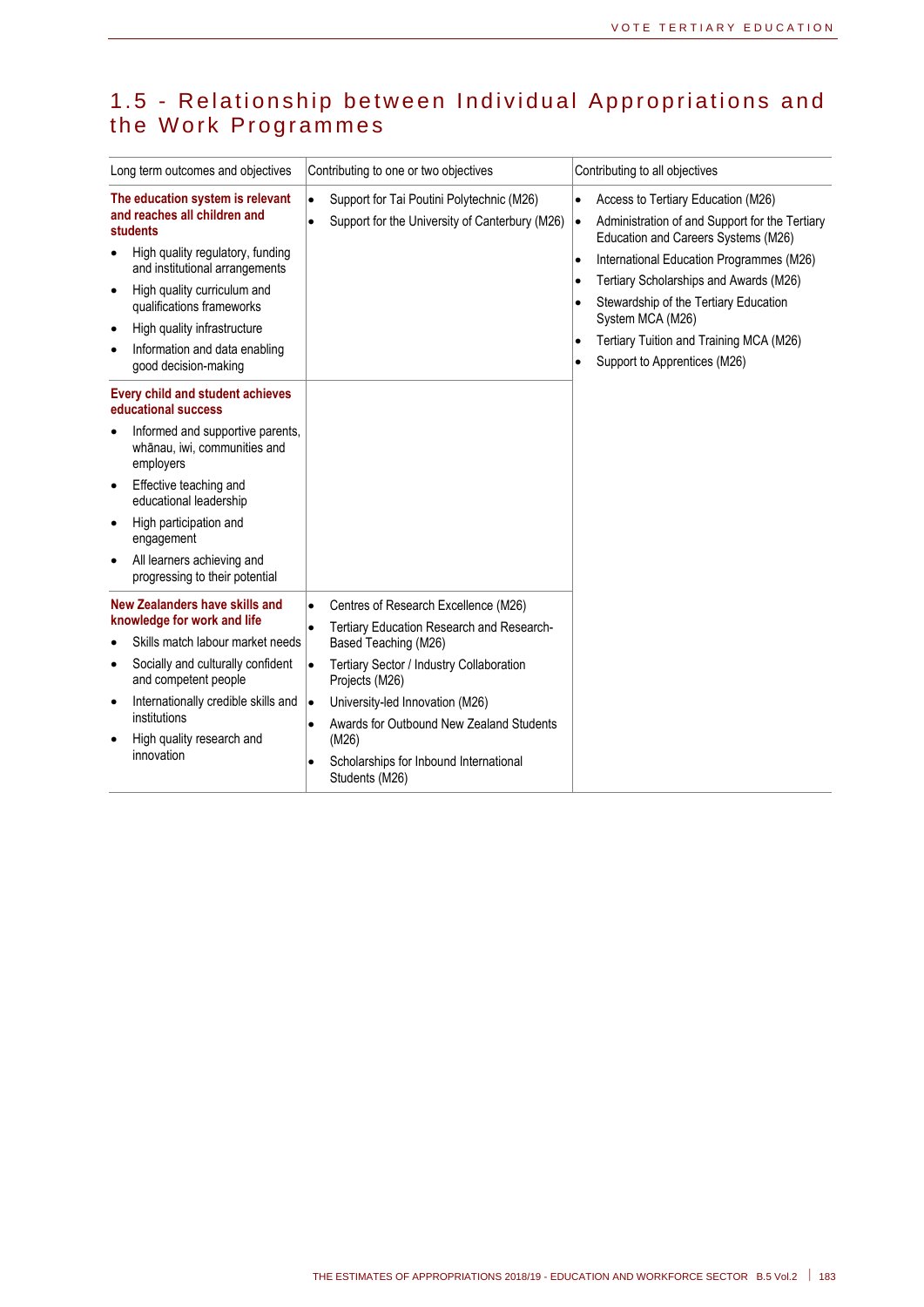## Part 3 - Details of Non-Departmental Appropriations

## 3.1 - Non-Departmental Output Expenses

#### **Access to Tertiary Education (M26)**

#### *Scope of Appropriation*

This appropriation is limited to improving access to tertiary education and training.

#### *Expenses*

|                            | 2017/18                 | 2018/19                   |                        |
|----------------------------|-------------------------|---------------------------|------------------------|
|                            | Final Budgeted<br>\$000 | Estimated Actual<br>\$000 | <b>Budget</b><br>\$000 |
| <b>Total Appropriation</b> | 26.449                  | 24,258                    | 25,549                 |

#### *Components of the Appropriation*

|                                           | 2017/18                 | 2018/19                          |                        |
|-------------------------------------------|-------------------------|----------------------------------|------------------------|
|                                           | Final Budgeted<br>\$000 | <b>Estimated Actual</b><br>\$000 | <b>Budget</b><br>\$000 |
| <b>Equity Loading</b>                     | 17,149                  | 15,948                           | 17,149                 |
| Māori and Pasifika Trades Training Top Up | 9,300                   | 8,310                            | 8,400                  |
| Total                                     | 26,449                  | 24,258                           | 25,549                 |

#### *What is Intended to be Achieved with this Appropriation*

This appropriation is intended to improve access to tertiary education and training for Tertiary Education Strategy priority learners.

#### *How Performance will be Assessed and End of Year Reporting Requirements*

|                                                                                                                                                                                                                                                                                                                                              | 2017/18                    | 2018/19             |                                  |
|----------------------------------------------------------------------------------------------------------------------------------------------------------------------------------------------------------------------------------------------------------------------------------------------------------------------------------------------|----------------------------|---------------------|----------------------------------|
| Assessment of Performance                                                                                                                                                                                                                                                                                                                    | Final Budgeted<br>Standard | Estimated<br>Actual | <b>Budget</b><br>Standard        |
| Māori and Pasifika Trades Training                                                                                                                                                                                                                                                                                                           |                            |                     |                                  |
| Percentage of learners per calendar year progressing from<br>Māori and Pasifika Trades Training to trades-related<br>employment via New Zealand Apprenticeships and managed<br>apprenticeships, other industry training at Level 3 and above, or<br>further study at New Zealand Qualifications Framework Level 4<br>and above (see Note 1). | Baseline year              | 39%                 | Improve on last year's<br>result |

Note 1 - 2017/18 Final Budget Standard and 2017/18 Estimated Actual refer to the 2017 calendar year. 2018/19 Budget Standard refers to the 2018 calendar year.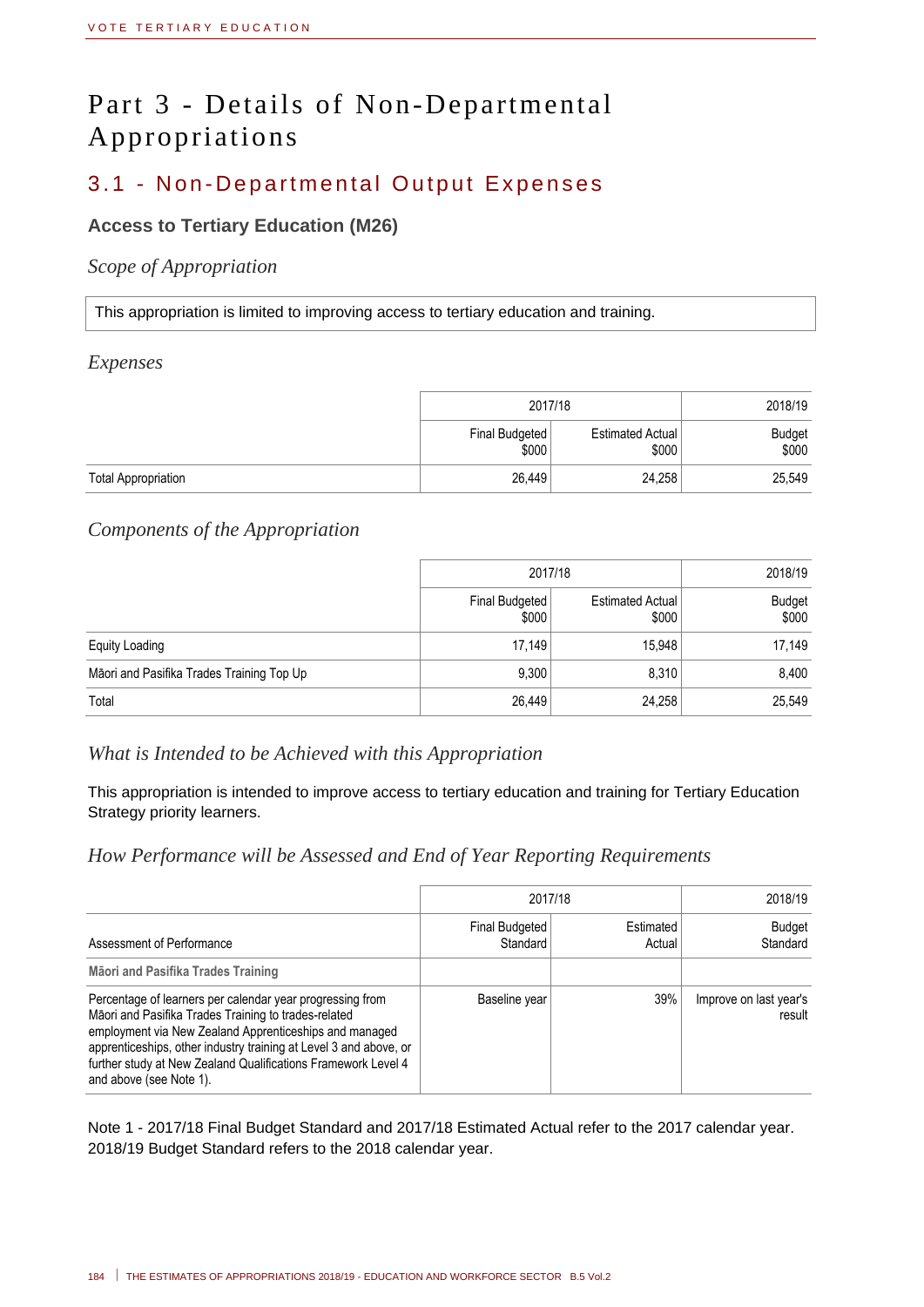#### *End of Year Performance Reporting*

Performance information for this appropriation will be reported by the Tertiary Education Commission in its annual report.

#### *Service Providers*

| Provider                                          | 2017/18<br><b>Final Budgeted</b><br>\$000 | 2017/18<br><b>Estimated Actual</b><br>\$000 |        | 2018/19 Expiry of<br><b>Budget Resourcing</b><br>\$000 Commitment |
|---------------------------------------------------|-------------------------------------------|---------------------------------------------|--------|-------------------------------------------------------------------|
| <b>Crown Entities</b>                             |                                           |                                             |        |                                                                   |
| Universities (8)                                  | 10,378                                    | 9,774                                       |        | 10,553 Plans up to three years                                    |
| Wānanga (3)                                       | 5,173                                     | 1,856                                       |        | 2,067 Plans up to three years                                     |
| Institutes of Technology and<br>Polytechnics (16) | 9,879                                     | 10,809                                      |        | 10,864 Plans up to three years                                    |
| <b>Non-Government Organisations</b>               |                                           |                                             |        |                                                                   |
| <b>Private Training Establishments</b>            | 1,019                                     | 1,819                                       |        | 2,065 Plans up to three years                                     |
| <b>Total</b>                                      | 26,449                                    | 24,258                                      | 25,549 |                                                                   |

The table above shows the main service providers for this appropriation.

#### *Current and Past Policy Initiatives*

| Policy Initiative                                                  | Year of<br>First<br>Impact | 2017/18<br>Final<br>Budgeted<br>\$000 | 2018/19<br><b>Budget</b><br>\$000 | 2019/20<br>Estimated<br>\$000 | 2020/21<br>Estimated<br>\$000 | 2021/22<br>Estimated<br>\$000 |
|--------------------------------------------------------------------|----------------------------|---------------------------------------|-----------------------------------|-------------------------------|-------------------------------|-------------------------------|
| <b>Previous Government</b>                                         |                            |                                       |                                   |                               |                               |                               |
| Māori and Pasifika Trades Training Contingency<br>Funding Drawdown | 2016/17                    | 2.400                                 | 2.400                             | 2.400                         | 2.400                         | 2.400                         |

#### *Reasons for Change in Appropriation*

The \$900,000 decrease in this appropriation for 2018/19 is due to a transfer from 2016/17 to 2017/18 for the Māori and Pasifika Trades Training Fees Top-up Fund.

#### *Conditions on Use of Appropriation*

| Reference                       | Conditions                                                                                                                                  |
|---------------------------------|---------------------------------------------------------------------------------------------------------------------------------------------|
| Section 159L Education Act 1989 | Funding is allocated by the Tertiary Education Commission in accordance with funding<br>determinations issued by the Minister of Education. |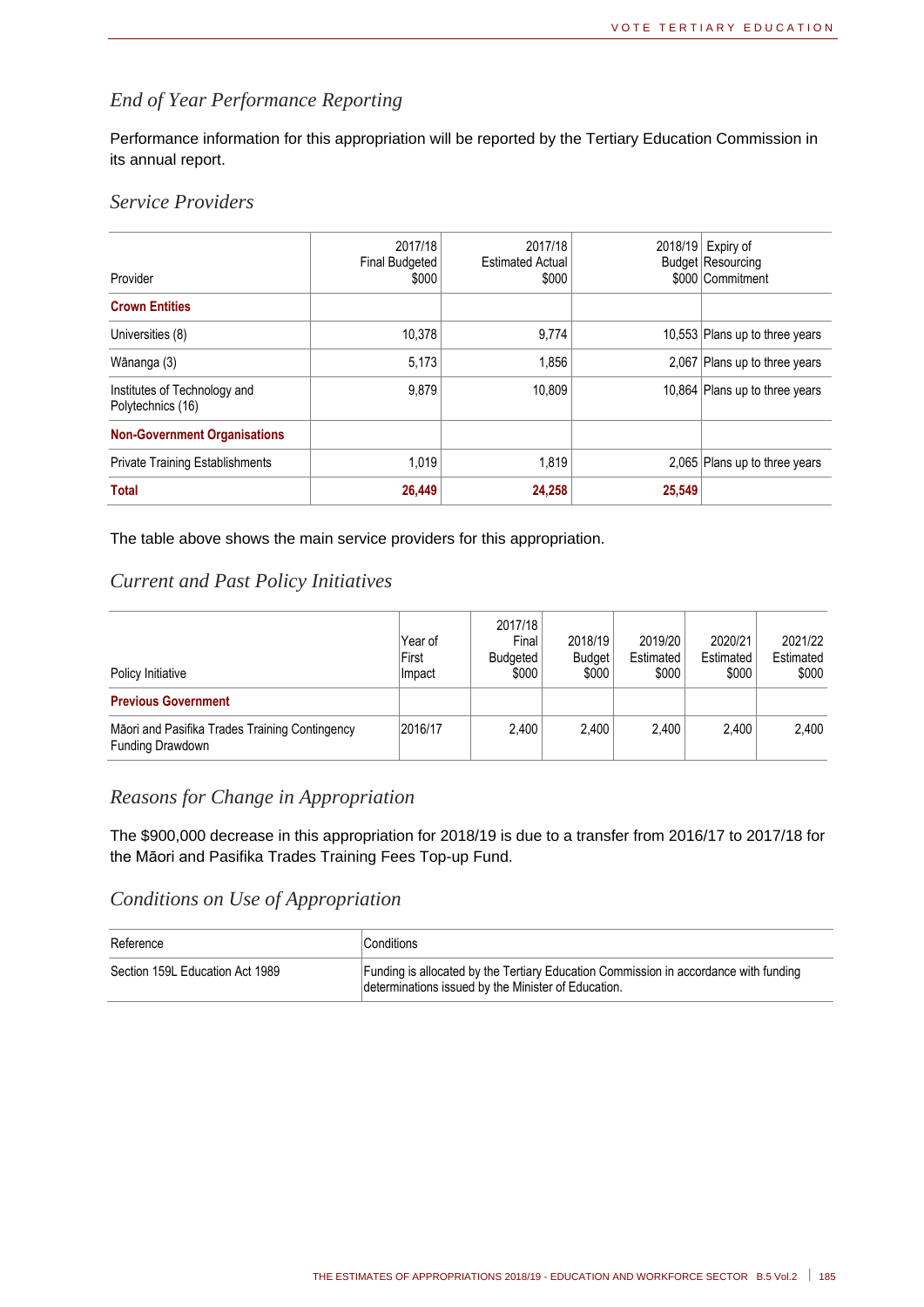#### **Administration of and Support for the Tertiary Education and Careers Systems (M26)**

#### *Scope of Appropriation*

This appropriation is limited to giving effect to the Tertiary Education Strategy by effectively investing in, monitoring, informing and influencing the tertiary education and careers systems, managing the Crown's ownership interest in tertiary education institutions, and providing advice and support to Ministers.

#### *Expenses*

|                            | 2017/18                 | 2018/19                   |                 |
|----------------------------|-------------------------|---------------------------|-----------------|
|                            | Final Budgeted<br>\$000 | Estimated Actual<br>\$000 | Budget<br>\$000 |
| <b>Total Appropriation</b> |                         |                           | 64,014          |

#### *Comparators for Restructured Appropriation*

|                                                                                                                    | 2017/18                 | 2018/19                          |                        |
|--------------------------------------------------------------------------------------------------------------------|-------------------------|----------------------------------|------------------------|
| Vote, Type and Title of Appropriation                                                                              | Final Budgeted<br>\$000 | <b>Estimated Actual</b><br>\$000 | <b>Budget</b><br>\$000 |
| Vote Tertiary Education: Non-Departmental Output Expense:<br>Administration of and Support for the Careers System  | 18.775                  | 18.775                           |                        |
| Vote Tertiary Education: Non-Departmental Output Expense:<br>Administration of and Support for the Tertiary Sector | 50,865                  | 50,865                           |                        |
| Total                                                                                                              | 69.640                  | 69.640                           | 64.014                 |

#### *What is Intended to be Achieved with this Appropriation*

This appropriation is intended to ensure New Zealand has effective and well-managed tertiary education and careers systems.

#### *How Performance will be Assessed and End of Year Reporting Requirements*

|                                                                                                                                                                     | 2017/18                    | 2018/19             |                           |
|---------------------------------------------------------------------------------------------------------------------------------------------------------------------|----------------------------|---------------------|---------------------------|
| Assessment of Performance                                                                                                                                           | Final Budgeted<br>Standard | Estimated<br>Actual | <b>Budget</b><br>Standard |
| <b>Monitor and Evaluate</b>                                                                                                                                         |                            |                     |                           |
| Percentage of Tertiary Education Commission-funded tertiary<br>education organisations who agree that they were kept informed<br>throughout the monitoring process. | New measure                | New measure         | Baseline year             |
| Information and Insight                                                                                                                                             |                            |                     |                           |
| Percentage of users who agree that the content on the<br>careers.govt.nz website is relevant to their needs.                                                        | 80%                        | 80%                 | 80%                       |
| Percentage of education organisations surveyed who agree that<br>the Tertiary Education Commission's information tools are<br>accessible and useful.                | New measure                | New measure         | Baseline year             |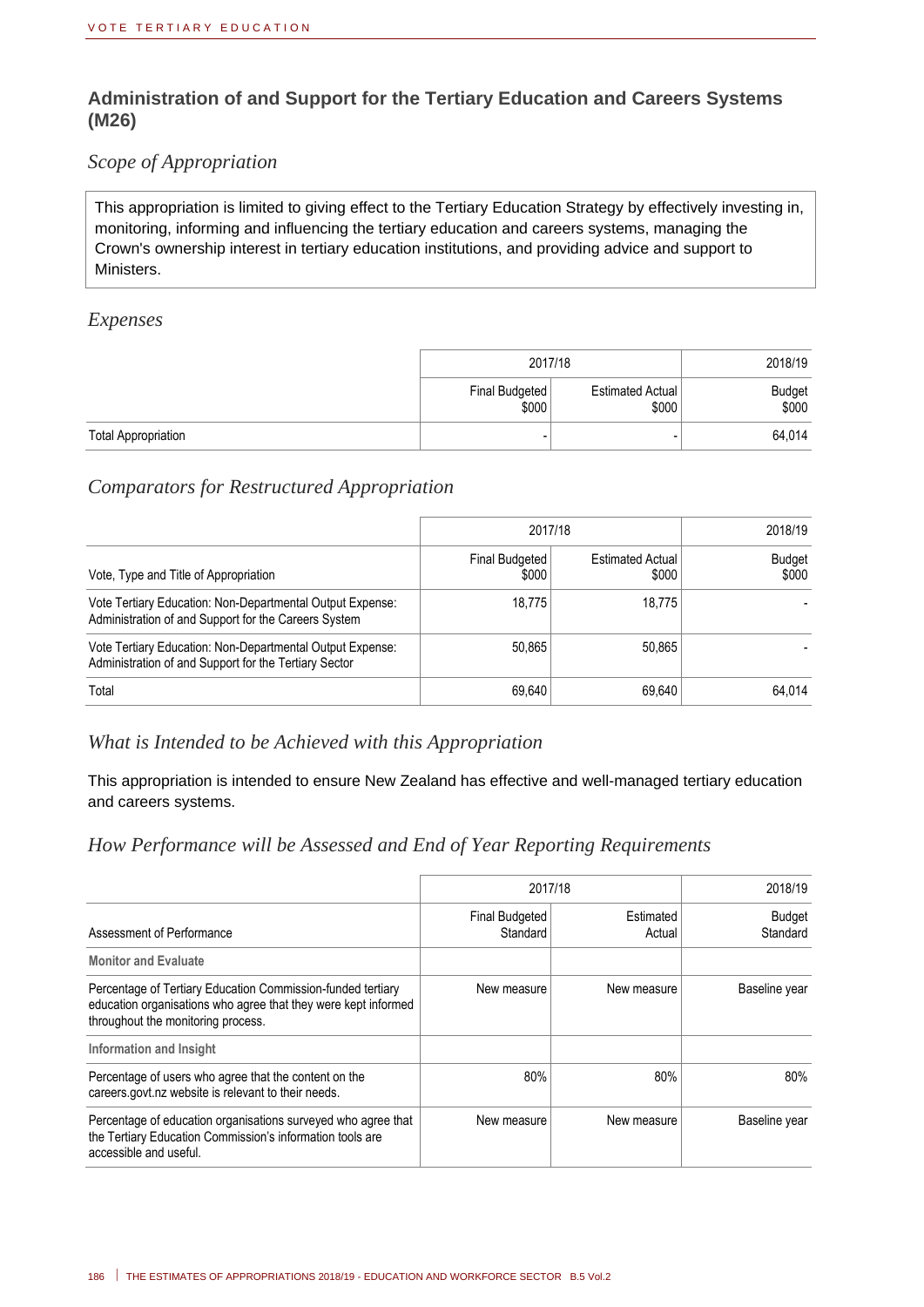|                                                                                                                                                                                                      |                            | 2017/18              |                           |  |
|------------------------------------------------------------------------------------------------------------------------------------------------------------------------------------------------------|----------------------------|----------------------|---------------------------|--|
| Assessment of Performance                                                                                                                                                                            | Final Budgeted<br>Standard | Estimated<br>Actual  | <b>Budget</b><br>Standard |  |
| Influence                                                                                                                                                                                            |                            |                      |                           |  |
| Percentage of education organisations accessing career<br>development resources and services that agree this has helped<br>improve their careers services.                                           | 80%                        | 80%                  | 80%                       |  |
| Percentage of employers who agree that a Tertiary Education<br>Commission initiative has helped improve their organisation's /<br>industry's connection with stakeholders in the careers system.     | New measure                | New measure          | Baseline year             |  |
| Invest                                                                                                                                                                                               |                            |                      |                           |  |
| Percentage of Tertiary Education Commission-funded tertiary<br>education organisations who agree that the guidance and<br>engagement received was useful to inform their investment plan<br>process. | New measure                | New measure          | Baseline year             |  |
| Percentage of payments the Tertiary Education Commission<br>makes to tertiary education organisations that are accurate and<br>timely.                                                               | 100%                       | 100%                 | 100%                      |  |
| <b>Supporting Government Stakeholders and Ministers</b>                                                                                                                                              |                            |                      |                           |  |
| The overall satisfaction rating given by the Minister of Education<br>on the Tertiary Education Commission (as per the Common<br>Satisfaction Survey) (see Note 1).                                  | Maintain or increase       | Maintain or increase | Maintain or increase      |  |

Note 1 - The Common Satisfaction Survey rating measures Ministers' satisfaction with the quality, timeliness and value for money of advice on a scale from 1 to 10, where 1 means unsatisfied and 10 means extremely satisfied. The 2016/17 result was 7.5 out of 10.

#### *End of Year Performance Reporting*

Performance information for this appropriation will be reported by the Tertiary Education Commission in its annual report.

#### *Service Providers*

| Provider                             | 2017/18<br>Final Budgeted<br>\$000 | 2017/18<br>Estimated Actual<br>\$000 |        | 2018/19 Expiry of<br><b>Budget Resourcing</b><br>\$000 Commitment |
|--------------------------------------|------------------------------------|--------------------------------------|--------|-------------------------------------------------------------------|
| <b>Crown Entities</b>                |                                    |                                      |        |                                                                   |
| <b>Tertiary Education Commission</b> | 69,531                             | 69,531                               |        | 63,905 Ongoing                                                    |
| <b>Non-Government Organisations</b>  |                                    |                                      |        |                                                                   |
| <b>Māori Education Trust</b>         | 109                                | 109                                  |        | 109 Ongoing                                                       |
| Total                                | 69,640                             | 69,640                               | 64,014 |                                                                   |

The table above shows the main service providers for this appropriation.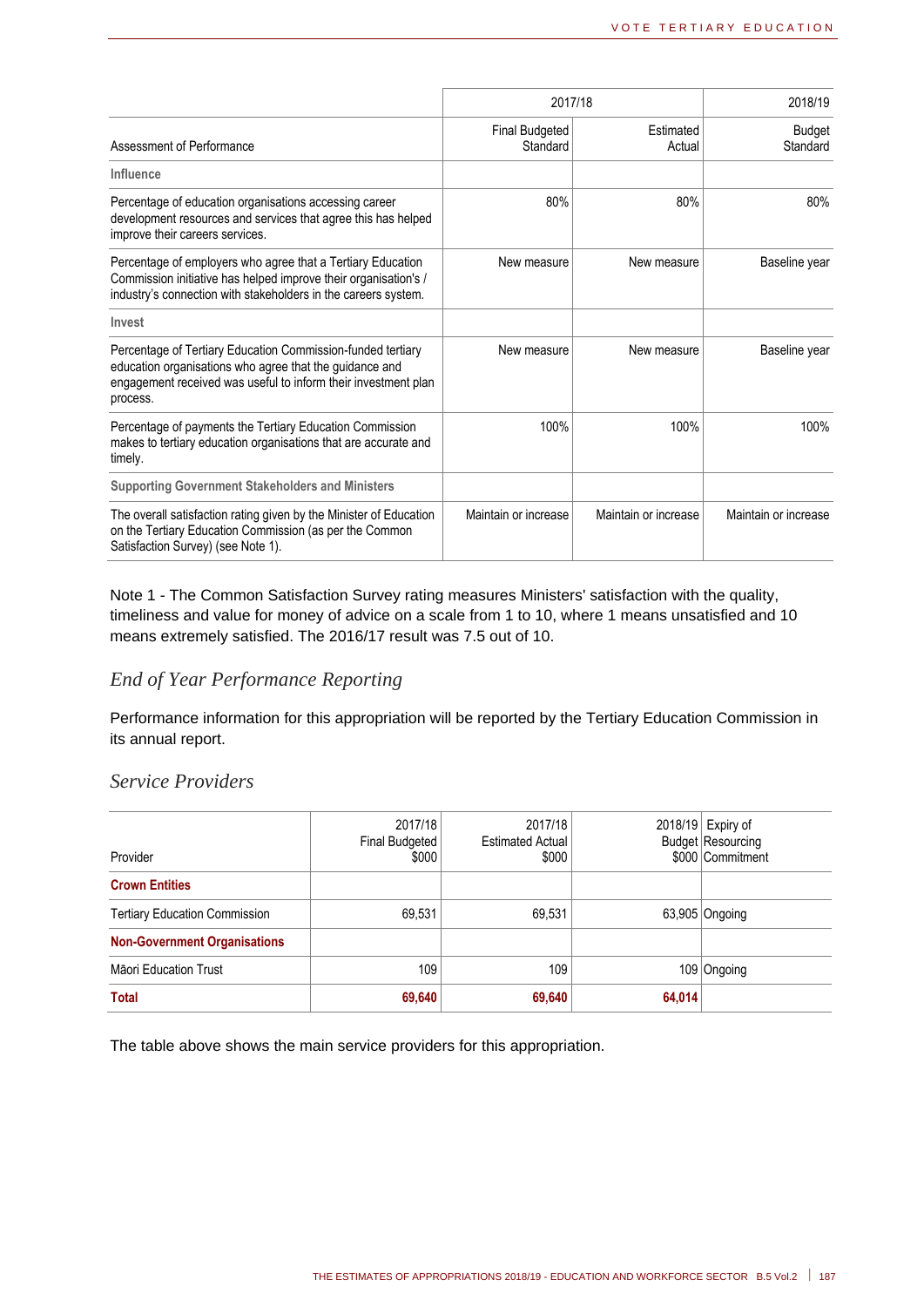#### *Current and Past Policy Initiatives*

| Policy Initiative                                                                                  | Year of<br>First<br>Impact | 2017/18<br>Final<br><b>Budgeted</b><br>\$000 | 2018/19<br><b>Budget</b><br>\$000 | 2019/20<br>Estimated<br>\$000 | 2020/21<br>Estimated<br>\$000 | 2021/22<br>Estimated<br>\$000 |
|----------------------------------------------------------------------------------------------------|----------------------------|----------------------------------------------|-----------------------------------|-------------------------------|-------------------------------|-------------------------------|
| <b>Current Government</b>                                                                          |                            |                                              |                                   |                               |                               |                               |
| Financial Impacts of the 100 Days Tertiary Education<br>Package                                    | 2017/18                    | 3.702                                        | 4,087                             | 3.720                         | 3.720                         | 3.720                         |
| <b>Previous Government</b>                                                                         |                            |                                              |                                   |                               |                               |                               |
| Funding to Support the Changes to the Careers System                                               | 2017/18                    | 18,775                                       | 14,049                            | 13,500                        | 13,500                        | 13,500                        |
| International Connections for New Zealanders                                                       | 2016/17                    |                                              | 125                               |                               | 125                           |                               |
| <b>Engineering Education to Employment</b>                                                         | 2016/17                    | 400                                          | 400                               | 400                           |                               |                               |
| Share of Costs for Budget 2015 Whole-of-Government<br>Initiatives                                  | 2015/16                    | (75)                                         | (54)                              | (54)                          | (54)                          | (54)                          |
| Expanding the Youth Literacy and Numeracy<br>Assessment Tool                                       | 2014/15                    | 330                                          | 330                               | 330                           | 330                           | 330                           |
| Supporting Better Public Services and the Business<br>Growth Agenda within Vote Tertiary Education | 2013/14                    | 411                                          |                                   |                               |                               |                               |

#### *Reasons for Change in Appropriation*

This is a new appropriation in 2018/19 of \$64.014 million that has been created by combining the nondepartmental output expense appropriations Administration of and Support for the Careers System and Administration of and Support for the Tertiary Sector. The reorganisation of appropriations for 2018/19 is also set out in Part 1.4 - Reconciliation of Changes in Appropriation Structure.

The \$5.626 million decrease in this appropriation for 2018/19 compared to the equivalent appropriation in 2017/18 is mainly due to a combination of:

- one-off provision in 2017/18 for the integration of Careers New Zealand functions into the Tertiary Education Commission (\$4 million decrease)
- provision for quality evaluation of the Performance-Based Research Fund in 2017/18 (\$1 million decrease)
- funds transferred from Vote Education to support the changes to the careers system being higher in 2017/18 than in 2018/19 (\$726,000 decrease)
- reduced funding for supporting Better Public Services and the Business Growth Agenda within Vote Tertiary Education (\$411,000 decrease), and
- partly offset by several small increases including provision for first-year fees-free tertiary education and training (\$385,000 increase) and managing International Connections for New Zealanders (\$125,000 increase).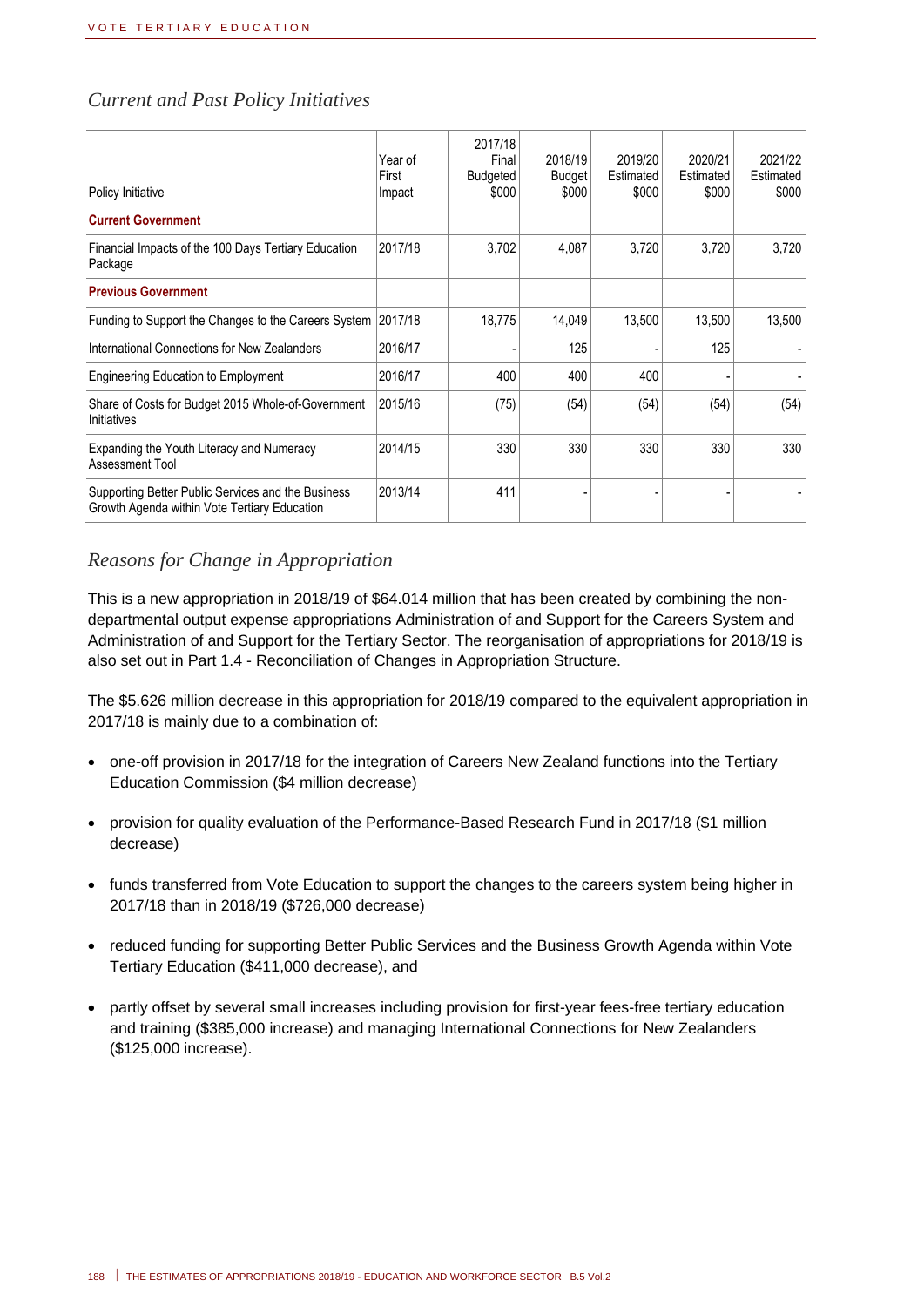#### **Centres of Research Excellence (M26)**

#### *Scope of Appropriation*

This appropriation is limited to the purchase of cooperative and collaborative tertiary research in areas of research strength in the tertiary education sector through the contestable Centres of Research Excellence Fund.

#### *Expenses*

|                            | 2017/18                 | 2018/19                          |                 |
|----------------------------|-------------------------|----------------------------------|-----------------|
|                            | Final Budgeted<br>\$000 | <b>Estimated Actual</b><br>\$000 | Budget<br>\$000 |
| <b>Total Appropriation</b> | 49,800                  | 49,800                           | 49,800          |

#### *What is Intended to be Achieved with this Appropriation*

This appropriation is intended to achieve the delivery of high quality research by purchasing cooperative and collaborative research in areas of research strength in the tertiary education sector, with a focus on Tertiary Education Strategy priorities.

#### *How Performance will be Assessed and End of Year Reporting Requirements*

|                                                                                                                    | 2017/18                    | 2018/19             |                    |
|--------------------------------------------------------------------------------------------------------------------|----------------------------|---------------------|--------------------|
| Assessment of Performance                                                                                          | Final Budgeted<br>Standard | Estimated<br>Actual | Budget<br>Standard |
| Centres of Research Excellence annual reports are reviewed<br>and appropriate action is taken (see Notes 1 and 2). | Achieved                   | Achieved            | Achieved           |

Note 1 - 2017/18 Final Budget Standard and 2017/18 Estimated Actual refer to the 2017 calendar year. 2018/19 Budget Standard refers to the 2018 calendar year.

Note 2 - Plans are reviewed against milestones and key performance indicators set in research plans. Reviews look at progress on delivery towards policy objectives and long-term outcomes.

#### *End of Year Performance Reporting*

Performance information for this appropriation will be reported by the Tertiary Education Commission in its annual report.

#### *Service Providers*

| Provider                                                                                                                | 2017/18<br>Final Budgeted<br>\$000 | 2017/18<br><b>Estimated Actual</b><br>\$000 |        | 2018/19 Expiry of<br><b>Budget Resourcing</b><br>\$000 Commitment |
|-------------------------------------------------------------------------------------------------------------------------|------------------------------------|---------------------------------------------|--------|-------------------------------------------------------------------|
| <b>Crown Entities</b>                                                                                                   |                                    |                                             |        |                                                                   |
| Tertiary Education Institution hosts of<br>Centres of Research Excellence<br>(varies between 7-11 during the<br>period) | 49,800                             | 49,800                                      |        | 49,800 1 January 2021                                             |
| <b>Total</b>                                                                                                            | 49,800                             | 49,800                                      | 49,800 |                                                                   |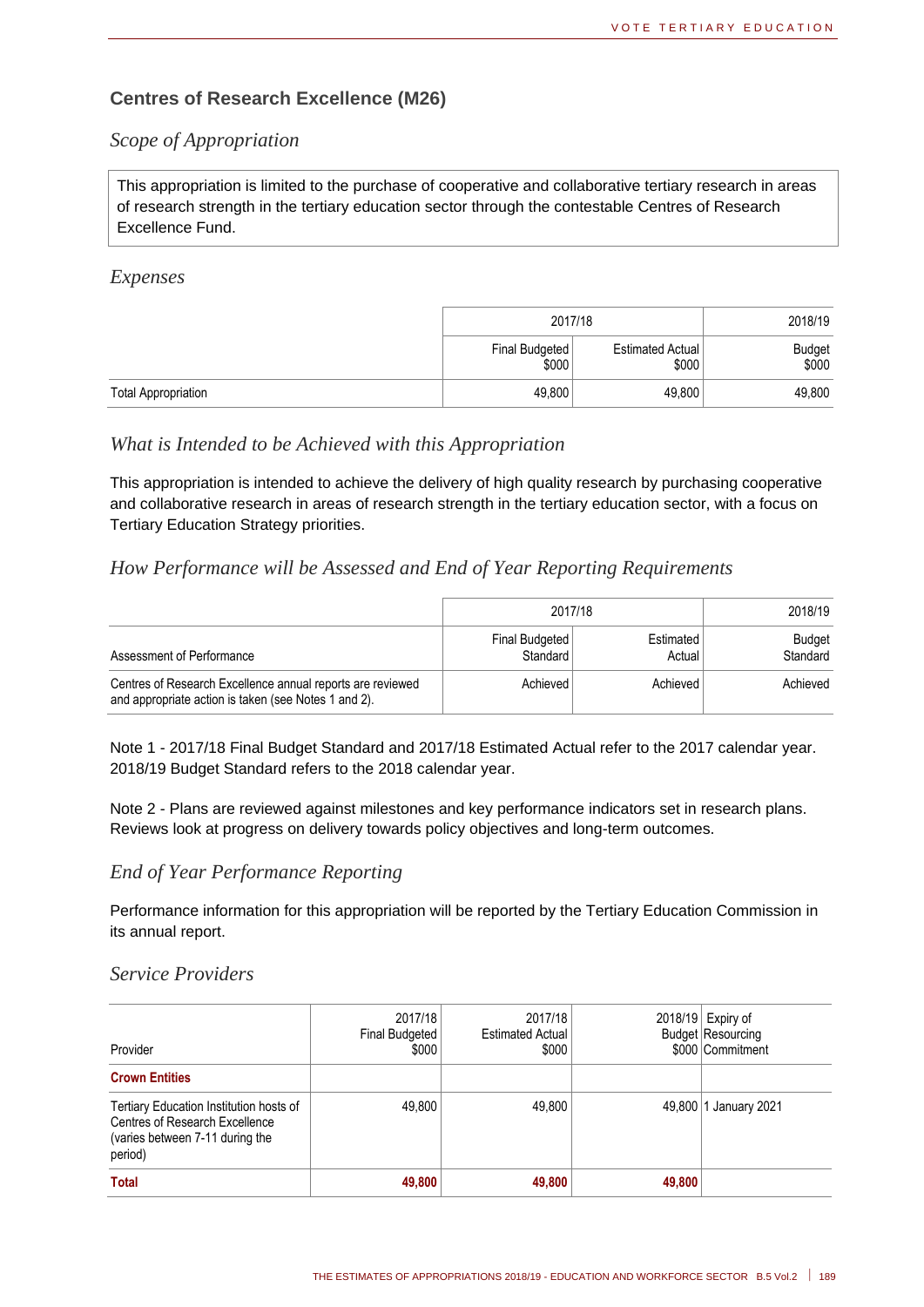#### *Current and Past Policy Initiatives*

| Policy Initiative                                                       | Year of<br>First<br>Impact | 2017/18<br>Final<br>Budgeted<br>\$000 | 2018/19<br><b>Budget</b><br>\$000 | 2019/20<br>Estimated<br>\$000 | 2020/21<br>Estimated<br>\$000 | 2021/22<br>Estimated<br>\$000 |
|-------------------------------------------------------------------------|----------------------------|---------------------------------------|-----------------------------------|-------------------------------|-------------------------------|-------------------------------|
| <b>Previous Government</b>                                              |                            |                                       |                                   |                               |                               |                               |
| Improving the Performance of the Centres of Research<br>Excellence Fund | 2014/15                    | 3.169                                 | 3.169                             | 3.169                         | 3.169                         | 3.169                         |
| Establish Additional Centres of Research Excellence                     | 2014/15                    | 14.941                                | 14.941                            | 14.941                        | 14.941                        | 14.941                        |

#### **International Education Programmes (M26)**

#### *Scope of Appropriation*

This appropriation is limited to delivery of services in respect of international education, including promotion, information, research and professional development, both in New Zealand and overseas, for the purpose of managing and increasing the flow of international students and promoting international education linkages.

#### *Expenses*

|                            | 2017/18                 | 2018/19                   |                 |
|----------------------------|-------------------------|---------------------------|-----------------|
|                            | Final Budgeted<br>\$000 | Estimated Actual<br>\$000 | Budget<br>\$000 |
| <b>Total Appropriation</b> | 30,689                  | 30,689                    | 30,897          |

*What is Intended to be Achieved with this Appropriation*

This appropriation is intended to achieve enhanced social, cultural and economic benefits to New Zealand through New Zealand international education activities.

#### *How Performance will be Assessed and End of Year Reporting Requirements*

|                                                                                                                | 2017/18                        | 2018/19             |                              |
|----------------------------------------------------------------------------------------------------------------|--------------------------------|---------------------|------------------------------|
| Assessment of Performance                                                                                      | Final Budgeted<br>Standard     | Estimated<br>Actual | <b>Budget</b><br>Standard    |
| The economic value from New Zealand's international education<br>sector (see Note 1).                          | Increase to<br>\$4,500 million | \$4,500 million     | \$4,600 million              |
| Percentage of users that agree Education New Zealand's<br>services and support have added value (see Note 2).  | More than 2016/17<br>result    | At least 75%        | At least 75%                 |
| The proportion of students who were satisfied or very satisfied<br>with their overall experience (see Note 3). | Revised measure                | Revised measure     | At least 85%                 |
| The number of international students enrolled to study outside<br>Auckland (see Note 4).                       | New measure                    | 48.000              | Increase compared<br>to 2017 |

Note 1 - The 2025 target is \$5,000 million (Leadership Statement for International Education, Goal 1).

Note 2 - The 2016/17 result was 75%.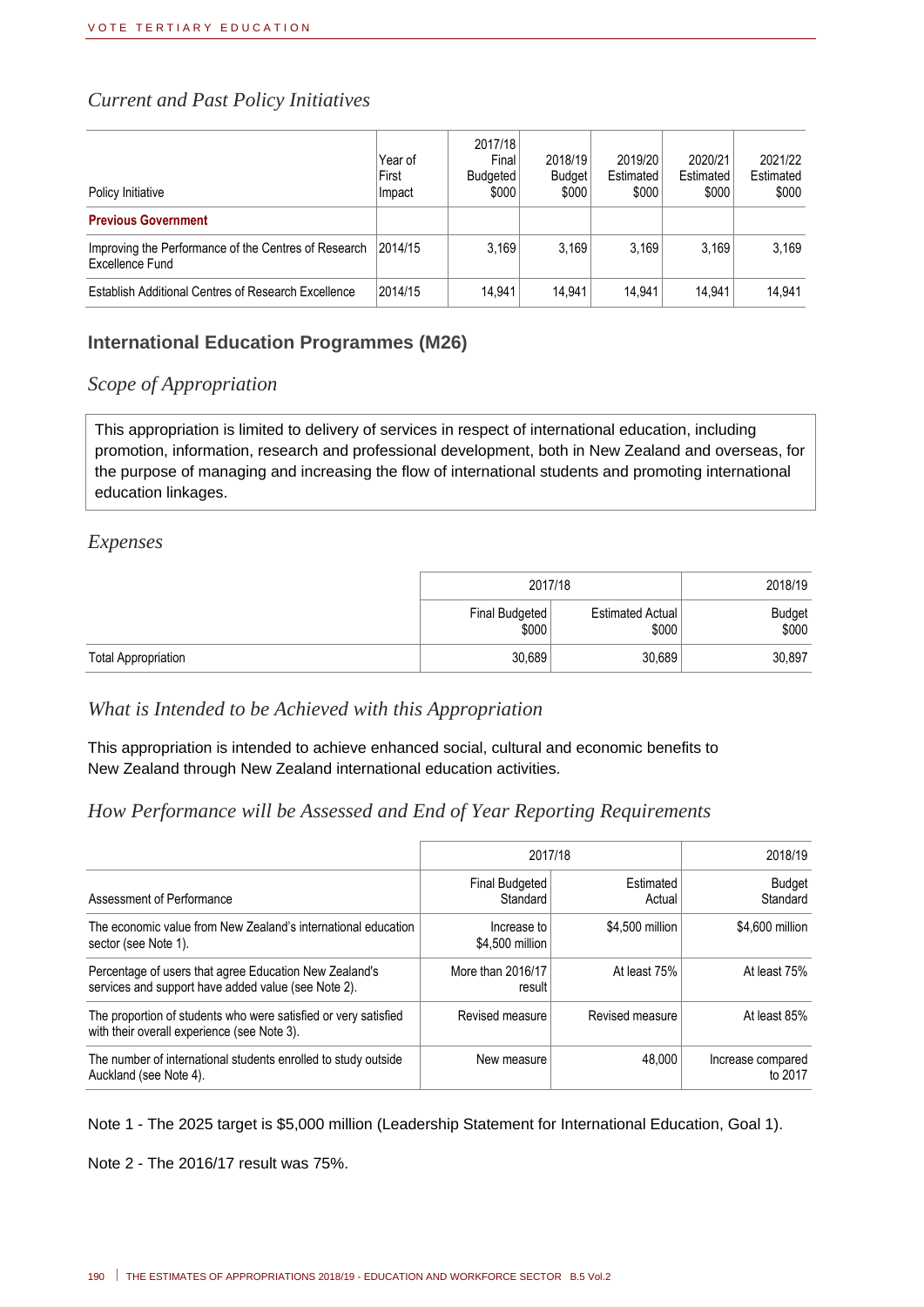Note 3 - This measure applies to any sectors surveyed in 2018/19 as not all sectors are surveyed every year. Recent sector results are published in Education New Zealand's Annual Report.

Note 4 - 2017/18 Estimated Actual refers to the 2017 calendar year.

#### *End of Year Performance Reporting*

Performance information for this appropriation will be reported by Education New Zealand in its annual report.

#### *Current and Past Policy Initiatives*

| Policy Initiative                                                                                                                          | Year of<br>First<br>Impact | 2017/18<br>Final<br>Budgeted<br>\$000 | 2018/19<br><b>Budget</b><br>\$000 | 2019/20<br>Estimated<br>\$000 | 2020/21<br>Estimated<br>\$000 | 2021/22<br>Estimated<br>\$000 |
|--------------------------------------------------------------------------------------------------------------------------------------------|----------------------------|---------------------------------------|-----------------------------------|-------------------------------|-------------------------------|-------------------------------|
| <b>Current Government</b>                                                                                                                  |                            |                                       |                                   |                               |                               |                               |
| <b>Reprioritisation - Education New Zealand Contribution</b><br>to the Kea Network, New Zealand Story and Chair of<br><b>Malay Studies</b> | 2018/19                    |                                       | (175)                             | (275)                         | (275)                         | (275)                         |
| <b>Previous Government</b>                                                                                                                 |                            |                                       |                                   |                               |                               |                               |
| Strengthening the Foundations for Sustainable Growth<br>of International Education                                                         | 2017/18                    | 1.700                                 | 1.700                             | 1.700                         | 1.700                         | 1.700                         |

#### *Reasons for Change in Appropriation*

The \$208,000 increase in this appropriation for 2018/19 is due to Education New Zealand reducing funding contributions, relative to 2017/18, to the Kea Network and the New Zealand Story and ceasing contributions to the Chair of Malay Studies.

#### **Tertiary Education Research and Research-Based Teaching (M26)**

#### *Scope of Appropriation*

This appropriation is limited to funding research and research-based teaching on the basis of measured research quality in tertiary education organisations and supporting Wānanga research capability.

#### *Expenses*

|                            | 2017/18                 | 2018/19                   |                 |
|----------------------------|-------------------------|---------------------------|-----------------|
|                            | Final Budgeted<br>\$000 | Estimated Actual<br>\$000 | Budget<br>\$000 |
| <b>Total Appropriation</b> | 316,500                 | 316.500<br>316,500        |                 |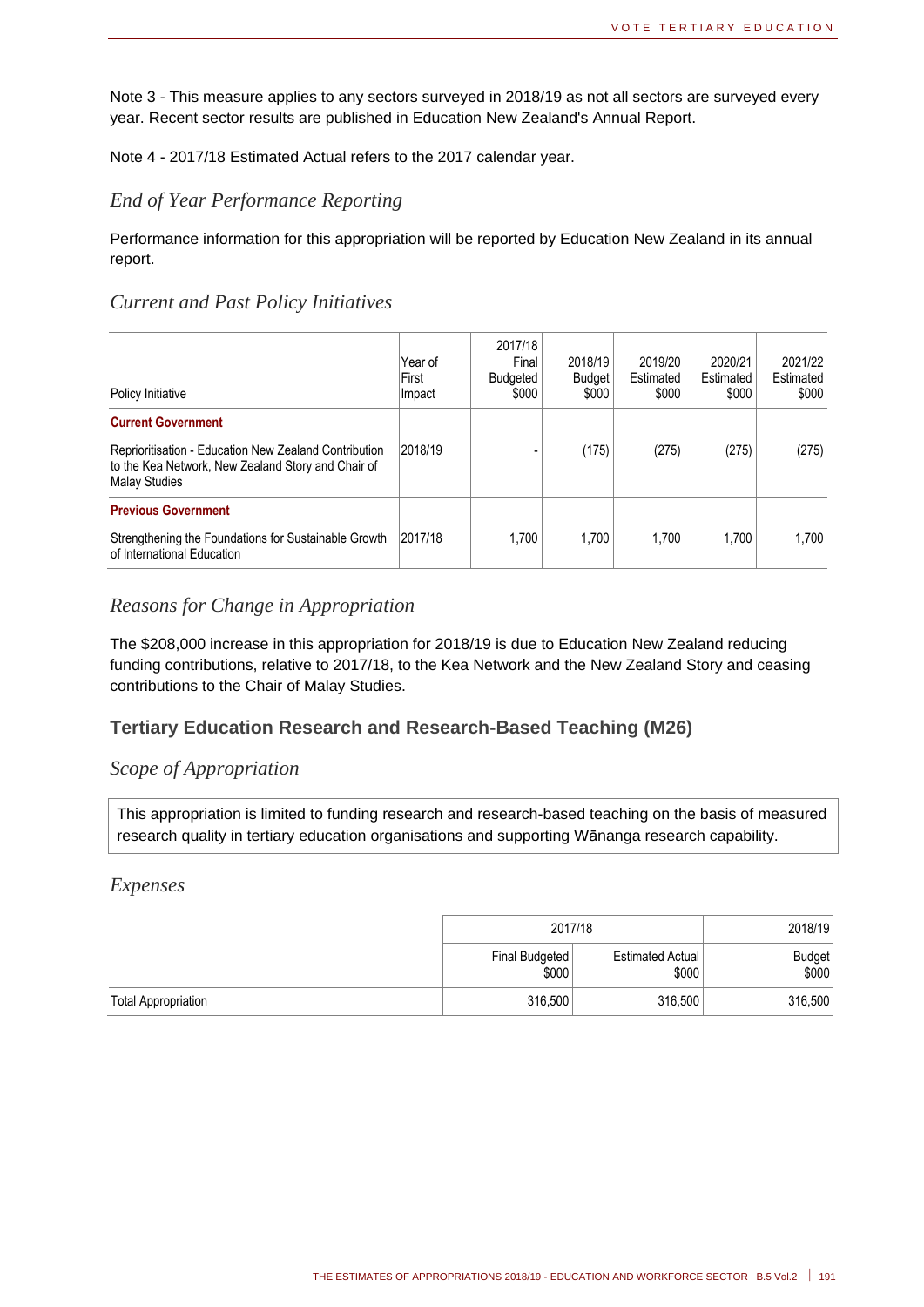#### *Components of the Appropriation*

|                                                 | 2017/18                 |                                  | 2018/19                |
|-------------------------------------------------|-------------------------|----------------------------------|------------------------|
|                                                 | Final Budgeted<br>\$000 | <b>Estimated Actual</b><br>\$000 | <b>Budget</b><br>\$000 |
| <b>Performance-Based Research Fund</b>          |                         |                                  |                        |
| <b>Quality Evaluation</b><br>$\bullet$          | 173,250                 | 173,250                          | 173,250                |
| <b>Research Degree Completions</b><br>$\bullet$ | 78,750                  | 78,750                           | 78,750                 |
| External Research Income<br>$\bullet$           | 63,000                  | 63,000                           | 63,000                 |
| Wānanga Research Capability Fund                | 1,500                   | 1.500                            | 1.500                  |
| Total                                           | 316,500                 | 316,500                          | 316.500                |

#### *What is Intended to be Achieved with this Appropriation*

This appropriation is intended to achieve an increase in, or maintain the quality of, research and research-based teaching and learning and to improve investment in research within the tertiary sector.

#### *How Performance will be Assessed and End of Year Reporting Requirements*

|                                                                                                                                            | 2017/18                    | 2018/19             |                                     |
|--------------------------------------------------------------------------------------------------------------------------------------------|----------------------------|---------------------|-------------------------------------|
| Assessment of Performance                                                                                                                  | Final Budgeted<br>Standard | Estimated<br>Actual | <b>Budget</b><br>Standard           |
| Research degree completions (measured by Performance-<br>Based Research Fund (PBRF)-eligible research degree<br>completions) (see Note 1). | $3.900 \pm 5\%$            | $3.900 \pm 5\%$     | Previous year actual $\pm$<br>$5\%$ |
| Percentage increase in amount of external research income for<br>PBRF-eligible providers (see Note 1).                                     | $2\% - 4\%$                | $2\% - 4\%$         | $2\%$                               |

Note 1 - 2017/18 Final Budget Standard and 2017/18 Estimated Actual refer to the 2017 calendar year. 2018/19 Budget Standard refers to the 2018 calendar year.

#### *End of Year Performance Reporting*

Performance information for this appropriation will be reported by the Tertiary Education Commission in its annual report.

#### *Service Providers*

| Provider                                          | 2017/18<br><b>Final Budgeted</b><br>\$000 | 2017/18<br><b>Estimated Actual</b><br>\$000 | 2018/19 | Expiry of<br><b>Budget Resourcing</b><br>\$000 Commitment |
|---------------------------------------------------|-------------------------------------------|---------------------------------------------|---------|-----------------------------------------------------------|
| <b>Crown Entities</b>                             |                                           |                                             |         |                                                           |
| Universities (8)                                  | 306,788                                   | 307,032                                     |         | 306,938 Investment plans up to<br>three years             |
| Wānanga (3)                                       | 2.040                                     | 2.050                                       |         | 2,048 Investment plans up to<br>three years               |
| Institutes of Technology and<br>Polytechnics (16) | 7,146                                     | 6.889                                       |         | 7,009 Investment plans up to<br>three years               |
| <b>Non-Government Organisations</b>               |                                           |                                             |         |                                                           |
| <b>Private Training Establishments</b>            | 526                                       | 529                                         |         | 505 Investment plans up to<br>three years                 |
| <b>Total</b>                                      | 316,500                                   | 316,500                                     | 316,500 |                                                           |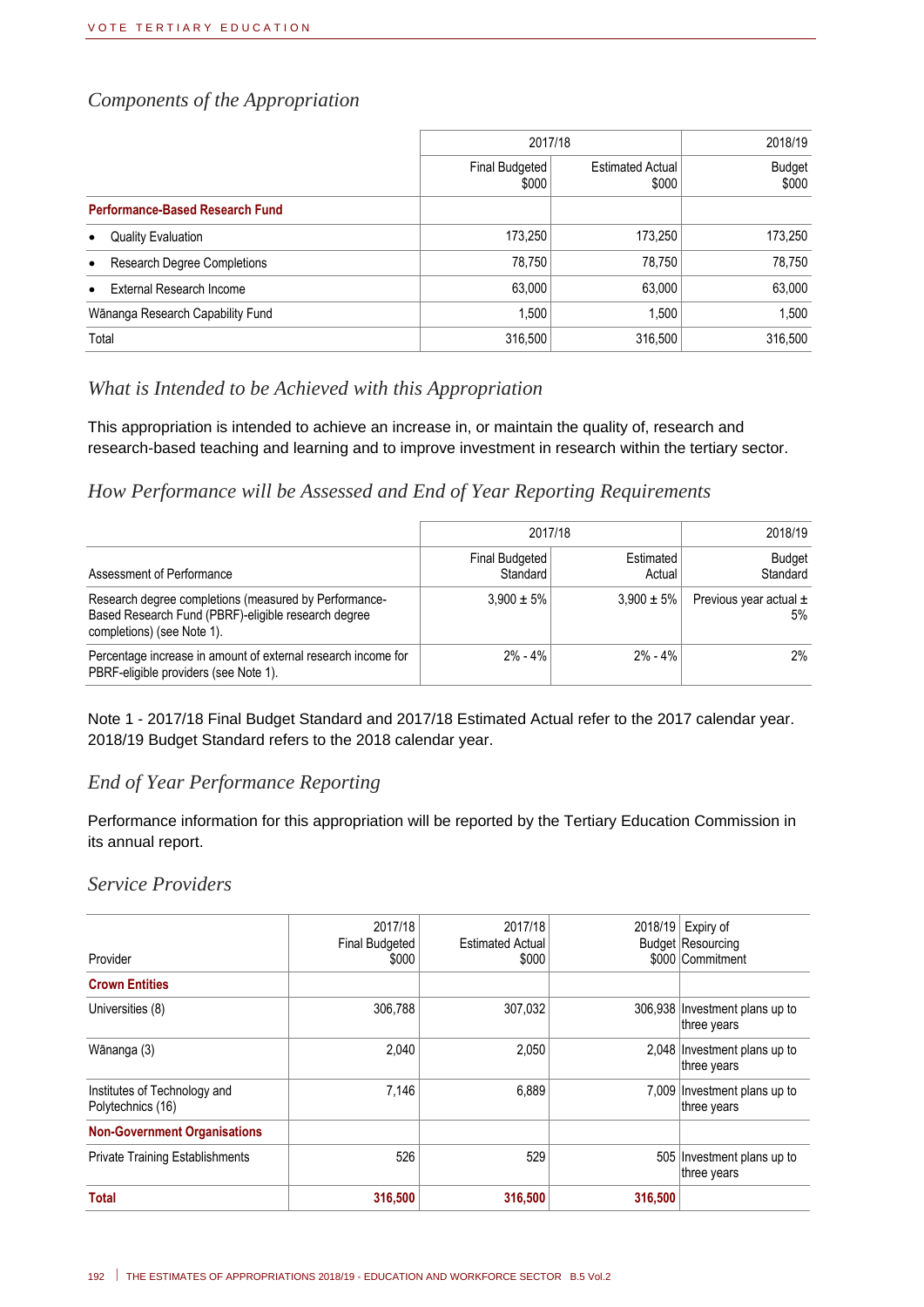The table above shows the main service providers for this appropriation.

#### *Current and Past Policy Initiatives*

| Policy Initiative                              | Year of<br>First<br>Impact | 2017/18<br>Final<br>Budgeted<br>\$000 | 2018/19<br><b>Budget</b><br>\$000 | 2019/20<br>Estimated<br>\$000 | 2020/21<br>Estimated<br>\$000 | 2021/22<br>Estimated<br>\$000 |
|------------------------------------------------|----------------------------|---------------------------------------|-----------------------------------|-------------------------------|-------------------------------|-------------------------------|
| <b>Previous Government</b>                     |                            |                                       |                                   |                               |                               |                               |
| Increasing the Performance-Based Research Fund | 2017/18                    | 15,000                                | 15.000                            | 15.000                        | 15.000                        | 15.000                        |

#### *Conditions on Use of Appropriation*

| Reference        | Conditions                                                                                                                                                                                                                      |
|------------------|---------------------------------------------------------------------------------------------------------------------------------------------------------------------------------------------------------------------------------|
| Cabinet decision | Funding in this appropriation is provided as part of the bulk grant to tertiary education<br>organisations to recognise research performance. All degree-awarding tertiary education<br>organisations are eligible for funding. |
|                  | The Performance-Based Research Fund is allocated on the basis of three measures:                                                                                                                                                |
|                  | Quality Evaluation - a periodic peer assessment of the research contribution of<br>individual teaching and research staff (this will comprise 55% of funding in 2018 and<br>2019)                                               |
|                  | Research Degree Completions - a measure of the number of research-based<br>postgraduate degree completions (this will comprise 25% of funding in 2018 and 2019)                                                                 |
|                  | External Research Income - a measure of income received for the purposes of<br>conducting research (this will comprise 20% of funding in 2018 and 2019).                                                                        |

#### **Tertiary Sector / Industry Collaboration Projects (M26)**

#### *Scope of Appropriation*

This appropriation is limited to funding activities that improve the relevance to industry of tertiary education provision.

#### *Expenses*

|                            | 2017/18                 | 2018/19                   |                        |
|----------------------------|-------------------------|---------------------------|------------------------|
|                            | Final Budgeted<br>\$000 | Estimated Actual<br>\$000 | <b>Budget</b><br>\$000 |
| <b>Total Appropriation</b> | 27,778                  | 24,625                    | 25,601                 |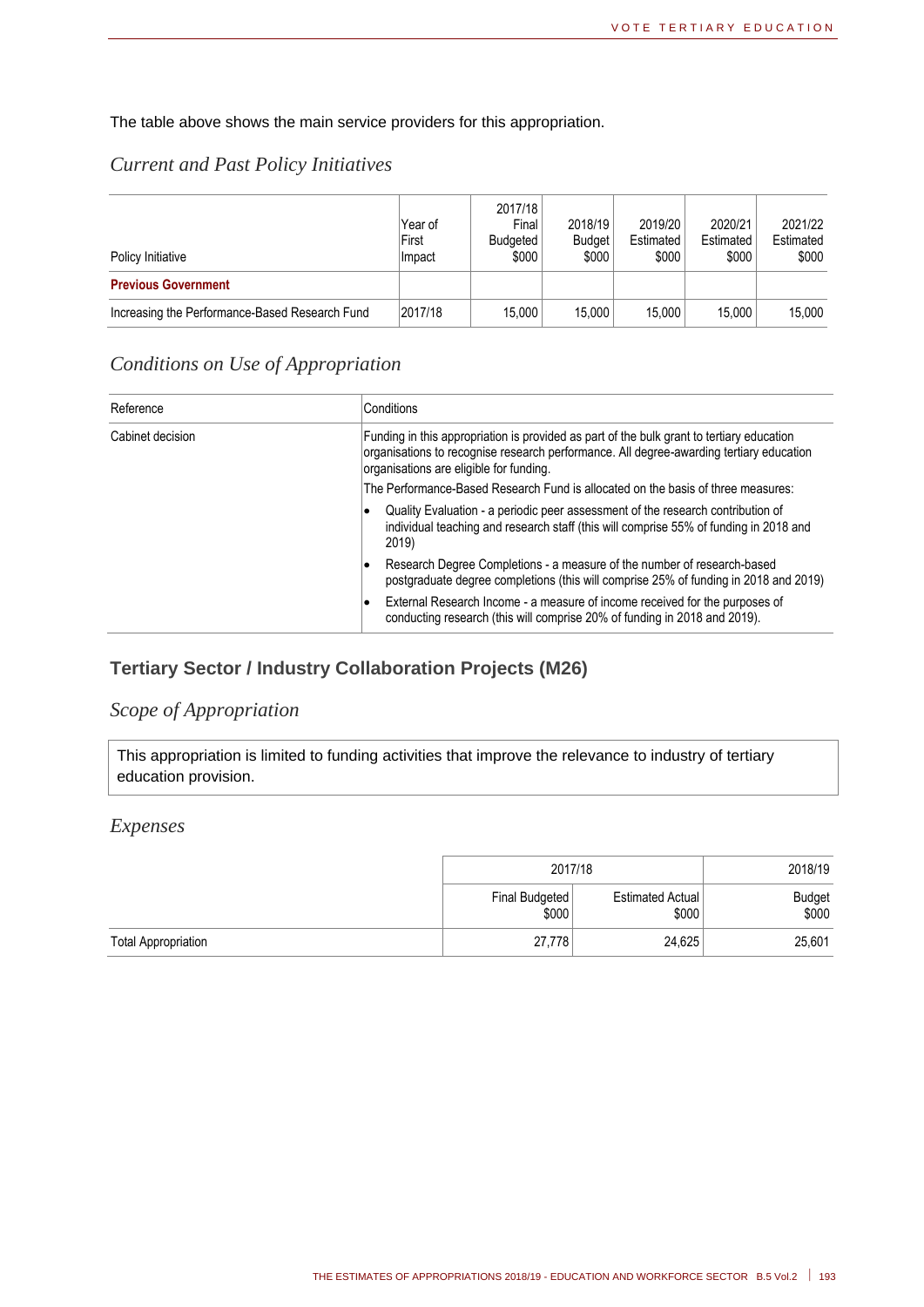#### *Components of the Appropriation*

|                                                                                          | 2017/18                        | 2018/19                          |                        |
|------------------------------------------------------------------------------------------|--------------------------------|----------------------------------|------------------------|
|                                                                                          | <b>Final Budgeted</b><br>\$000 | <b>Estimated Actual</b><br>\$000 | <b>Budget</b><br>\$000 |
| Centres of Asia-Pacific Excellence                                                       | 9,875                          | 9,875                            | 10,000                 |
| Māori and Pasifika Trades Training                                                       | 6,163                          | 4,925                            | 5,009                  |
| National Centre for Tertiary Teaching Excellence                                         | 3,556                          | 3,556                            | 3,556                  |
| Quality Teaching Agenda                                                                  | 3,393                          | 1,593                            | 2,520                  |
| Information and Communications Technology Graduate Schools<br>(Development and Delivery) | 2,537                          | 2,422                            | 2,005                  |
| <b>Engineering Graduates</b>                                                             | 1,129                          | 1,129                            | 1.449                  |
| <b>Other Funding</b>                                                                     | 1,125                          | 1,125                            | 1,062                  |
| Total                                                                                    | 27,778                         | 24,625                           | 25,601                 |

#### *What is Intended to be Achieved with this Appropriation*

This appropriation is intended to support the development of knowledge and skills that are required by learners and employers, with a focus on Tertiary Education Strategy priorities.

#### *How Performance will be Assessed and End of Year Reporting Requirements*

|                                                                                                                                                      | 2017/18                    | 2018/19             |                           |
|------------------------------------------------------------------------------------------------------------------------------------------------------|----------------------------|---------------------|---------------------------|
| Assessment of Performance                                                                                                                            | Final Budgeted<br>Standard | Estimated<br>Actual | <b>Budget</b><br>Standard |
| Number of domestic equivalent full-time students in Information<br>and Communications Technology graduate schools per calendar<br>year (see Note 1). | $300 \pm 5\%$              | 223                 | $300 \pm 5\%$             |
| Centres of Asia Pacific Excellence annual reports are reviewed<br>and appropriate action is taken (see Notes 1 and 2).                               | New measure                | New measure         | Achieved                  |

Note 1 - 2017/18 Final Budget Standard and 2017/18 Estimated Actual refer to the 2017 calendar year. 2018/19 Budget Standard refers to the 2018 calendar year.

Note 2 - Plans are reviewed against milestones and key performance indicators set in research plans. Review looks at progress on delivery towards policy objectives and long-term outcomes.

#### *End of Year Performance Reporting*

Performance information for this appropriation will be reported by the Tertiary Education Commission in its annual report.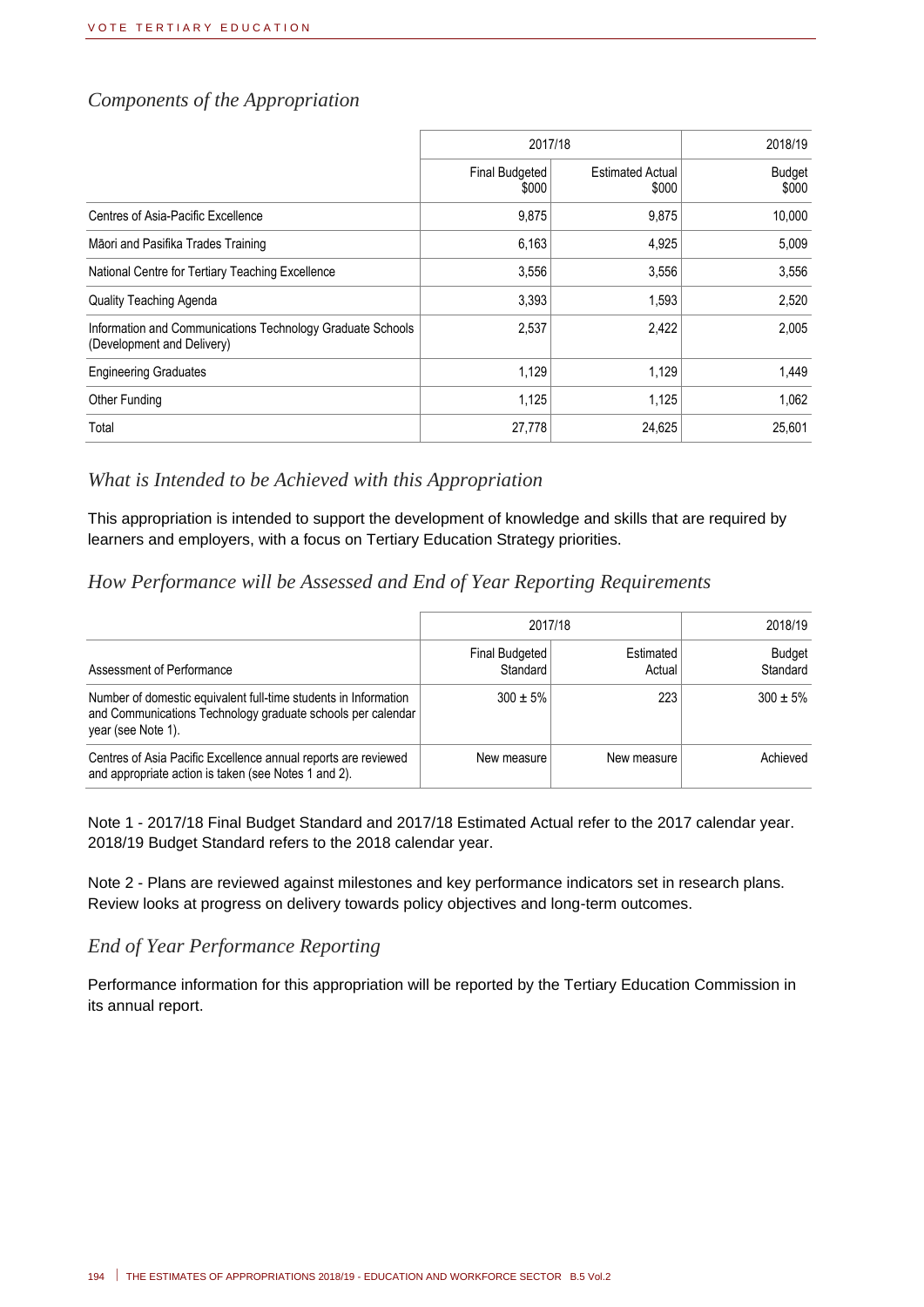#### *Service Providers*

| Provider                                          | 2017/18<br><b>Final Budgeted</b><br>\$000 | 2017/18<br><b>Estimated Actual</b><br>\$000 |        | 2018/19 Expiry of<br><b>Budget Resourcing</b><br>\$000 Commitment |
|---------------------------------------------------|-------------------------------------------|---------------------------------------------|--------|-------------------------------------------------------------------|
| <b>Crown Entities</b>                             |                                           |                                             |        |                                                                   |
| Universities (8)                                  | 17,497                                    | 17,006                                      |        | 18,029 Range from three to six<br>years                           |
| Wānanga (3)                                       | 305                                       | 316                                         |        | 305 Range from three to six<br>years                              |
| Institutes of Technology and<br>Polytechnics (16) | 5,237                                     | 4,593                                       |        | 5,070 Plans up to three years                                     |
| <b>Non-Government Organisations</b>               |                                           |                                             |        |                                                                   |
| <b>Industry Training Organisations</b>            | 770                                       | 552                                         |        | 334 Plans up to three years                                       |
| <b>Private Training Establishments</b>            | 3.969                                     | 2,158                                       |        | 1,863 Plans up to three years                                     |
| <b>Total</b>                                      | 27,778                                    | 24,625                                      | 25,601 |                                                                   |

The table above shows the main service providers for this appropriation.

#### *Current and Past Policy Initiatives*

| Policy Initiative                                                    | Year of<br>First<br>Impact | 2017/18<br>Final<br>Budgeted<br>\$000 | 2018/19<br><b>Budget</b><br>\$000 | 2019/20<br>Estimated<br>\$000 | 2020/21<br>Estimated<br>\$000 | 2021/22<br>Estimated<br>\$000 |
|----------------------------------------------------------------------|----------------------------|---------------------------------------|-----------------------------------|-------------------------------|-------------------------------|-------------------------------|
| <b>Current Government</b>                                            |                            |                                       |                                   |                               |                               |                               |
| <b>Addressing Teacher Supply</b>                                     | 2017/18                    | (1,500)                               |                                   |                               |                               |                               |
| <b>Previous Government</b>                                           |                            |                                       |                                   |                               |                               |                               |
| International Connections for New Zealanders                         | 2016/17                    | 9,875                                 | 10.000                            | 9,875                         | 10,000                        | 10,000                        |
| Enabling Further Growth of Maori and Pasifika Trades<br>Training     | 2015/16                    | 810                                   | 810                               | 810                           | 810                           | 810                           |
| Investing to increase the number of engineering<br>graduates         | 2015/16                    | 1,129                                 | 1,449                             | 500                           |                               |                               |
| Information and Communications Technology Graduate<br><b>Schools</b> | 2015/16                    | 2,537                                 | 2,005                             | 1,771                         | 1,771                         | 1.771                         |

#### *Reasons for Change in Appropriation*

The \$2.177 million decrease in this appropriation for 2018/19 is mainly due to:

- a transfer from the Māori and Pasifika Trades Training (MPTT) Tools Subsidy fund to the MPTT Consortium fund under benefit or related expense: Support to Apprentices in 2017/18 (\$1.154 million), and
- provision for establishment of exemplary postgraduate initial teacher education programmes in 2017/18 (\$873,000).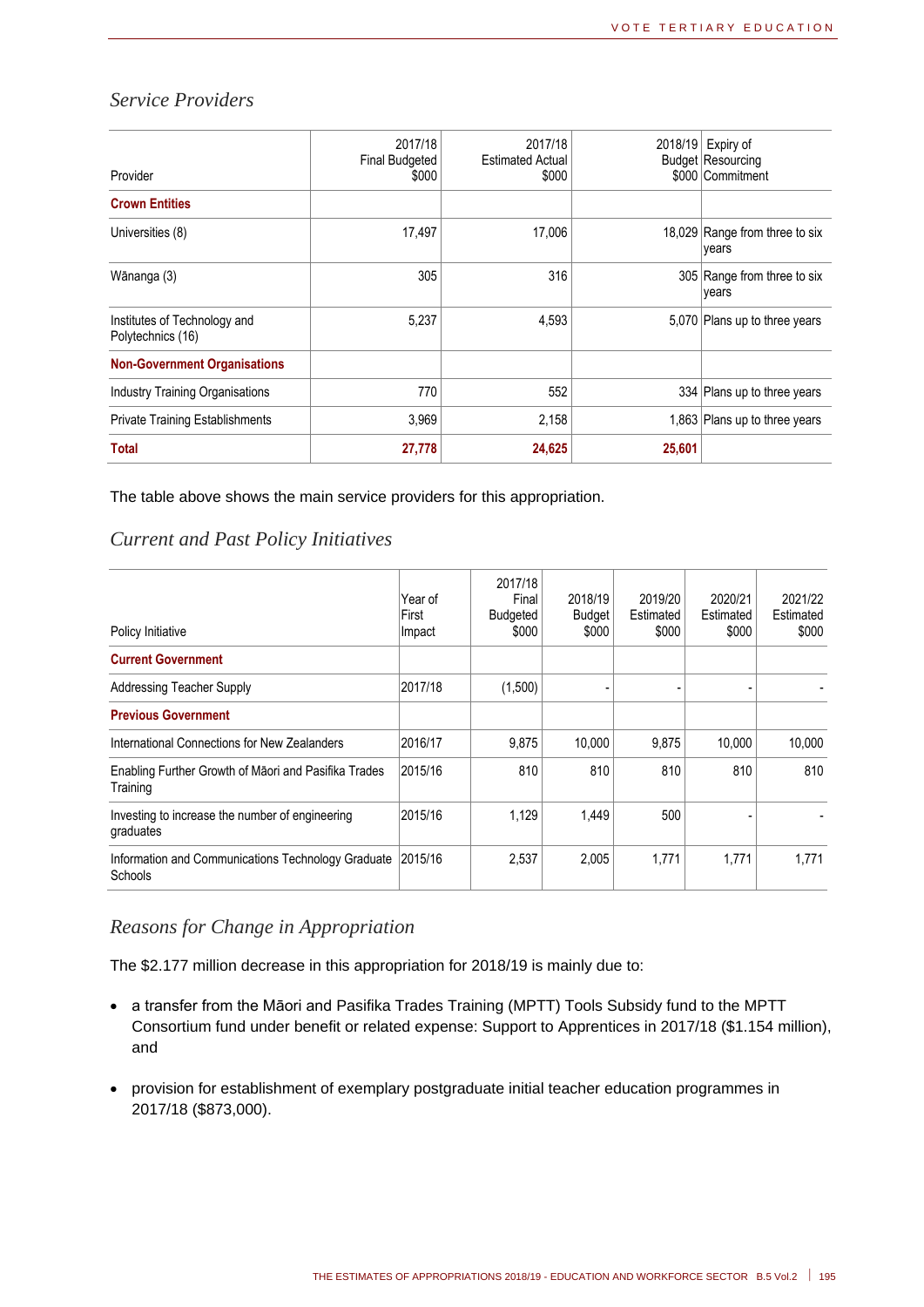#### *Conditions on Use of Appropriation*

| Reference                       | Conditions                                                                                                                                  |
|---------------------------------|---------------------------------------------------------------------------------------------------------------------------------------------|
| Section 159L Education Act 1989 | Funding is allocated by the Tertiary Education Commission in accordance with funding<br>determinations issued by the Minister of Education. |

#### **University-led Innovation (M26)**

#### *Scope of Appropriation*

This appropriation is limited to supporting universities to attract entrepreneurial academics to drive collaboration between universities and established and emerging businesses.

#### *Expenses*

|                            |                         | 2017/18                          |                 |  |
|----------------------------|-------------------------|----------------------------------|-----------------|--|
|                            | Final Budgeted<br>\$000 | <b>Estimated Actual</b><br>\$000 | Budget<br>\$000 |  |
| <b>Total Appropriation</b> | 10,833                  | 1,292                            | 10,833          |  |

#### *What is Intended to be Achieved with this Appropriation*

This appropriation is intended to help New Zealand universities to recruit world-leading entrepreneurial academics, with a track record of working with industry to turn research into commercial innovation, with a focus on Tertiary Education Strategy priorities.

#### *How Performance will be Assessed and End of Year Reporting Requirements*

|                                                                                                                  | 2017/18                            | 2018/19             |                    |
|------------------------------------------------------------------------------------------------------------------|------------------------------------|---------------------|--------------------|
| Assessment of Performance                                                                                        | Final Budgeted<br>Standard         | Estimated<br>Actual | Budget<br>Standard |
| Entrepreneurial Universities' annual reports are reviewed and<br>appropriate action is taken (see Notes 1 to 3). | Revised measure<br>(Baseline year) | Achieved            | Achieved           |

Note 1 - Entrepreneurial Universities are universities receiving funding through the Entrepreneurial Universities initiative.

Note 2 - 2017/18 Final Budget Standard and 2017/18 Estimated Actual refer to the 2017 calendar year. 2018/19 Budget Standard refers to the 2018 calendar year.

Note 3 - Plans are reviewed against milestones and key performance indicators set in their Programme Maps and Annual Approach to Activity. Reviews look at progress on delivery towards policy objectives and long-term outcomes.

#### *End of Year Performance Reporting*

Performance information for this appropriation will be reported by the Tertiary Education Commission in its annual report.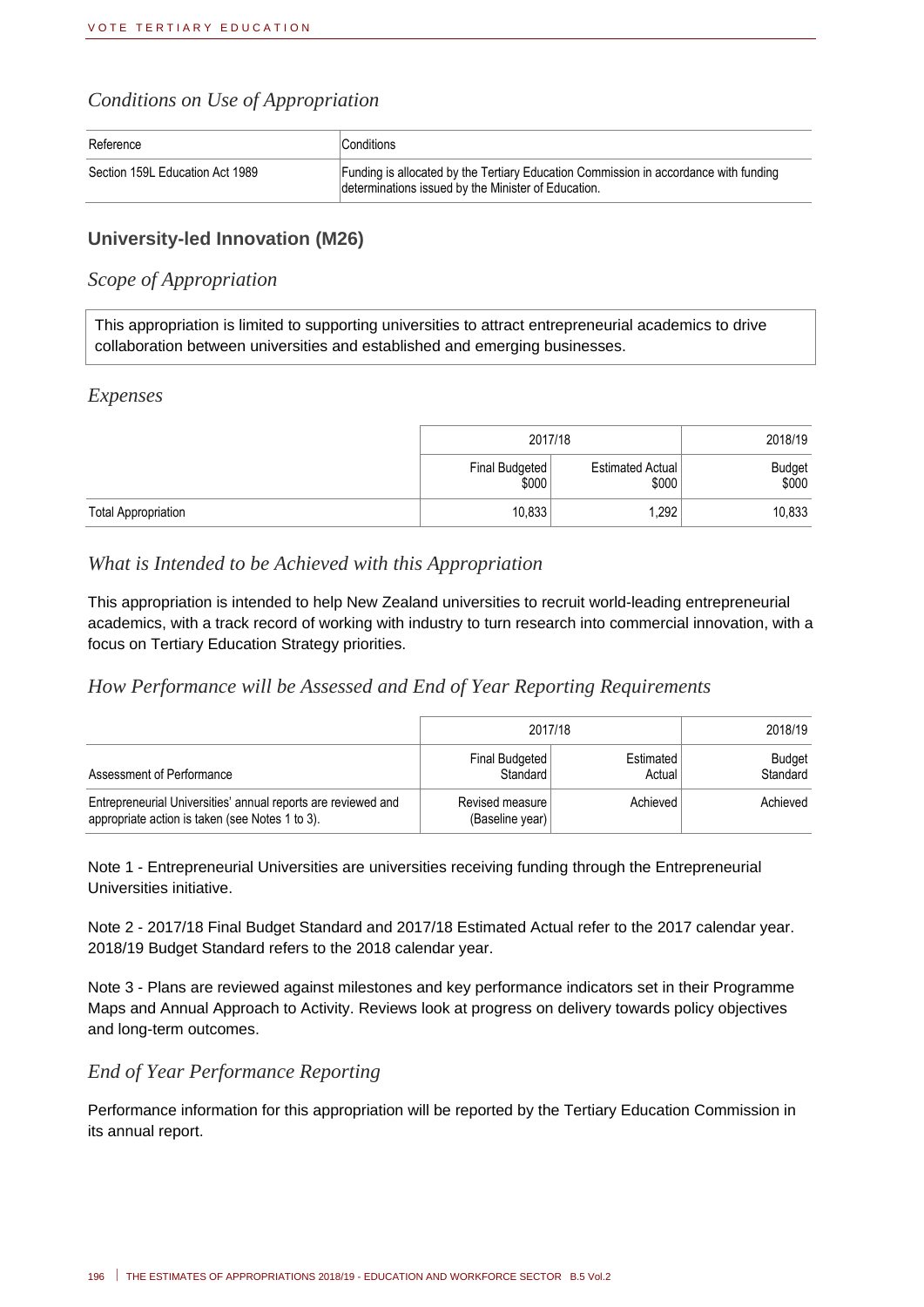#### *Service Providers*

| Provider              | 2017/18<br>Final Budgeted<br>\$000 | 2017/18<br><b>Estimated Actual</b><br>\$000 |        | 2018/19 Expiry of<br><b>Budget Resourcing</b><br>\$000 Commitment |
|-----------------------|------------------------------------|---------------------------------------------|--------|-------------------------------------------------------------------|
| <b>Crown Entities</b> |                                    |                                             |        |                                                                   |
| Universities (8)      | 10,833                             | 1,292                                       |        | 10,833 Plans up to five years                                     |
| <b>Total</b>          | 10,833                             | 1,292                                       | 10,833 |                                                                   |

#### *Current and Past Policy Initiatives*

| Policy Initiative                            | Year of<br>First<br>Impact | 2017/18<br>Final<br><b>Budgeted</b><br>\$000 | 2018/19<br><b>Budget</b><br>\$000 | 2019/20<br>Estimated<br>\$000 | 2020/21<br>Estimated<br>\$000 | 2021/22<br>Estimated<br>\$000 |
|----------------------------------------------|----------------------------|----------------------------------------------|-----------------------------------|-------------------------------|-------------------------------|-------------------------------|
| <b>Previous Government</b>                   |                            |                                              |                                   |                               |                               |                               |
| <b>Building Entrepreneurial Universities</b> | 2016/17                    | 10,833                                       | 10.833                            | 10.834                        | 10.000                        | 10.000                        |

## 3.2 - Non-Departmental Benefits or Related Expenses

#### **Awards for Outbound New Zealand Students (M26)**

#### *Scope of Appropriation*

This appropriation is limited to awards granted to provide assistance to scholars, researchers and teachers to undertake placements abroad and to participate in reciprocal education exchange arrangements with partner countries in selected areas of priority study, teaching and research.

#### *Expenses*

|                            | 2017/18                 | 2018/19                   |                 |
|----------------------------|-------------------------|---------------------------|-----------------|
|                            | Final Budgeted<br>\$000 | Estimated Actual<br>\$000 | Budget<br>\$000 |
| <b>Total Appropriation</b> | 5,040                   | 5,040                     | 5,040           |

#### *What is Intended to be Achieved with this Appropriation*

This appropriation is intended to achieve access to wider international educational opportunities for skilled New Zealanders to enhance their existing skills.

#### *How Performance will be Assessed and End of Year Reporting Requirements*

An exemption was granted under section 15D(2)(b)(ii) of the Public Finance Act 1989, as additional performance information is unlikely to be informative because this appropriation is solely for payments of Study Abroad Awards and the Prime Minister's Scholarships for Asia fund and for other regions under the Education Act 1989.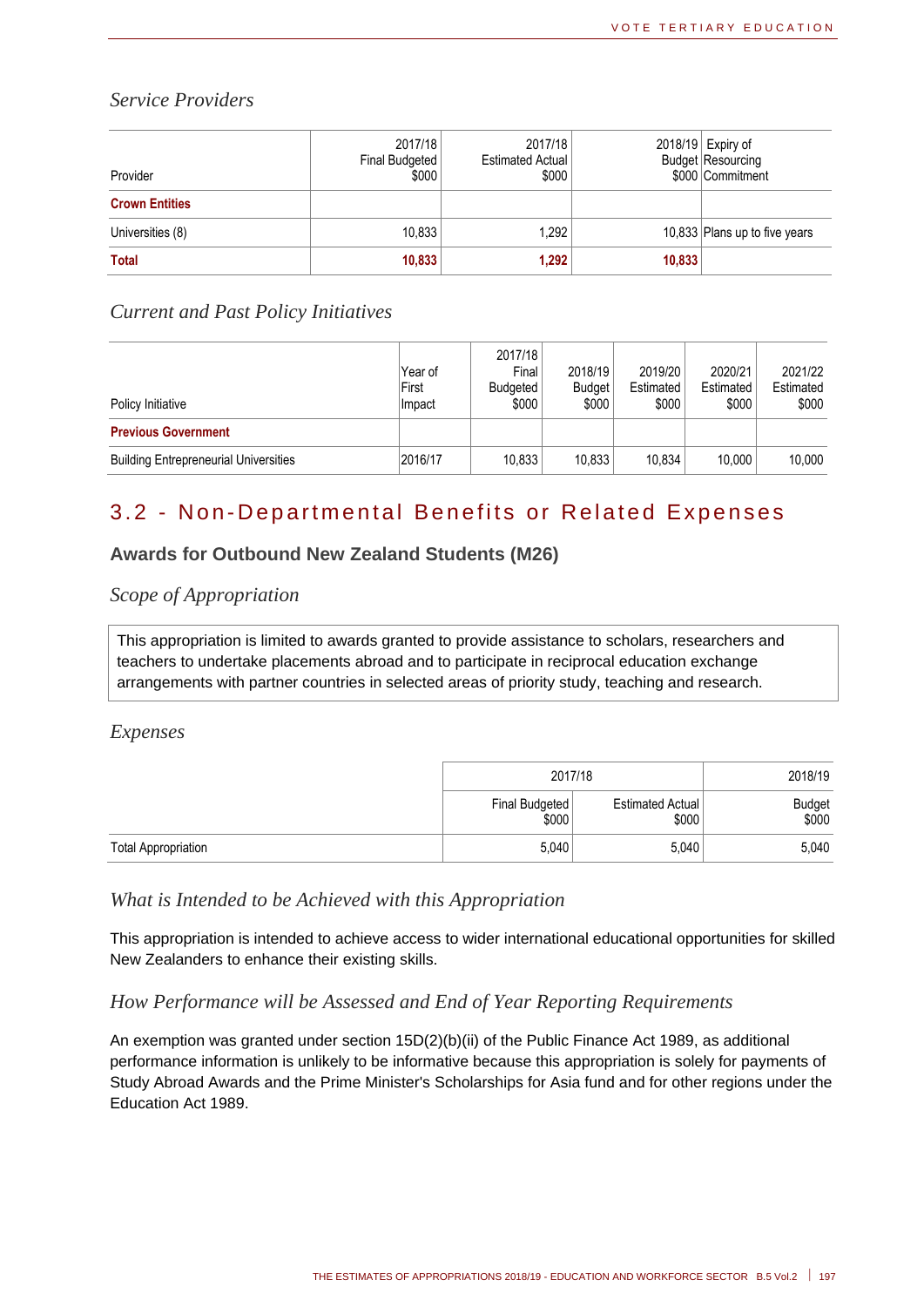#### *Current and Past Policy Initiatives*

| Policy Initiative                                         | Year of<br>First<br>Impact | 2017/18<br>Final<br>Budgeted<br>\$000 | 2018/19<br><b>Budget</b><br>\$000 | 2019/20<br>Estimated<br>\$000 | 2020/21<br>Estimated<br>\$000 | 2021/22<br>Estimated<br>\$000 |
|-----------------------------------------------------------|----------------------------|---------------------------------------|-----------------------------------|-------------------------------|-------------------------------|-------------------------------|
| <b>Current Government</b>                                 |                            |                                       |                                   |                               |                               |                               |
| Reprioritisation - Prime Minister's Scholarships for Asia | 2018/19                    |                                       | (500)                             | (500)                         | (500)                         | (500)                         |
| <b>Previous Government</b>                                |                            |                                       |                                   |                               |                               |                               |
| International Connections for New Zealanders              | 2016/17                    | 2,000                                 | 2,500                             | 2,500                         | 2.500                         | 2,500                         |

#### **Scholarships for Inbound International Students (M26)**

#### *Scope of Appropriation*

This appropriation is limited to scholarships available to international students wishing to study in New Zealand.

#### *Expenses*

|                            | 2017/18                 |                                  | 2018/19         |
|----------------------------|-------------------------|----------------------------------|-----------------|
|                            | Final Budgeted<br>\$000 | <b>Estimated Actual</b><br>\$000 | Budget<br>\$000 |
| <b>Total Appropriation</b> | 800                     | 800                              | 800             |

#### *What is Intended to be Achieved with this Appropriation*

This appropriation is intended to achieve an increase in New Zealand's economic value from international students studying in New Zealand.

#### *How Performance will be Assessed and End of Year Reporting Requirements*

An exemption was granted under section 15D(2)(b)(ii) of the Public Finance Act 1989, as additional performance information is unlikely to be informative because this appropriation is solely for payments of the New Zealand International Student Doctoral Research Scholarship under the Education Act 1989.

#### **Support to Apprentices (M26)**

#### *Scope of Appropriation*

This appropriation is limited to payments to New Zealand Apprentices and other participants in workplace-based training, including Māori and Pasifika Trades Trainees, towards their tools and other training related costs.

#### *Expenses*

|                            | 2017/18                 | 2018/19                   |                 |
|----------------------------|-------------------------|---------------------------|-----------------|
|                            | Final Budgeted<br>\$000 | Estimated Actual<br>\$000 | Budget<br>\$000 |
| <b>Total Appropriation</b> | 1,036                   | ,036                      | 2,190           |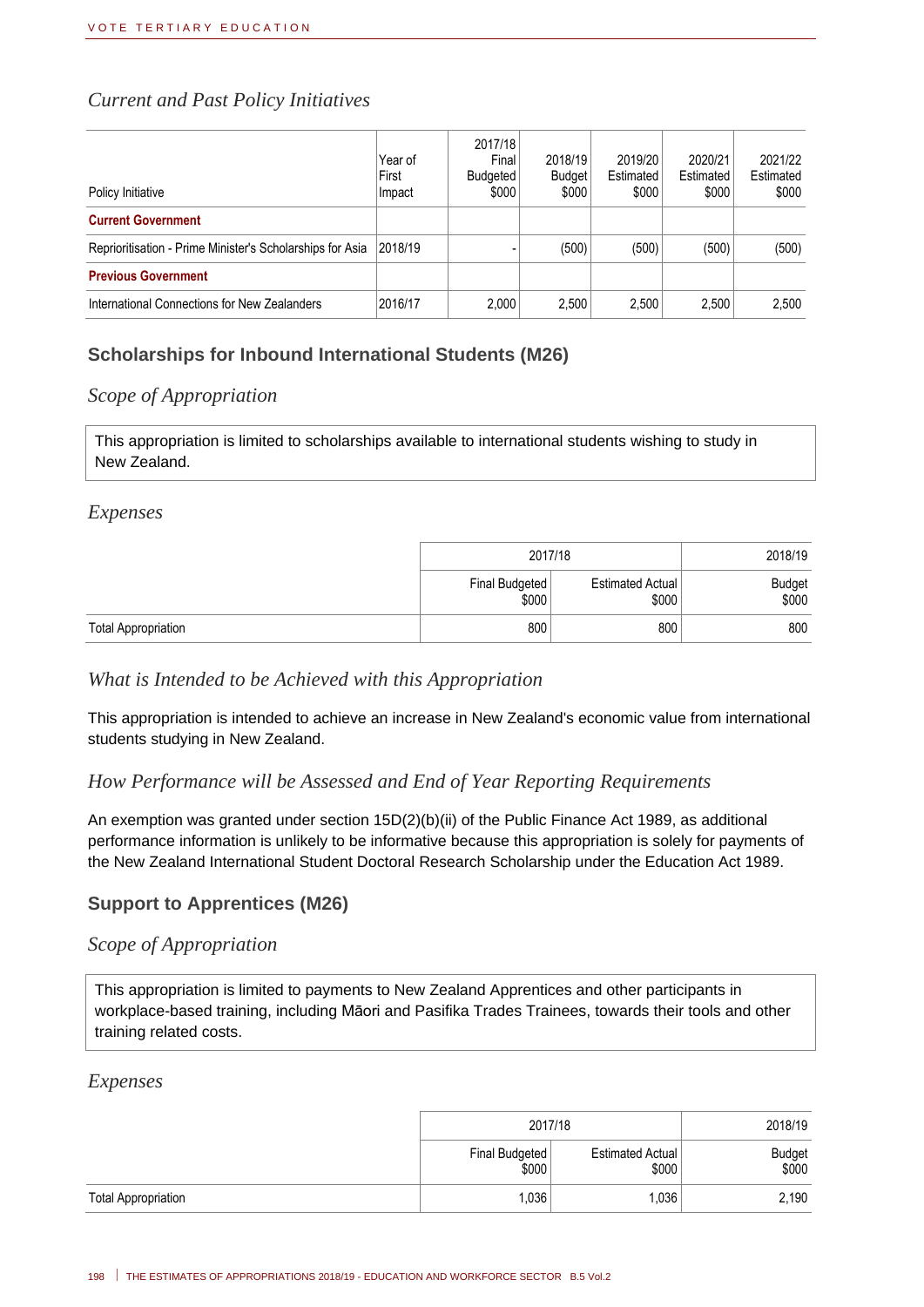#### *What is Intended to be Achieved with this Appropriation*

This appropriation is intended to assist people establishing a career in industry by providing financial assistance.

#### *How Performance will be Assessed and End of Year Reporting Requirements*

An exemption was granted under section 15D(2)(b)(ii) of the Public Finance Act 1989, as additional performance information is unlikely to be informative because this appropriation is solely for payments to Māori and Pasifika Trades Trainees towards the cost of tools and other training-related costs under the Education Act 1989.

#### *Current and Past Policy Initiatives*

| Policy Initiative                                                | Year of<br>First<br>Impact | 2017/18<br>Final<br>Budgeted<br>\$000 | 2018/19<br><b>Budget</b><br>\$000 | 2019/20<br>Estimated<br>\$000 | 2020/21<br>Estimated<br>\$000 | 2021/22<br>Estimated<br>\$000 |
|------------------------------------------------------------------|----------------------------|---------------------------------------|-----------------------------------|-------------------------------|-------------------------------|-------------------------------|
| <b>Previous Government</b>                                       |                            |                                       |                                   |                               |                               |                               |
| Enabling Further Growth of Maori and Pasifika Trades<br>Training | 2015/16                    | (810)                                 | (810)                             | (810)                         | (810)                         | (810)                         |

#### *Reasons for Change in Appropriation*

The \$1.154 million increase in the appropriation for 2018/19 is due to the transfer of funding in 2017/18 from the Māori and Pasifika Trades Training (MPTT) Tools Subsidy fund to the MPTT Consortium fund, under non-departmental output expense: Tertiary Sector / Industry Collaboration Projects, to meet increased project coordination costs.

#### **Tertiary Scholarships and Awards (M26)**

#### *Scope of Appropriation*

This appropriation is limited to providing scholarships for tertiary students and other awards in the tertiary sector, and the provision of scholarships and bursaries to Māori and Pasifika students. It includes training assistance under Queen Elizabeth II Study Awards and recognition of outstanding tertiary education teachers.

#### *Expenses*

|                            | 2017/18                 |                           | 2018/19         |
|----------------------------|-------------------------|---------------------------|-----------------|
|                            | Final Budgeted<br>\$000 | Estimated Actual<br>\$000 | Budget<br>\$000 |
| <b>Total Appropriation</b> | 14.732                  | 14.732                    | 15,568          |

#### *What is Intended to be Achieved with this Appropriation*

This appropriation is intended to provide a stipend for domestic sixth-year medical trainee interns and other scholarships.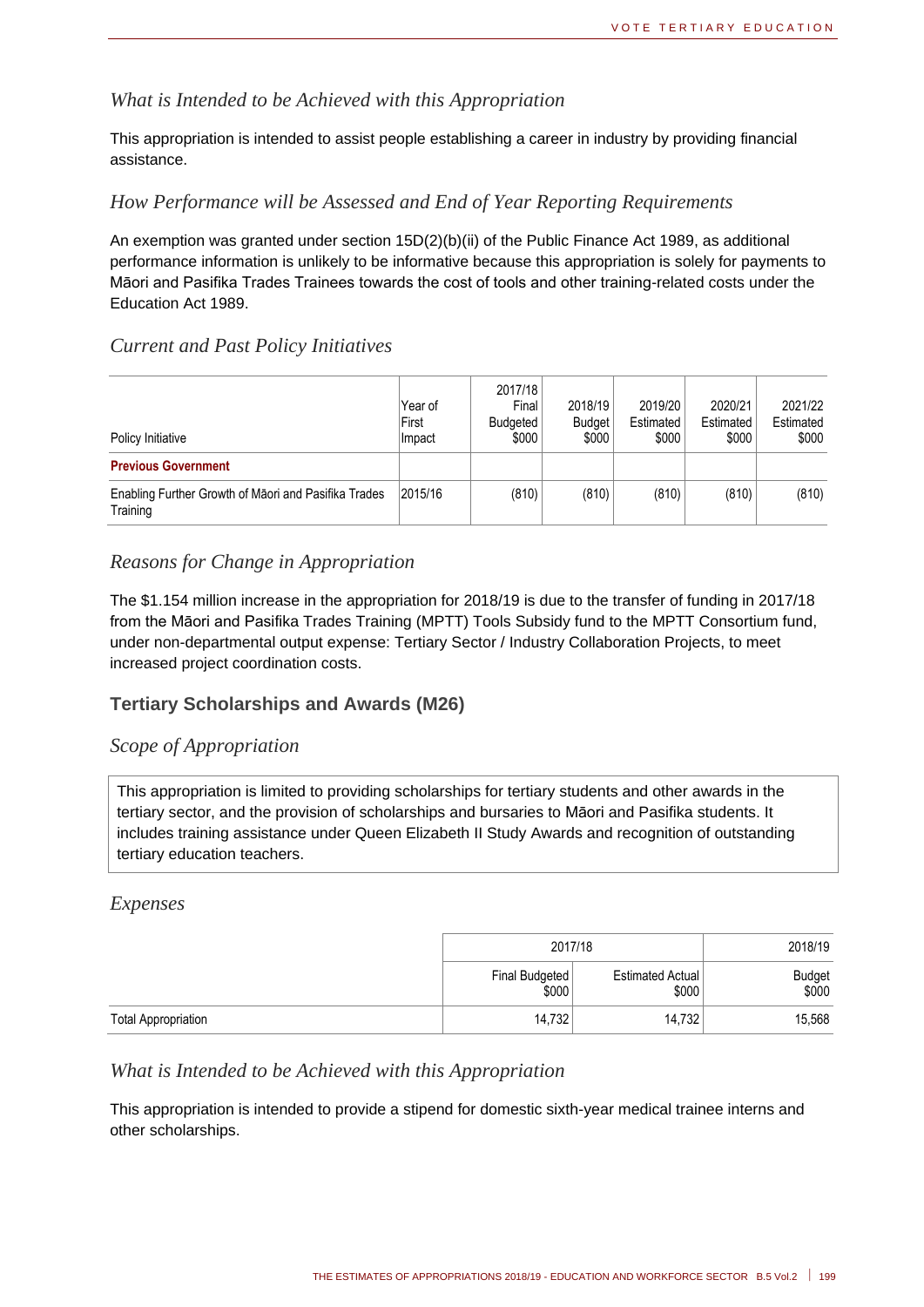#### *How Performance will be Assessed and End of Year Reporting Requirements*

An exemption was granted under section 15D(2)(b)(ii) of the Public Finance Act 1989, as additional performance information is unlikely to be informative because this appropriation is solely for payments of Tertiary Scholarships and Awards under the Education Act 1989.

#### *Current and Past Policy Initiatives*

| Policy Initiative                                                                                                                  | Year of<br>First<br>Impact | 2017/18<br>Final<br>Budgeted<br>\$000 | 2018/19<br><b>Budget</b><br>\$000 | 2019/20<br>Estimated<br>\$000 | 2020/21<br>Estimated<br>\$000 | 2021/22<br>Estimated<br>\$000 |
|------------------------------------------------------------------------------------------------------------------------------------|----------------------------|---------------------------------------|-----------------------------------|-------------------------------|-------------------------------|-------------------------------|
| <b>Previous Government</b>                                                                                                         |                            |                                       |                                   |                               |                               |                               |
| Trainee Medical Intern Grants                                                                                                      | 2018/19                    |                                       | 433                               | 866                           | 866                           | 866                           |
| <b>Trainee Medical Intern Grants</b>                                                                                               | 2017/18                    | 255                                   | 509                               | 509                           | 509                           | 509                           |
| Delivering Support to Graduate-Entry Students Affected 2015/16<br>by seven EFTS Limit to Complete Long Undergraduate<br>Programmes |                            | 40                                    | 144                               |                               |                               |                               |
| Trainee Medical Intern Grants                                                                                                      | 2015/16                    | 1.669                                 | 1,714                             | 1.741                         | 1.741                         | 1.741                         |
| <b>Additional Medical Student Places</b>                                                                                           | 2015/16                    | 947                                   | 947                               | 947                           | 947                           | 947                           |

#### *Reasons for Change in Appropriation*

The \$836,000 increase in the appropriation for 2018/19 is mainly due to the additional medical student places provided for in Budget 2014 (\$433,000) and Budget 2013 (\$254,000).

## 3.5 - Non-Departmental Capital Expenditure

#### **Support for Tai Poutini Polytechnic (M26)**

#### *Scope of Appropriation*

This appropriation is limited to a capital injection into Tai Poutini Polytechnic to support its cash flow.

#### *Capital Expenditure*

|                            | 2017/18                 |                           | 2018/19         |
|----------------------------|-------------------------|---------------------------|-----------------|
|                            | Final Budgeted<br>\$000 | Estimated Actual<br>\$000 | Budget<br>\$000 |
| <b>Total Appropriation</b> | 6,450                   | 6,450                     | 2,050           |

#### *What is Intended to be Achieved with this Appropriation*

This appropriation is intended to achieve the continued operation of Tai Poutini Polytechnic.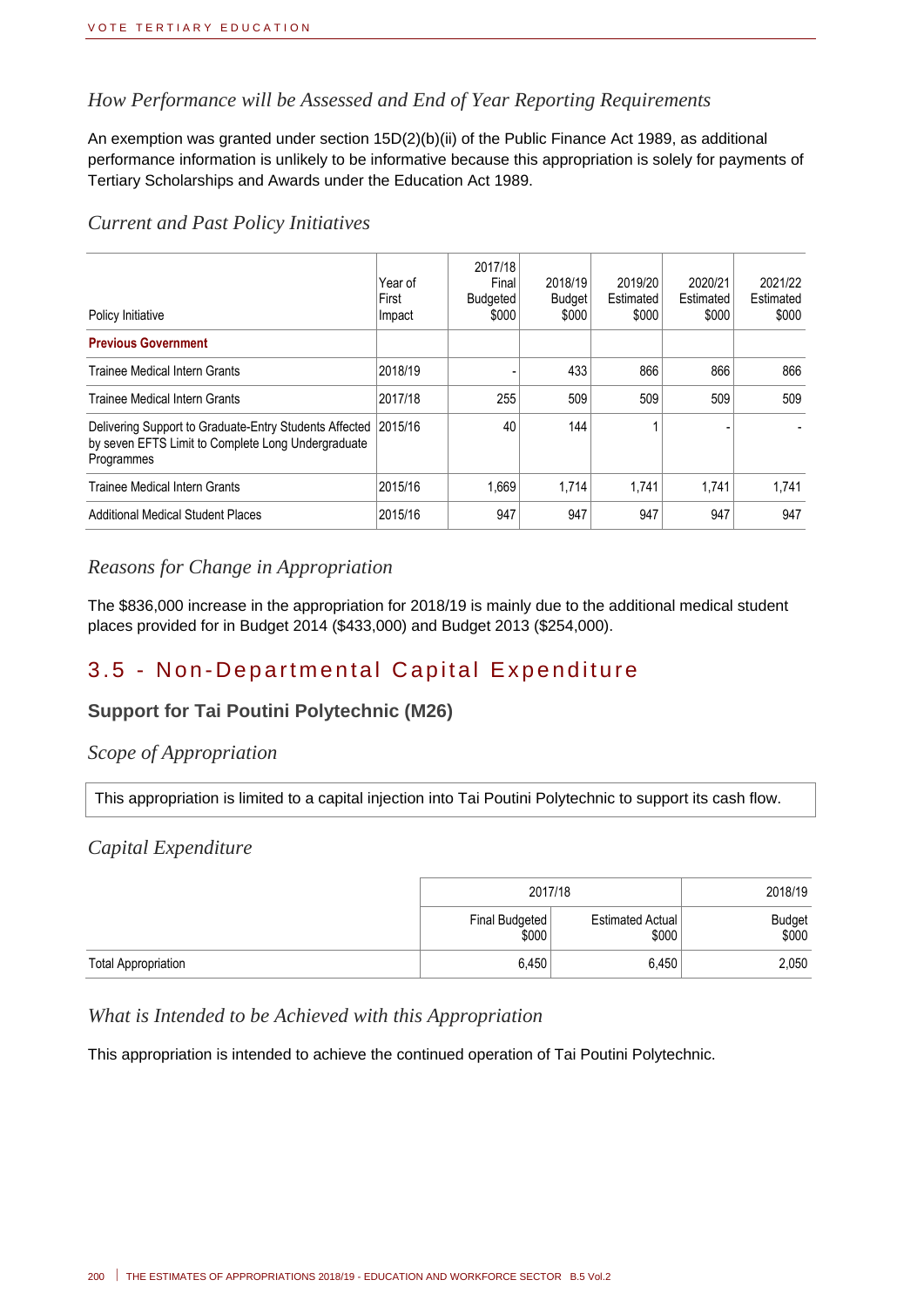#### *How Performance will be Assessed and End of Year Reporting Requirements*

|                                                                                                                                                               | 2017/18                    | 2018/19             |                           |
|---------------------------------------------------------------------------------------------------------------------------------------------------------------|----------------------------|---------------------|---------------------------|
| Assessment of Performance                                                                                                                                     | Final Budgeted<br>Standard | Estimated<br>Actual | <b>Budget</b><br>Standard |
| Tai Poutini Polytechnic submits milestone reports as described<br>in its funding agreement that show it is meeting the targets from<br>its funding agreement. | Achieved                   | Achieved            | Achieved                  |

#### *End of Year Performance Reporting*

Performance information for this appropriation will be reported by Tai Poutini Polytechnic in its annual report.

#### *Current and Past Policy Initiatives*

| Policy Initiative                         | Year of<br>First<br>Impact | 2017/18<br>Final<br><b>Budgeted</b><br>\$000 | 2018/19<br><b>Budget</b><br>\$000 | 2019/20<br>Estimated<br>\$000 | 2020/21<br>Estimated<br>\$000 | 2021/22<br>Estimated<br>\$000 |
|-------------------------------------------|----------------------------|----------------------------------------------|-----------------------------------|-------------------------------|-------------------------------|-------------------------------|
| <b>Current Government</b>                 |                            |                                              |                                   |                               |                               |                               |
| Tai Poutini Polytechnic Capital Injection | 2017/18                    | 6.450                                        | 2,050                             |                               |                               |                               |

#### *Reasons for Change in Appropriation*

Capital injection of \$8.500 million over two years (2017/18 and 2018/19) to keep Tai Poutini Polytechnic operating while work continues on the sustainability of polytechnic and the Crown Manager continues to make operational and educational improvements. This funding is in addition to the \$3.600 million capital injection provided in 2016/17 to maintain provision on the West Coast while future options for Tai Poutini Polytechnic are considered.

The \$4.400 million decrease in this appropriation for 2018/19 is due to the different cash flow requirements between years that the additional funding was allocated for.

#### **Support for the University of Canterbury (M26)**

#### *Scope of Appropriation*

This appropriation is limited to the rebuild of the Science and Engineering Facilities at the University of Canterbury.

#### *Capital Expenditure*

|                            | 2017/18                 | 2018/19                   |                 |
|----------------------------|-------------------------|---------------------------|-----------------|
|                            | Final Budgeted<br>\$000 | Estimated Actual<br>\$000 | Budget<br>\$000 |
| <b>Total Appropriation</b> |                         | -                         | 50,000          |

#### *What is Intended to be Achieved with this Appropriation*

This appropriation is intended to achieve effective investment in rebuilding the University of Canterbury's Science and Engineering Facilities.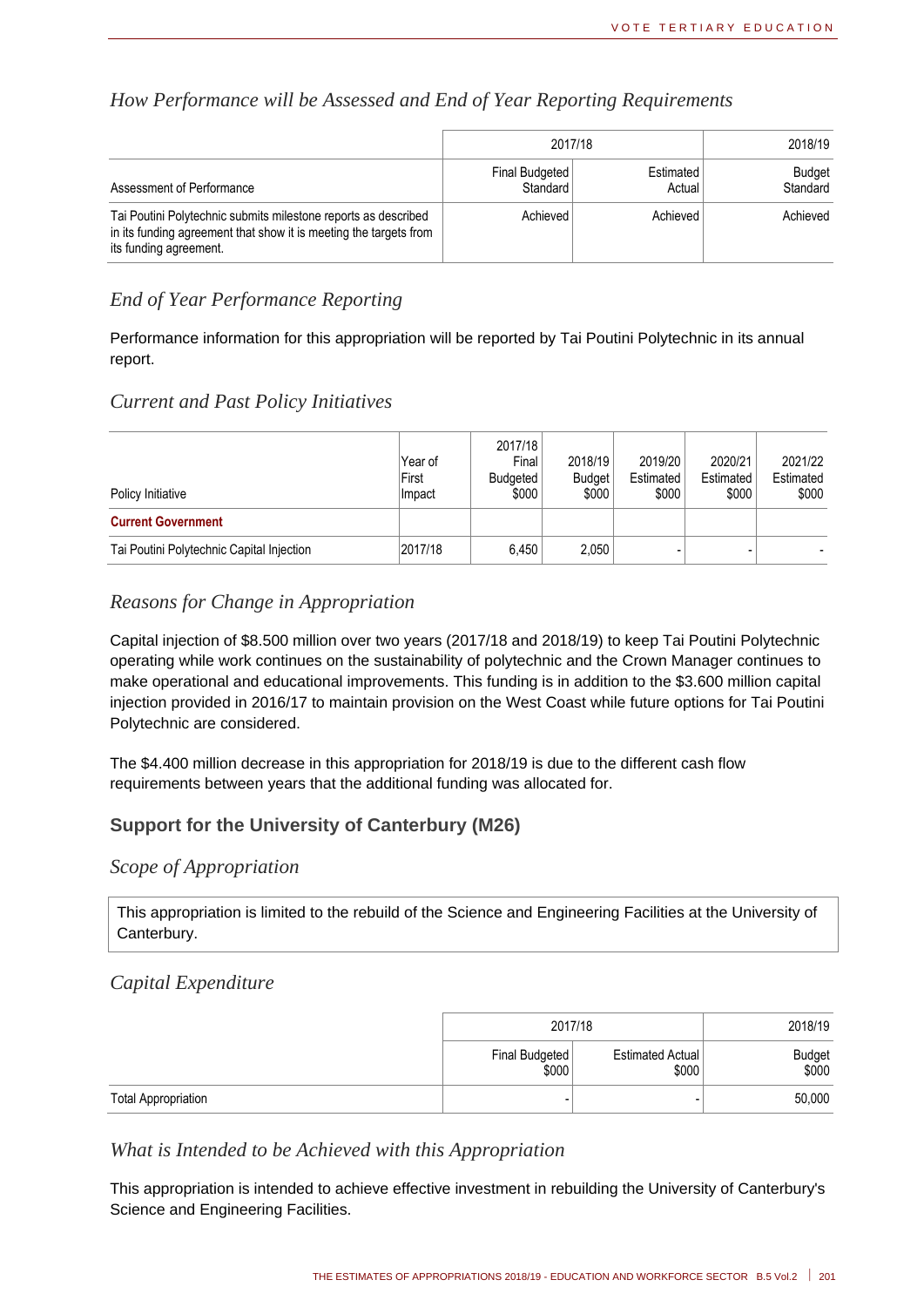#### *How Performance will be Assessed and End of Year Reporting Requirements*

|                                                                                       | 2017/18                    | 2018/19             |                    |
|---------------------------------------------------------------------------------------|----------------------------|---------------------|--------------------|
| Assessment of Performance                                                             | Final Budgeted<br>Standard | Estimated<br>Actual | Budget<br>Standard |
| Achieving business case milestones in building science and<br>engineering facilities. | New measure                | New measure         | Achieved           |

#### *End of Year Performance Reporting*

Performance information for this appropriation will be reported by the University of Canterbury in its annual report.

#### *Reasons for Change in Appropriation*

The \$50 million appropriation for 2018/19 is the last instalment of the Crown's contribution to the rebuilding of the University of Canterbury's Science and Engineering facilities following the 2010 and 2011 earthquakes.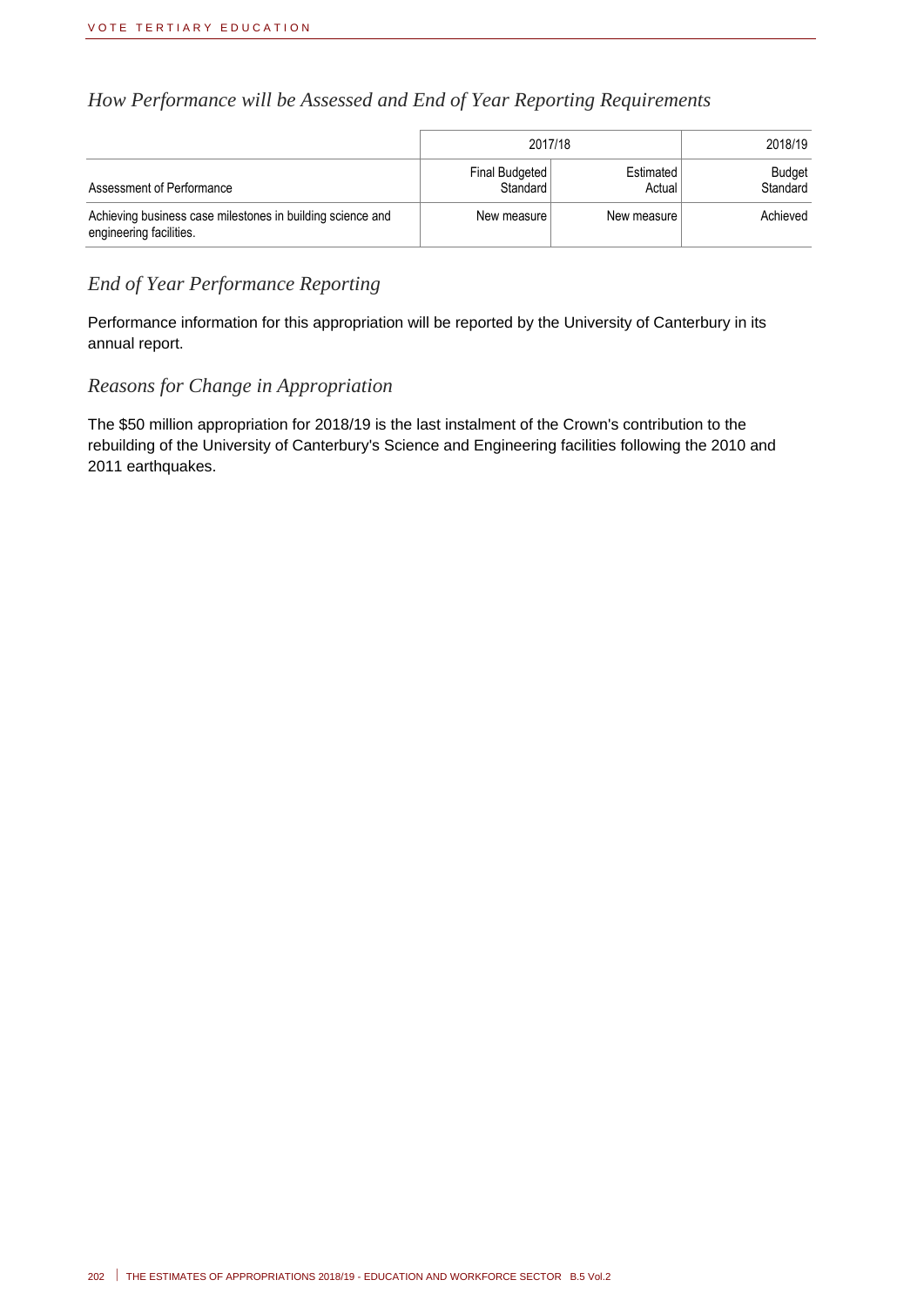## Part 4 - Details of Multi-Category Expenses and Capital Expenditure

## Multi-Category Expenses and Capital Expenditure

#### **Stewardship of the Tertiary Education System (M26)**

#### *Overarching Purpose Statement*

The single overarching purpose of this appropriation is to provide services that contribute towards a well-functioning tertiary education system.

#### *Scope of Appropriation*

#### **Departmental Output Expenses**

#### *Policy Advice*

This category is limited to the provision of advice (including second opinion advice and contributions to policy advice led by other agencies) to support decision-making by Ministers on Tertiary Education and international education related matters.

#### *Research, Data Analysis and Monitoring*

This category is limited to the production and dissemination of research and data analysis, monitoring and reporting on tertiary education at a system-wide level, and the provision of services (other than policy advice) to support the work of other agencies and Ministers in discharging their responsibilities for tertiary education and international education related matters.

#### *Expenses, Revenue and Capital Expenditure*

|                                                 | 2017/18                 |                                  | 2018/19                |
|-------------------------------------------------|-------------------------|----------------------------------|------------------------|
|                                                 | Final Budgeted<br>\$000 | <b>Estimated Actual</b><br>\$000 | <b>Budget</b><br>\$000 |
| <b>Total Appropriation</b>                      | 12,377                  | 12,377                           | 15,727                 |
| <b>Departmental Output Expenses</b>             |                         |                                  |                        |
| Policy Advice                                   | 4,856                   | 4,856                            | 7,171                  |
| Research, Data Analysis and Monitoring          | 7,521                   | 7,521                            | 8,556                  |
| <b>Funding for Departmental Output Expenses</b> |                         |                                  |                        |
| <b>Revenue from the Crown</b>                   | 11,627                  | 11,627                           | 14,977                 |
| Policy Advice                                   | 4,856                   | 4,856                            | 7,171                  |
| Research, Data Analysis and Monitoring          | 6,771                   | 6,771                            | 7,806                  |
| <b>Revenue from Others</b>                      | 750                     | 750                              | 750                    |
| Research, Data Analysis and Monitoring          | 750                     | 750                              | 750                    |

#### *What is Intended to be Achieved with this Appropriation*

This appropriation is intended to provide advice to Ministers to support decision-making, managing the Government's investment in the tertiary education sector, and monitoring and oversight of the sector.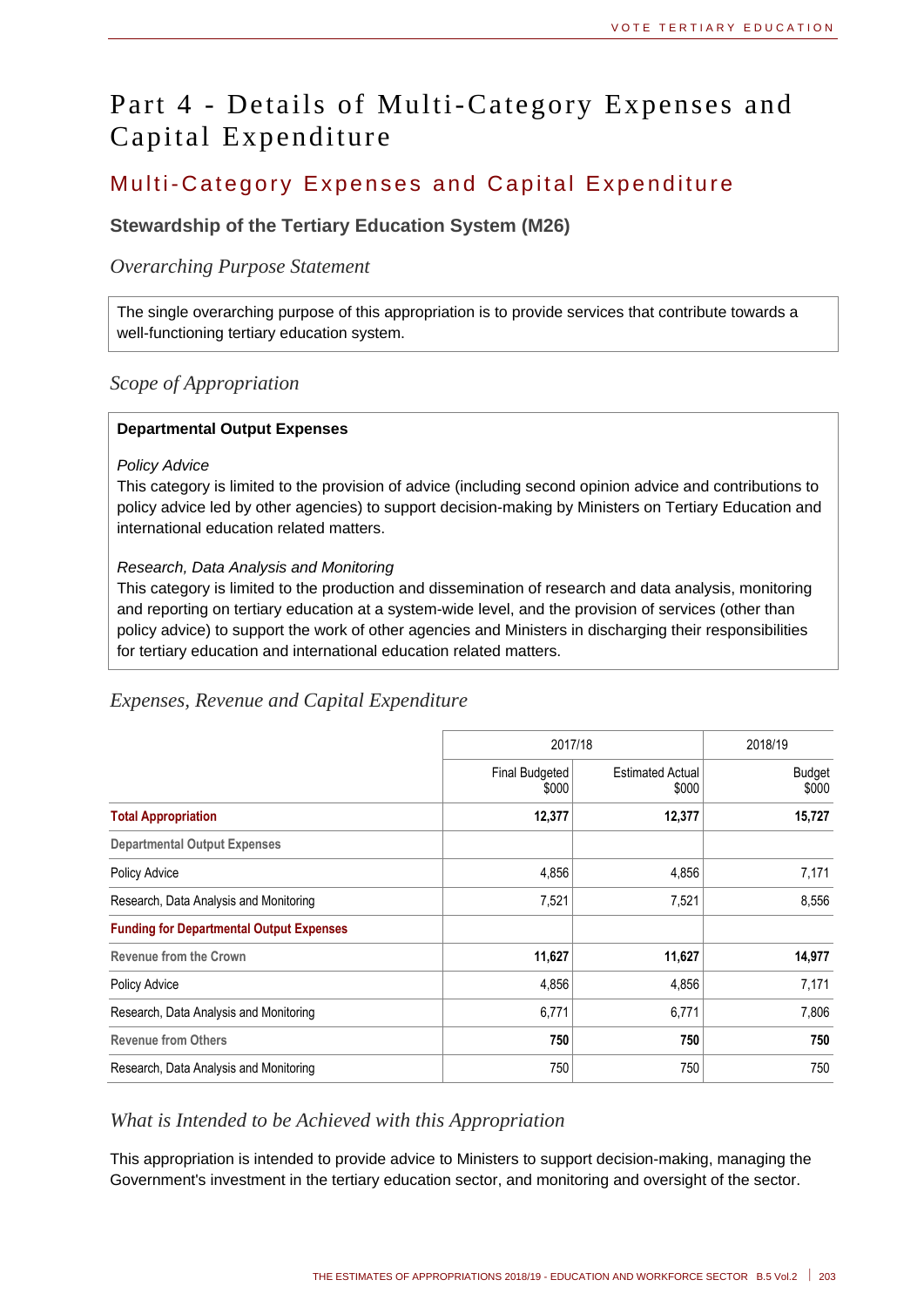### *How Performance will be Assessed for this Appropriation*

|                                                                                                                          |                            | 2017/18             |                           |  |
|--------------------------------------------------------------------------------------------------------------------------|----------------------------|---------------------|---------------------------|--|
| Assessment of Performance                                                                                                | Final Budgeted<br>Standard | Estimated<br>Actual | <b>Budget</b><br>Standard |  |
| The satisfaction rating given by the Minister of Education with<br>the overall performance of the Ministry (see Note 1). |                            |                     |                           |  |

Note 1 - The rating measures Ministers' satisfaction on a scale of 1 to 10, where 1 means unsatisfactory and 10 means extremely satisfied.

#### *What is Intended to be Achieved with each Category and How Performance will be Assessed*

|                                                                                                                                                                                                                                                                                                                            | 2017/18                                    |                                                                                                      | 2018/19                                    |
|----------------------------------------------------------------------------------------------------------------------------------------------------------------------------------------------------------------------------------------------------------------------------------------------------------------------------|--------------------------------------------|------------------------------------------------------------------------------------------------------|--------------------------------------------|
| Assessment of Performance                                                                                                                                                                                                                                                                                                  | <b>Final Budgeted</b><br>Standard          | Estimated<br>Actual                                                                                  | <b>Budget</b><br>Standard                  |
| <b>Departmental Output Expenses</b>                                                                                                                                                                                                                                                                                        |                                            |                                                                                                      |                                            |
| <b>Policy Advice</b>                                                                                                                                                                                                                                                                                                       |                                            |                                                                                                      |                                            |
| This category is intended to achieve the provision of quality<br>advice to the Minister to ensure that tertiary education policy and<br>programmes support the performance of the tertiary education<br>system.                                                                                                            |                                            |                                                                                                      |                                            |
| Independent assessment of the quality of the Ministry's policy<br>advice (see Note 1).                                                                                                                                                                                                                                     | 75%                                        | 75%                                                                                                  | 75%                                        |
| The satisfaction rating given by Ministers for the quality and<br>timeliness of policy advice (as per the Common Satisfaction<br>Survey) (see Note 2).                                                                                                                                                                     | $\overline{7}$                             | $\overline{7}$                                                                                       | 7                                          |
| The total cost per hour per person of producing policy outputs<br>(see Note 3).                                                                                                                                                                                                                                            | Up to \$155                                | Up to \$155                                                                                          | Up to \$155                                |
| Research, Data Analysis and Monitoring                                                                                                                                                                                                                                                                                     |                                            |                                                                                                      |                                            |
| This category is intended to contribute to a shared strategic<br>direction and alignment across the tertiary education system.                                                                                                                                                                                             |                                            |                                                                                                      |                                            |
| Forecasts of student loans and student allowances are accurate<br>within an agreed average of actual values.                                                                                                                                                                                                               | actual values                              | Accurate within $\pm$ 3% of Accurate within $\pm$ 3% of Accurate within $\pm$ 3% of<br>actual values | actual values                              |
| The satisfaction rating given by the Minister of Education on the<br>quality of monitoring advice provided by the Ministry about<br>Crown agencies (see Note 4).                                                                                                                                                           | 7                                          | 7                                                                                                    | $\overline{7}$                             |
| The quality and range of the Ministry's analytical outputs is<br>assessed through an independent expert review (see Note 5).                                                                                                                                                                                               | Quality is assessed as<br>'Good' or better | Quality is assessed as<br>'Good' or better                                                           | Quality is assessed as<br>'Good' or better |
| The satisfaction rating given by Ministers for the quality and<br>timeliness of support for ministerial delegations and visits (see<br>Note 4).                                                                                                                                                                            | 7                                          | $\overline{7}$                                                                                       | 7                                          |
| The percentage of Ministerial correspondence replies,<br>Parliamentary question replies and Ministerial Official<br>Information Act replies completed within the timeframes agreed<br>between the Ministry and the Office of the Minister.                                                                                 | 95%                                        | 95%                                                                                                  | 95%                                        |
| The percentage of Ministerial correspondence replies,<br>Parliamentary question replies and Ministerial Official<br>Information Act replies provided that are factually accurate, meet<br>any legislative requirements, and contain no avoidable errors, as<br>measured by acceptance rates by the Office of the Minister. | 95%                                        | 95%                                                                                                  | 95%                                        |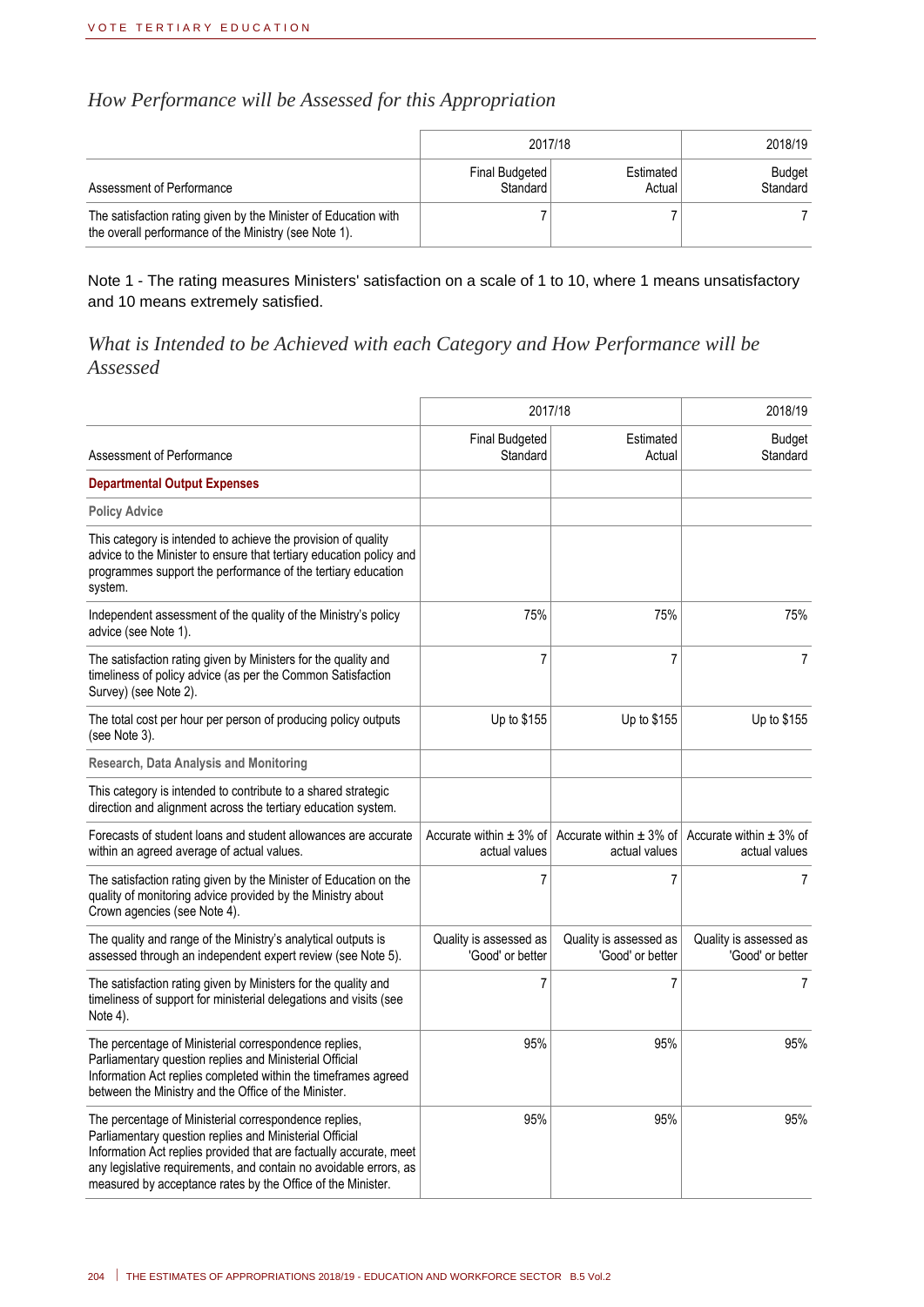Note 1 - The independent assessment of the Ministry's policy advice will have a technical robustness score, using the measurement of robustness provided by the Treasury.

Note 2 - The Common Satisfaction Survey rating measures Ministers' satisfaction with the quality, timeliness and value for money of policy advice on a scale from 1 to 10, where 1 means unsatisfied and 10 means extremely satisfied.

Note 3 - This measure provides the total cost of an hour of professional staff time devoted to both policy advice and other policy outputs. Total cost includes the cost of labour, overheads, support staff, direct costs and outsourced work to support production.

Note 4 - The rating measures Ministers' satisfaction on a scale from 1 to 10, where 1 means unsatisfied and 10 means extremely satisfied.

Note 5 - Based on a five-point rating scale: 1 = 'Very poor'; 2 = 'Poor'; 3 = 'Acceptable'; 4 = 'Good';  $5 =$  'Very good'.

#### *End of Year Performance Reporting*

Performance information for this appropriation will be reported by the Ministry of Education in its annual report.

#### *Current and Past Policy Initiatives*

| Policy Initiative                                                 | Year of<br>First<br>Impact | 2017/18<br>Final<br>Budgeted<br>\$000 | 2018/19<br><b>Budget</b><br>\$000 | 2019/20<br>Estimated<br>\$000 | 2020/21<br>Estimated<br>\$000 | 2021/22<br>Estimated<br>\$000 |
|-------------------------------------------------------------------|----------------------------|---------------------------------------|-----------------------------------|-------------------------------|-------------------------------|-------------------------------|
| <b>Current Government</b>                                         |                            |                                       |                                   |                               |                               |                               |
| <b>Education Portfolio Work Programme</b>                         | 2018/19                    |                                       | 350                               |                               |                               |                               |
| Financial Impacts of the 100 Days Tertiary Education<br>Package   | 2018/19                    |                                       | 3.000                             | 3.000                         | 2.000                         | 2.000                         |
| <b>Previous Government</b>                                        |                            |                                       |                                   |                               |                               |                               |
| Share of Costs for Budget 2015 Whole-of-Government<br>Initiatives | 2015/16                    | (5)                                   | (5)                               | (4)                           | (4)                           | (4)                           |

#### *Reasons for Change in Appropriation*

The \$3.350 million increase in this appropriation for 2018/19 is mainly due to provision for the Ministry of Education to support the implementation of the Government's first-year fees-free policy from 1 January 2018 (\$3 million).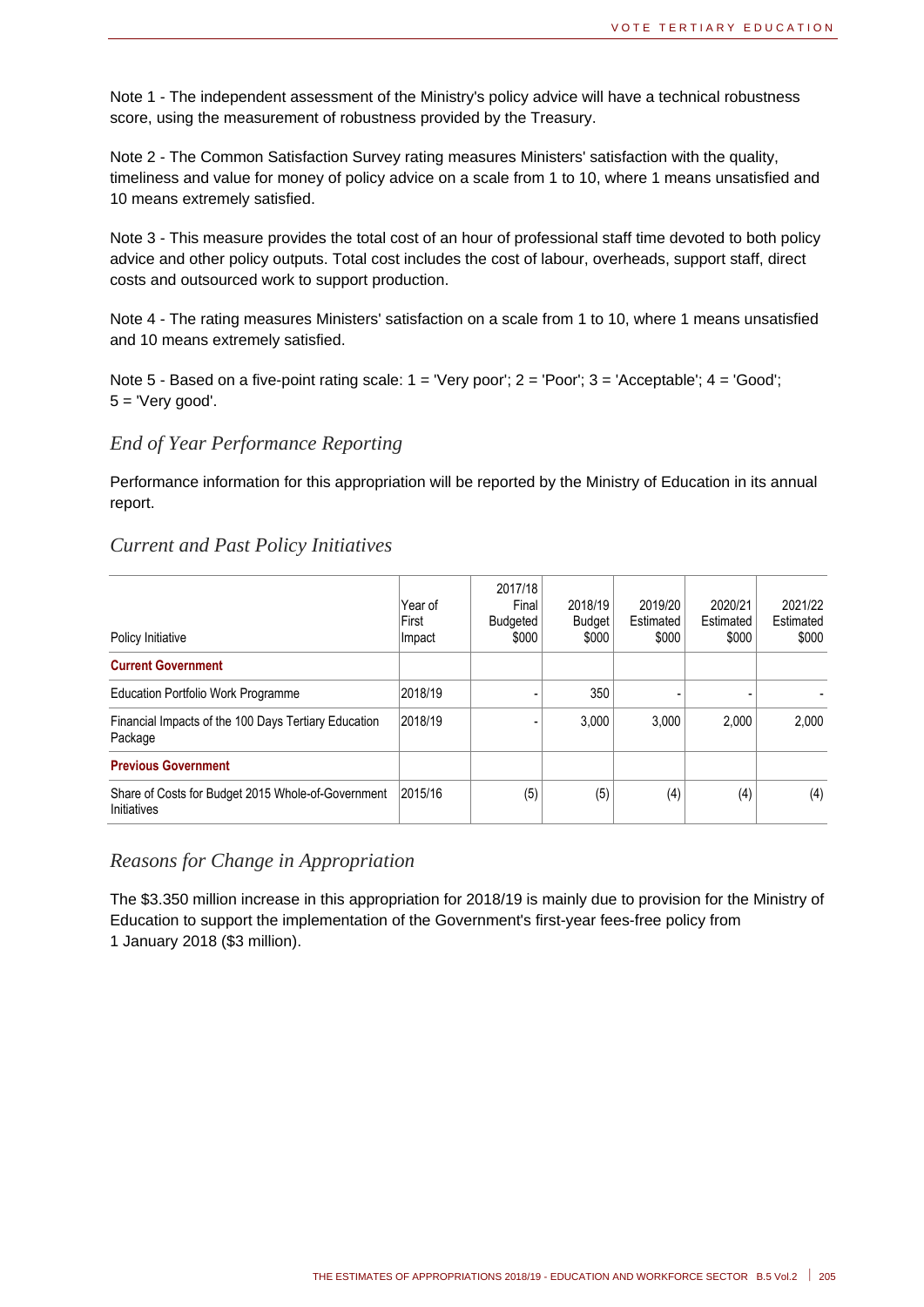#### **Tertiary Tuition and Training (M26)**

#### *Overarching Purpose Statement*

The overarching purpose of this appropriation is to fund tertiary tuition and training that leads to improvements in New Zealanders' skill levels.

#### *Scope of Appropriation*

#### **Non-Departmental Output Expenses**

#### *Community Education*

This category is limited to funding for adult and community education and literacy, numeracy and English language provision.

#### *Tertiary Education: Student Achievement Component*

This category is limited to funding for teaching and learning services for enrolled students in approved courses at tertiary education organisations to achieve recognised tertiary qualifications.

#### *Training for Designated Groups*

This category is limited to the purchasing and arranging of training linked to the New Zealand Qualifications Framework and the purchase of both on-job and off-job training places, including delivery of fully or partially funded training places and other industry-training related projects.

#### **Non-Departmental Other Expenses**

#### *Fees-free Payments*

This category is limited to ensuring fees-free study for eligible students, apprentices and trainees.

#### *Expenses, Revenue and Capital Expenditure*

|                                                          | 2017/18                 |                                  | 2018/19         |  |
|----------------------------------------------------------|-------------------------|----------------------------------|-----------------|--|
|                                                          | Final Budgeted<br>\$000 | <b>Estimated Actual</b><br>\$000 | Budget<br>\$000 |  |
| <b>Total Appropriation</b>                               | 2,736,094               | 2,671,130                        | 2,829,593       |  |
| <b>Non-Departmental Output Expenses</b>                  |                         |                                  |                 |  |
| <b>Community Education</b>                               | 73.476                  | 70,666                           | 73.258          |  |
| <b>Tertiary Education: Student Achievement Component</b> | 2,054,192               | 2,045,338                        | 2,086,474       |  |
| <b>Training for Designated Groups</b>                    | 298,526                 | 293,190                          | 315,161         |  |
| <b>Non-Departmental Other Expenses</b>                   |                         |                                  |                 |  |
| Fees-free Payments                                       | 309,900                 | 261,936                          | 354.700         |  |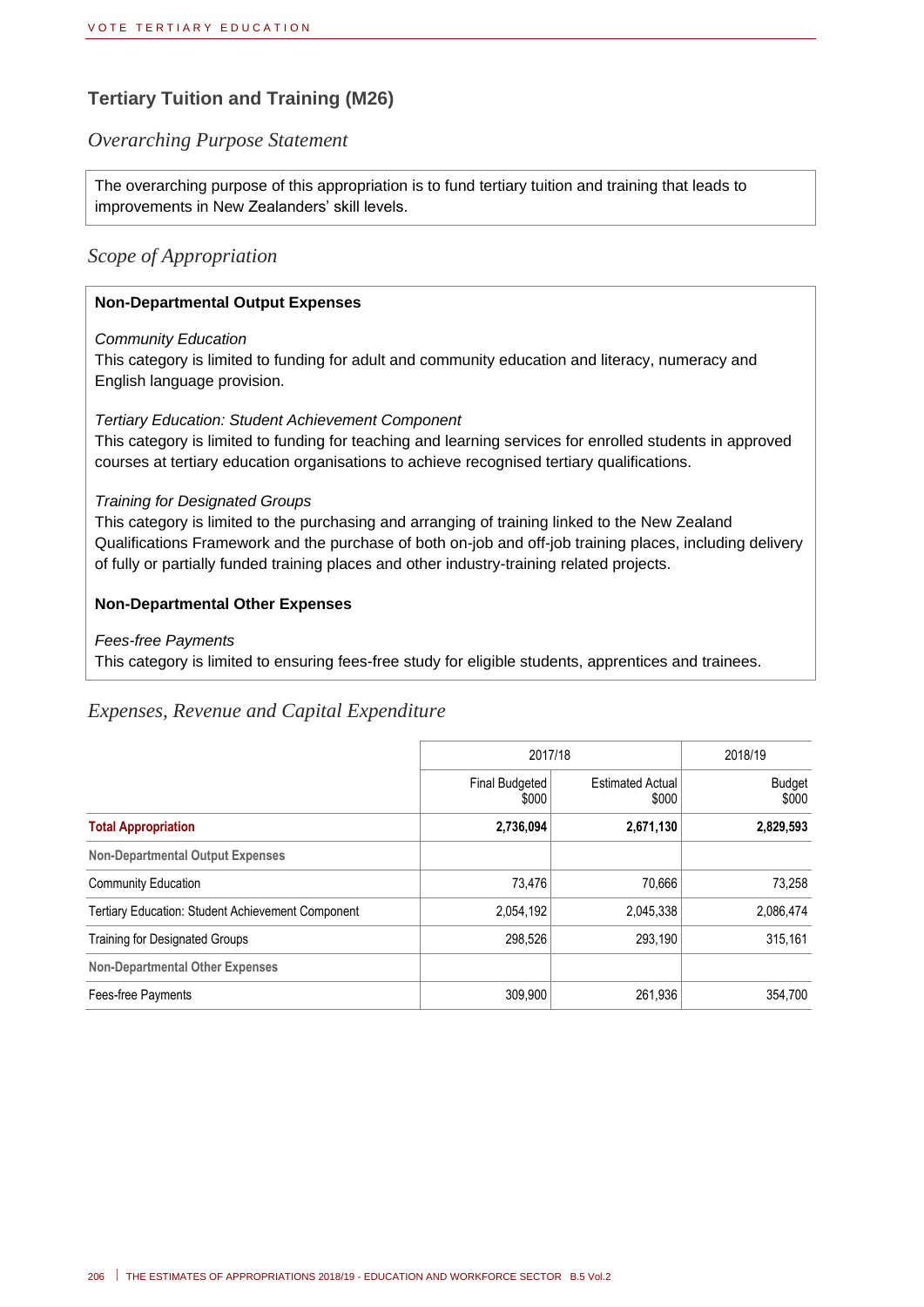|                                                                  | 2017/18                        |                                  | 2018/19                |
|------------------------------------------------------------------|--------------------------------|----------------------------------|------------------------|
|                                                                  | <b>Final Budgeted</b><br>\$000 | <b>Estimated Actual</b><br>\$000 | <b>Budget</b><br>\$000 |
| <b>Community Education</b>                                       |                                |                                  |                        |
| Adult and Community Education                                    | 21,877                         | 20,675                           | 22,890                 |
| Literacy and Numeracy Provision                                  | 36.198                         | 35,116                           | 34,048                 |
| English for Speakers of Other Languages                          | 13,446                         | 13,197                           | 14,015                 |
| Migrant Levy                                                     | 426                            | 426                              | 426                    |
| <b>Emergency Management Pool</b>                                 | 1,529                          | 1,252                            | 1,879                  |
| <b>Tertiary Education: Student Achievement Component</b>         |                                |                                  |                        |
| Provision at Levels 1 and 2                                      | 80,680                         | 73,925                           | 93,386                 |
| Provision at Levels 3 and above                                  |                                |                                  |                        |
| Universities (see Note 1)                                        | 1,187,511                      | 1,228,508                        | 1,199,329              |
| Institutes of Technology and Polytechnics                        | 470,831                        | 448,699                          | 477,261                |
| Wānanga                                                          | 131,775                        | 125,307                          | 126,874                |
| <b>Private Training Establishments</b>                           | 176,100                        | 162,625                          | 182,329                |
| Information and Communications Technology Graduate<br>Programmes | 5,031                          | 4,053                            | 5,031                  |
| Grants under section 321 of the Education Act                    | 2,264                          | 2,221                            | 2,264                  |
| <b>Training for Designated Groups</b>                            |                                |                                  |                        |
| <b>Industry Training Fund</b>                                    | 181,251                        | 179,622                          | 185,551                |
| Youth Guarantee                                                  | 98,562                         | 95,132                           | 110,597                |
| Gateway                                                          | 18,713                         | 18,436                           | 19,013                 |
| <b>Fees-free Payments</b>                                        | 309,900                        | 261,936                          | 354,700                |
| Total                                                            | 2,736,094                      | 2,671,130                        | 2,829,593              |

#### *Components of the Appropriation*

Note 1 - The cost of funding International Doctor of Philosophy (PhD) students is estimated to be \$52 million in 2017/18 and \$56 million in 2018/19.

#### *What is Intended to be Achieved with this Appropriation*

The overarching intention is to contribute to improved lifetime outcomes of New Zealanders through the provision of skills from tertiary education, training, foundation learning programmes and community education, with a focus on Tertiary Education Strategy priorities.

#### *How Performance will be Assessed for this Appropriation*

|                                                                                                                                     | 2017/18                                  | 2018/19              |                                                             |
|-------------------------------------------------------------------------------------------------------------------------------------|------------------------------------------|----------------------|-------------------------------------------------------------|
| Assessment of Performance                                                                                                           | Final Budgeted<br>Standard               | Estimated<br>Actual  | <b>Budget</b><br>Standard                                   |
| Proportion of 25 to 34-year-olds with advanced trade<br>qualifications, diplomas and degrees (at Level 4 or above) (see<br>Note 1). | 60% for the year ending<br>December 2018 | ending December 2017 | 57.7% for the year 60% for the year ending<br>December 2018 |

Note 1 - 2017/18 Final Budget Standard and 2017/18 Estimated Actual refer to the 2017 calendar year. 2018/19 Budget Standard refers to the 2018 calendar year.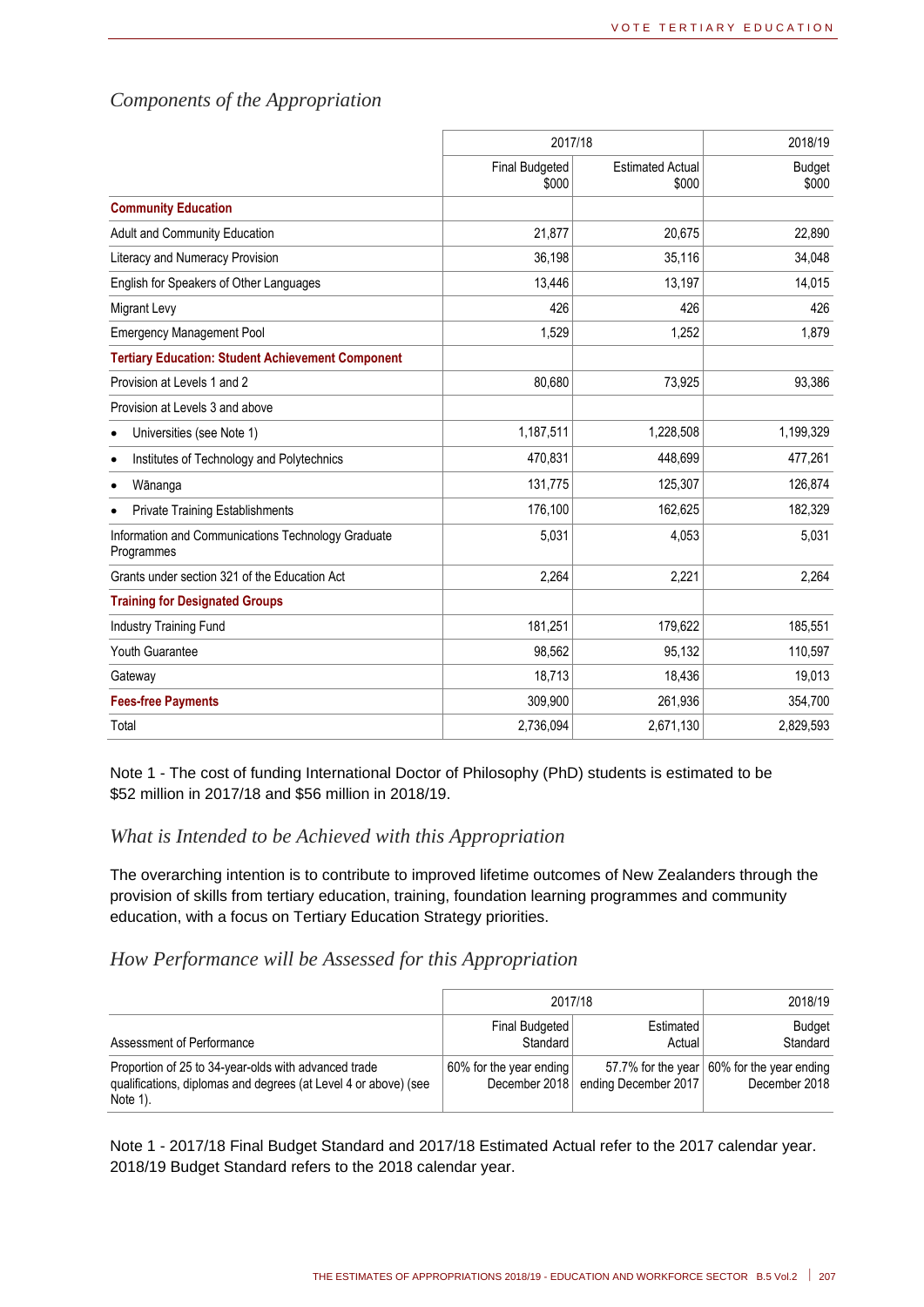### *What is Intended to be Achieved with each Category and How Performance will be Assessed*

|                                                                                                                                                                                     | 2017/18                           |                     | 2018/19                              |  |
|-------------------------------------------------------------------------------------------------------------------------------------------------------------------------------------|-----------------------------------|---------------------|--------------------------------------|--|
| Assessment of Performance                                                                                                                                                           | <b>Final Budgeted</b><br>Standard | Estimated<br>Actual | <b>Budget</b><br>Standard            |  |
| <b>Non-Departmental Output Expenses</b>                                                                                                                                             |                                   |                     |                                      |  |
| <b>Community Education</b>                                                                                                                                                          |                                   |                     |                                      |  |
| This category is intended to achieve improvement in literacy and<br>numeracy skills for learners who have low skills in these areas<br>by funding foundational learning programmes. |                                   |                     |                                      |  |
| Percentage of learners accessing the desired range (hours) of<br>provision (see Notes 1 and 2):                                                                                     |                                   |                     |                                      |  |
| Intensive literacy and numeracy                                                                                                                                                     | New measure                       | New measure         | Baseline year                        |  |
| Workplace Literacy and Numeracy (tertiary education<br>organisation - led)                                                                                                          | New measure                       | New measure         | Baseline year                        |  |
| English for Speakers of Other Languages.                                                                                                                                            | New measure                       | New measure         | Baseline year                        |  |
| <b>Tertiary Education: Student Achievement Component</b>                                                                                                                            |                                   |                     |                                      |  |
| This category is intended to achieve learners' attainment of<br>recognised tertiary qualifications by funding education and<br>training opportunities.                              |                                   |                     |                                      |  |
| Qualification Completion (cohort based) (see Notes 1, 3, 4, 5<br>and 6) - Percentage of Student Achievement Component-funded<br>students completing qualifications:                 |                                   |                     |                                      |  |
| Level 4 to 7 non-degree                                                                                                                                                             |                                   |                     |                                      |  |
| All learners                                                                                                                                                                        | New measure                       | 56%                 | Improve on previous<br>year's result |  |
| Māori (relative to combined non-Māori and non-Pasifika<br>results)                                                                                                                  | New measure                       | 55%                 | Improve on previous<br>year's result |  |
| Pasifika (relative to combined non-Māori and non-Pasifika<br>results).                                                                                                              | New measure                       | 56%                 | Improve on previous<br>year's result |  |
| Level 7 degree and above                                                                                                                                                            |                                   |                     |                                      |  |
| All learners                                                                                                                                                                        | New measure                       | 61%                 | Improve on previous<br>year's result |  |
| Māori (relative to combined non-Māori and non-Pasifika<br>results)                                                                                                                  | New measure                       | 51%                 | Improve on previous<br>year's result |  |
| Pasifika (relative to combined non-Māori and non-Pasifika<br>results).                                                                                                              | New measure                       | 48%                 | Improve on previous<br>year's result |  |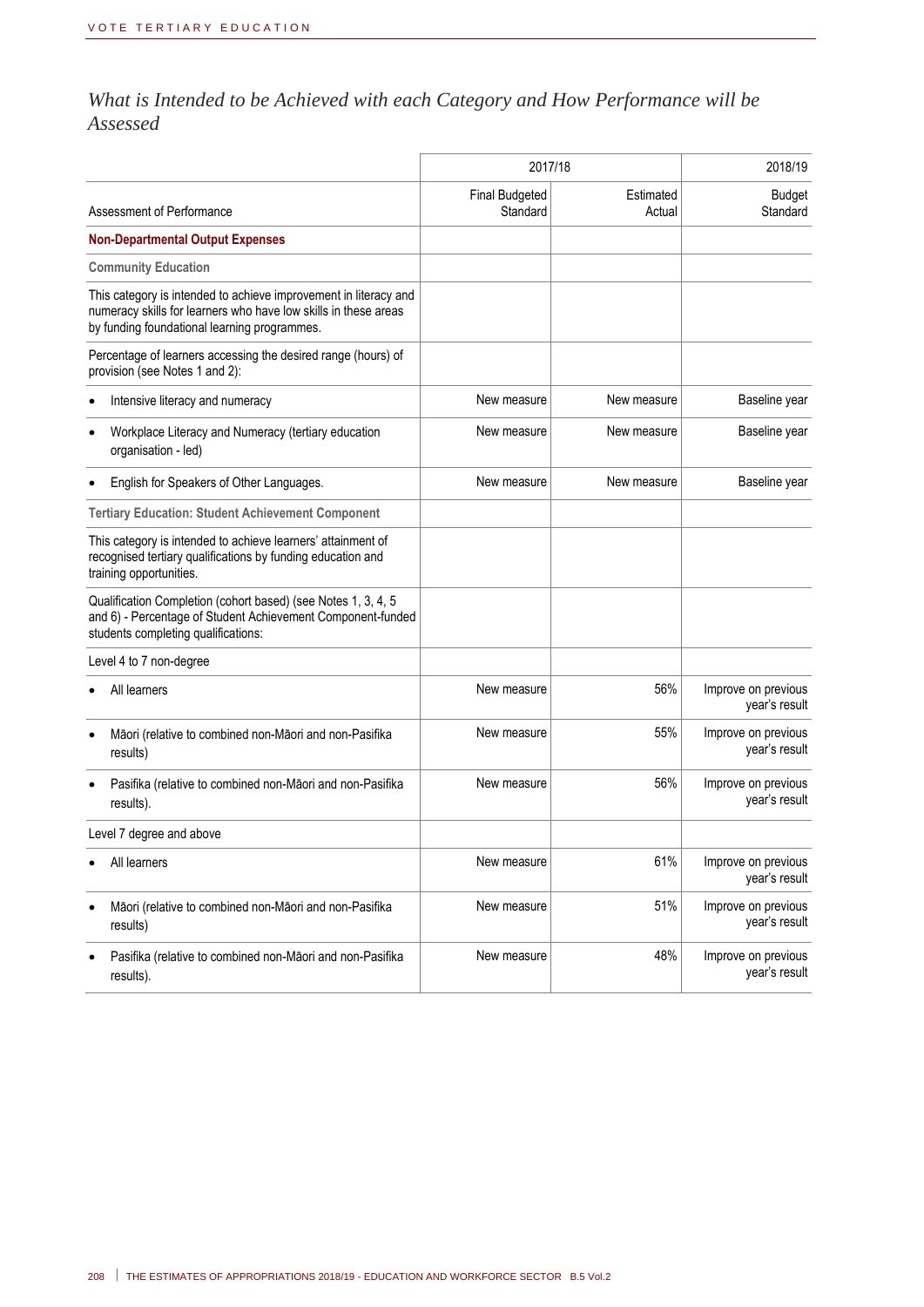|                                                                                                                                                                           | 2017/18                                 | 2018/19                        |                                      |
|---------------------------------------------------------------------------------------------------------------------------------------------------------------------------|-----------------------------------------|--------------------------------|--------------------------------------|
| Assessment of Performance                                                                                                                                                 | <b>Final Budgeted</b><br>Standard       | Estimated<br>Actual            | <b>Budget</b><br>Standard            |
| <b>Training for Designated Groups</b>                                                                                                                                     |                                         |                                |                                      |
| This category is intended to achieve an increase in the number<br>of young people and employees with qualifications valued by<br>employers through investing in training. |                                         |                                |                                      |
| Industry Training (cohort based) (see Notes 1, 3, 7 and 8) -<br>Percentage completing programmes:                                                                         |                                         |                                |                                      |
| All learners                                                                                                                                                              | New measure                             | 69%                            | Improve on previous<br>year's result |
| Industry trainees                                                                                                                                                         | New measure                             | 69%                            | Improve on previous<br>year's result |
| Apprentices                                                                                                                                                               | New measure                             | 59%                            | Improve on previous<br>year's result |
| Māori (relative to combined non-Māori and non-Pasifika<br>results)                                                                                                        | New measure                             | 66%                            | Improve on previous<br>year's result |
| Pasifika (relative to combined non-Māori and non-Pasifika<br>results).                                                                                                    | New measure                             | 74%                            | Improve on previous<br>year's result |
| Youth Guarantee - Percentage of Youth Guarantee learners<br>completing qualifications at Level 2 or 3 (see Note 1).                                                       | New measure                             | New measure                    | Baseline year                        |
| Gateway - Total participants and number of schools (see Note<br>$1$ ).                                                                                                    | 13,200 $\pm$ 5% in up to<br>375 schools | 13,548 in up to 378<br>schools | 13,100 ± 5% in up to<br>378 schools  |
| <b>Non-Departmental Other Expenses</b>                                                                                                                                    |                                         |                                |                                      |
| <b>Fees-free Payments</b>                                                                                                                                                 |                                         |                                |                                      |
| This category is intended to contribute to removing barriers to<br>participation by making tertiary education more affordable.                                            |                                         |                                |                                      |
| Percentage increase in first-time (see Notes 3 and 9) domestic<br>learners (including industry training) at Level 3 and above (see<br>Note 1):                            |                                         |                                |                                      |
| All learners                                                                                                                                                              | New measure                             | New measure                    | Baseline year                        |
| Māori (relative to combined non-Māori and non-Pasifika<br>results)                                                                                                        | New measure                             | New measure                    | Baseline year                        |
| Pasifika (relative to combined non-Māori and non-Pasifika<br>results).                                                                                                    | New measure                             | New measure                    | Baseline year                        |

Note 1 - 2017/18 Final Budget Standard and 2017/18 Estimated Actual refer to the 2017 calendar year. 2018/19 Budget Standard refers to the 2018 calendar year.

Note 2 - Desired range of hours relates to the optimal hours of learning needed to make an impact on an individual's learning.

Note 3 - These are new measures for 2018/19 and will be reviewed as part of the Tertiary Education Commission's continuous improvement of measures programme.

Note 4 - The Tertiary Education Commission anticipates 2017 qualification completion results will be similar to 2016 results and have therefore reported the 2017 Estimated Actuals to be the same as 2016 actual results.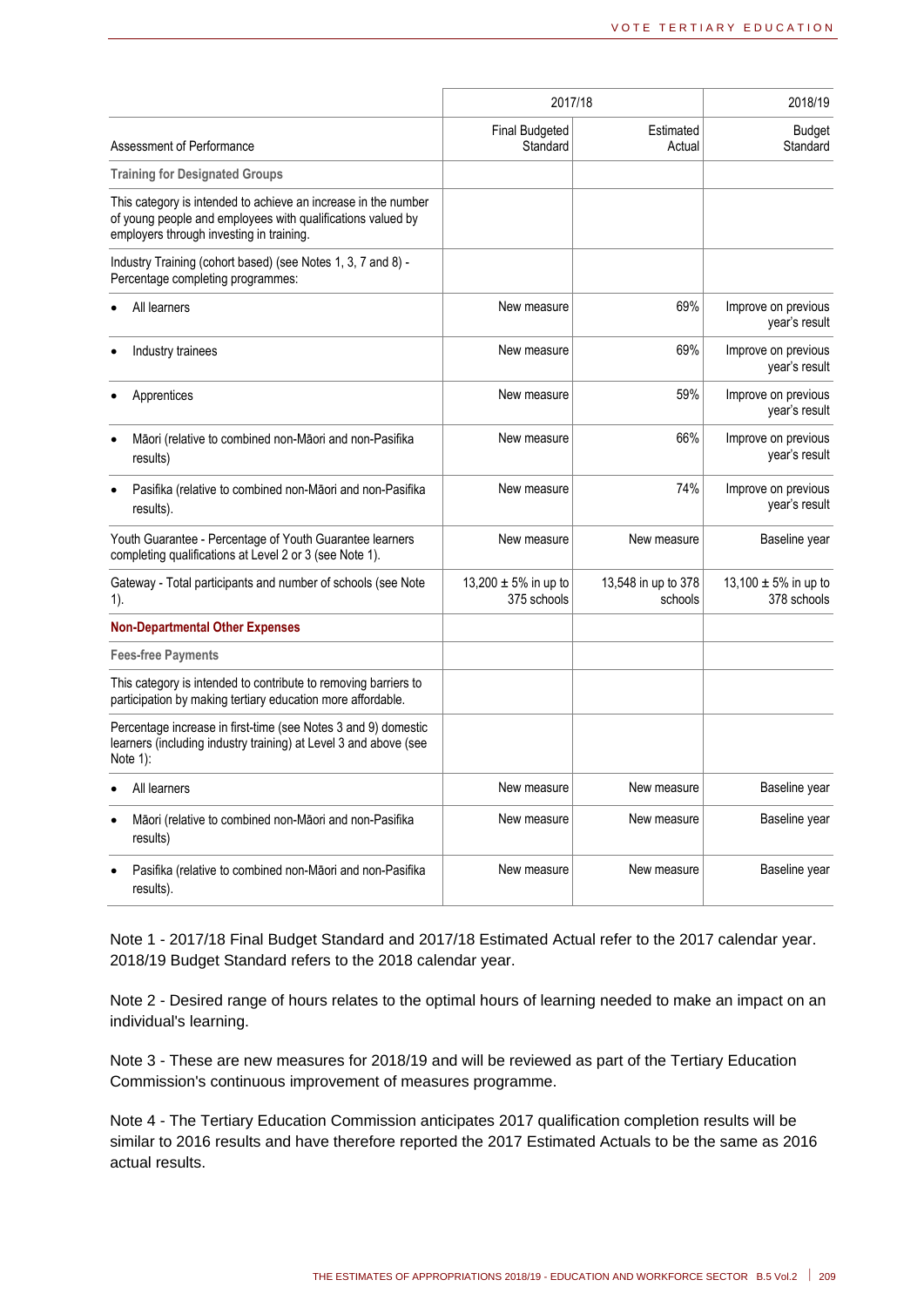Note 5 - 2017 estimated percentage of combined non-Māori and non-Pasifika Student Achievement Component-funded students completing qualifications is:

- Level 4 to 7 non-degree 57%
- Level 7 degree and above 64%.

Note 6 - This uses a new cohort based methodology for qualification completions. Unlike the Equivalent Full Time Student-weighted qualification completion rate, the new methodologies provide a more meaningful reflection of a tertiary education organisation's performance. Cohort based measures track individual enrolments in qualifications and are not susceptible to rate changes due to external factors such as fluctuations in enrolment patterns throughout the year.

Note 7 - This uses a new cohort based methodology for industry training programme completion. The new methodology for the programme completion rate provides a more meaningful reflection of an industry training organisation's performance. Unlike the nominal credit-weighted programme completion rate, the cohort based measure tracks individual enrolments in programmes. It is not susceptible to external factors such as fluctuations in enrolment patterns throughout the year.

Note 8 - 2017 estimated percentage of combined non-Māori and non-Pasifika completing industry training programmes is 69%.

Note 9 - First time learners as defined by current learner eligibility criteria for fees-free - see www.feesfree.govt.nz/faqs/.

| 2017/18<br><b>Final Budgeted</b><br>\$000 | 2017/18<br><b>Estimated Actual</b><br>\$000 | 2018/19<br>Budget<br>\$000 | Expiry of<br>Resourcing<br>Commitment |
|-------------------------------------------|---------------------------------------------|----------------------------|---------------------------------------|
|                                           |                                             |                            |                                       |
| 1,375,738                                 | 1,377,034                                   | 1,427,515                  | Plans up to three years               |
| 188,469                                   | 178,358                                     | 183,159                    | Plans up to three years               |
| 609,461                                   | 575,751                                     | 624,502                    | Plans up to three years               |
| 22,635                                    | 22,394                                      | 23,104                     | Plans up to three years               |
| 1,581                                     | 290                                         | 144                        | Plans up to three years               |
|                                           |                                             |                            |                                       |
| 347,408                                   | 324,076                                     | 373,140                    | Plans up to three years               |
| 2,492                                     | 2,442                                       | 2,545                      | Plans up to three years               |
| 9,017                                     | 10,680                                      | 7,240                      | Plans up to three years               |
| 1,640                                     | 1,472                                       | 1,920                      | Plans up to three years               |
| 177,653                                   | 178,633                                     | 186,324                    | Plans up to three years               |
| 2,736,094                                 | 2,671,130                                   | 2,829,593                  |                                       |
|                                           |                                             |                            |                                       |

#### *Service Providers for the Multi-Category Appropriation*

The table above shows the main service providers for this appropriation.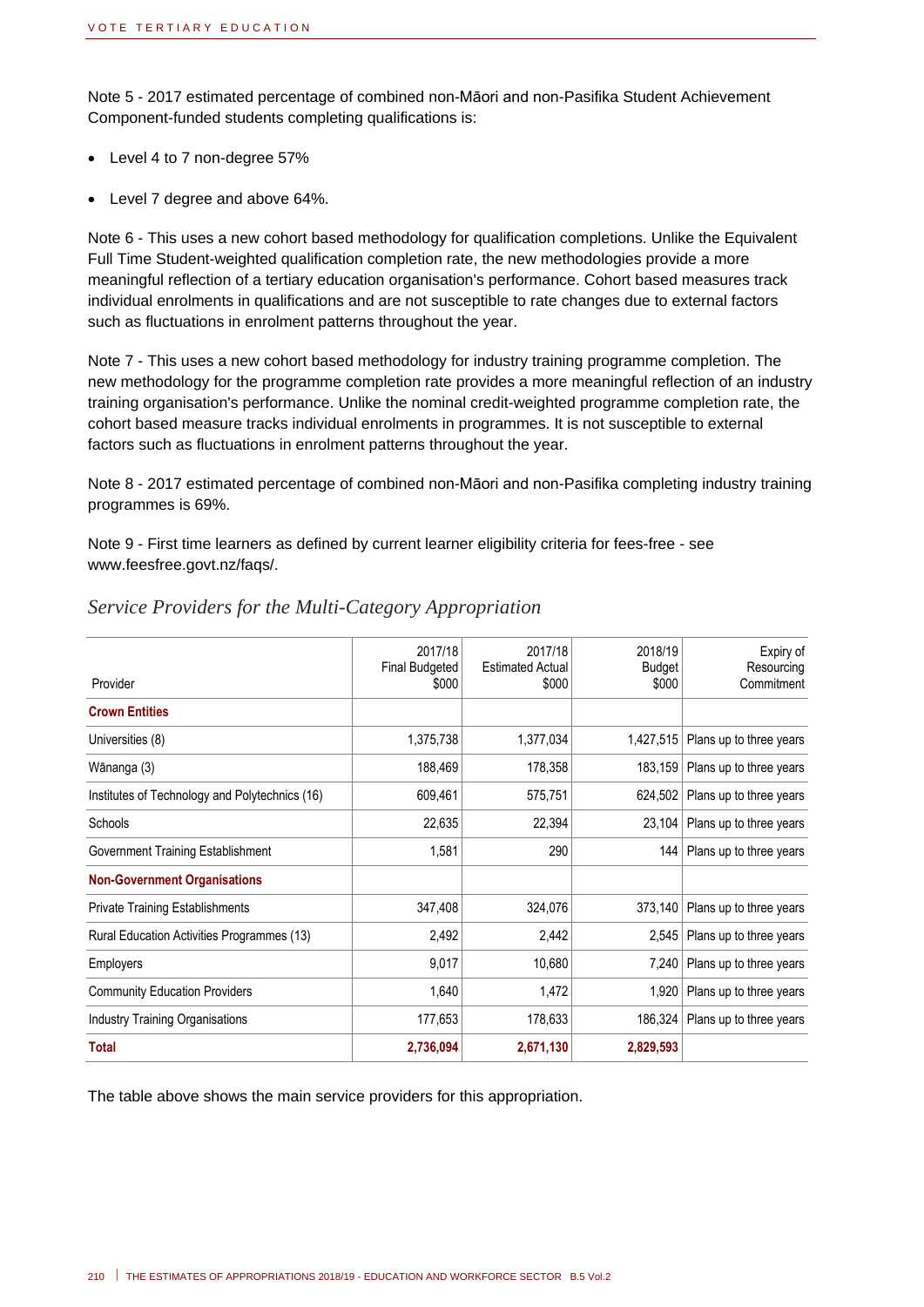### *End of Year Performance Reporting*

Performance information for this appropriation from the Tertiary Education Commission will be included in a report appended to the Ministry of Education's annual report. It will also be reported by the Tertiary Education Commission in its annual report.

#### *Current and Past Policy Initiatives*

| Policy Initiative                                                                                                   | Year of<br>First<br>Impact | 2017/18<br>Final<br><b>Budgeted</b><br>\$000 | 2018/19<br><b>Budget</b><br>\$000 | 2019/20<br>Estimated<br>\$000 | 2020/21<br>Estimated<br>\$000 | 2021/22<br>Estimated<br>\$000 |
|---------------------------------------------------------------------------------------------------------------------|----------------------------|----------------------------------------------|-----------------------------------|-------------------------------|-------------------------------|-------------------------------|
| <b>Current Government</b>                                                                                           |                            |                                              |                                   |                               |                               |                               |
| Reprioritisation - Tertiary Tuition and Training Multi-<br>Category Appropriation                                   | 2018/19                    |                                              | (12, 350)                         | (24,700)                      | (24, 700)                     | (24,700)                      |
| Financial Impacts of the 100 Days Tertiary Education<br>Package                                                     | 2017/18                    | 309,900                                      | 354,700                           | 404,700                       | 447,100                       | 471,700                       |
| Reprioritisation - 2017/18 Underspends and Recoveries<br>in Tertiary Tuition and Training MCA                       | 2017/18                    | (47, 500)                                    |                                   |                               |                               |                               |
| Pasifika Education Centre: Funding Transfer                                                                         | 2017/18                    | (563)                                        |                                   |                               |                               |                               |
| <b>Community Organisation Refugee Sponsorship</b><br>Category                                                       | 2017/18                    | 53                                           | 53                                | 53                            |                               |                               |
| <b>Previous Government</b>                                                                                          |                            |                                              |                                   |                               |                               |                               |
| The Next Three-Year (2016/17-2018/19) Refugee<br>Quota Programme                                                    | 2018/19                    |                                              | 525                               | 1,050                         | 1,575                         | 1,575                         |
| Funding for Employment-based Initial Teacher<br>Education                                                           | 2017/18                    | (719)                                        | (1, 913)                          | (1,896)                       | (703)                         |                               |
| <b>Tuition Subsidy Increase</b>                                                                                     | 2017/18                    | 9,905                                        | 19,810                            | 19,810                        | 19,810                        | 19,810                        |
| Expanding the Youth Literacy and Numeracy<br><b>Assessment Tool</b>                                                 | 2017/18                    | (330)                                        | (330)                             | (330)                         | (330)                         | (330)                         |
| Workplace Literacy and Numeracy                                                                                     | 2016/17                    | 3,500                                        |                                   |                               |                               |                               |
| New Funding for Targeted Tuition Subsidy Increases                                                                  | 2016/17                    | 5,000                                        | 5,000                             | 5,000                         | 5,000                         | 5,000                         |
| More New Zealand Apprentices                                                                                        | 2016/17                    | 2,700                                        | 4,500                             | 6,300                         | 7,200                         | 7,200                         |
| Utilise Headroom Arising from Reduced Demand for<br><b>Tertiary Education</b>                                       | 2016/17                    | (20,000)                                     | (20,000)                          | (20,000)                      | (20,000)                      | (20,000)                      |
| Response to Syrian Refugee Crisis: Implementation                                                                   | 2015/16                    | 1,513                                        | 757                               | 379                           | 131                           |                               |
| Funding for Additional Trades Academy Places                                                                        | 2015/16                    | (4,610)                                      | (4,610)                           | (4,610)                       | (4,610)                       | (4,610)                       |
| Targeted Tuition Increases for Science, Agriculture and<br>some Health Sciences                                     | 2015/16                    | 24,500                                       | 24,500                            | 24.500                        | 24,500                        | 24,500                        |
| Investing to Increase the Number of Engineering<br>Graduates                                                        | 2015/16                    | 1,300                                        | 2,925                             | 3,900                         | 3,900                         | 3,900                         |
| Re-Allocation of Youth Guarantee Fees- Free Places to<br>Fund Additional Trades Academy Places in Vote<br>Education | 2014/15                    | (6,050)                                      | (6,050)                           | (6,050)                       | (6,050)                       | (6,050)                       |
| Reduction of Baseline Student Achievement<br>Component Level 3 and above                                            | 2014/15                    | (5,300)                                      | (5,300)                           | (5,300)                       | (5,300)                       | (5,300)                       |
| <b>Additional Medical Student Places</b>                                                                            | 2014/15                    | 4,535                                        | 5,920                             | 6,609                         | 6,609                         | 6,609                         |
| Funding Rate Increases to Science, Agriculture and<br><b>Health Science</b>                                         | 2014/15                    | 23,800                                       | 23,800                            | 23,800                        | 23,800                        | 23,800                        |